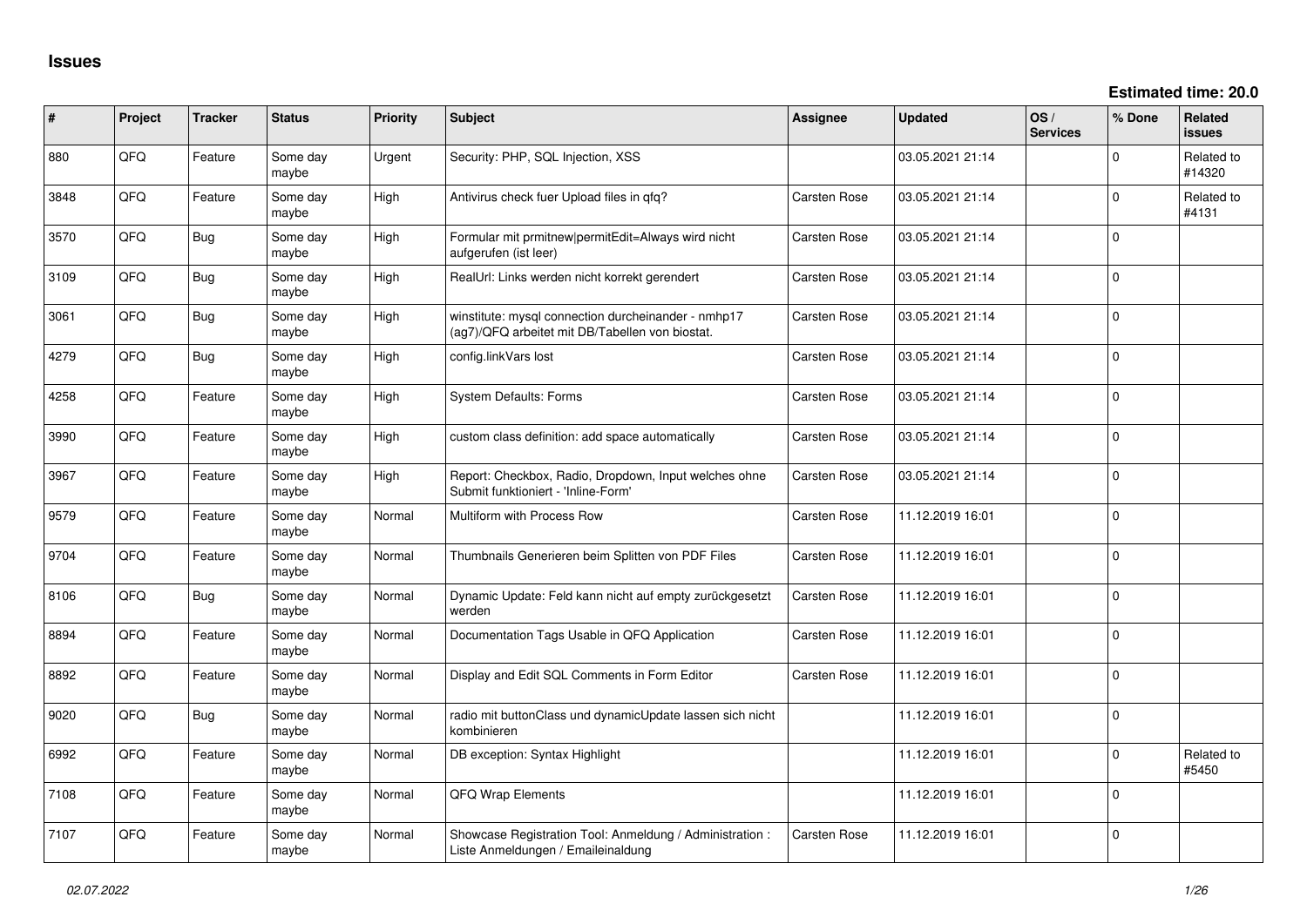| $\pmb{\#}$ | Project | <b>Tracker</b> | <b>Status</b>     | <b>Priority</b> | <b>Subject</b>                                                                                            | Assignee            | <b>Updated</b>   | OS/<br><b>Services</b> | % Done         | <b>Related</b><br><b>issues</b> |
|------------|---------|----------------|-------------------|-----------------|-----------------------------------------------------------------------------------------------------------|---------------------|------------------|------------------------|----------------|---------------------------------|
| 7106       | QFQ     | Feature        | Some day<br>maybe | Normal          | Beispiel Nummerierung von Rows in Report                                                                  |                     | 11.12.2019 16:01 |                        | $\overline{0}$ |                                 |
| 7105       | QFQ     | Feature        | Some day<br>maybe | Normal          | Beispiel wie man in einer zweiten Tabelle speichert.                                                      |                     | 11.12.2019 16:01 |                        | $\overline{0}$ |                                 |
| 7104       | QFQ     | Feature        | Some day<br>maybe | Normal          | Manual: hint about escaping if '\r' appears in mail body                                                  |                     | 11.12.2019 16:01 |                        | $\overline{0}$ |                                 |
| 7336       | QFQ     | Feature        | Some day<br>maybe | Normal          | PDF Upload: disallow PDFs with specific Meta information                                                  | <b>Carsten Rose</b> | 11.12.2019 16:01 |                        | $\overline{0}$ |                                 |
| 5783       | QFQ     | Feature        | Some day<br>maybe | Normal          | <b>BPMN View/Edit</b>                                                                                     |                     | 11.12.2019 16:02 |                        | $\mathbf 0$    |                                 |
| 6083       | QFQ     | Feature        | Some day<br>maybe | Normal          | Dynamic Update: Value Check via SQL                                                                       |                     | 11.12.2019 16:02 |                        | $\mathbf 0$    |                                 |
| 6299       | QFQ     | Feature        | Some day<br>maybe | Normal          | Attack detection: log table with invalid SIP access                                                       |                     | 11.12.2019 16:02 |                        | $\overline{0}$ | Related to<br>#3947             |
| 6288       | QFQ     | Feature        | Some day<br>maybe | Normal          | Best Practice: Erklaeren wie man ein Formular ganz in<br>'weiss' erstellen kann                           |                     | 11.12.2019 16:02 |                        | $\overline{0}$ |                                 |
| 6515       | QFQ     | Feature        | Some day<br>maybe | Normal          | Formular: Felder dynamisch ein/ausblenden                                                                 |                     | 11.12.2019 16:02 |                        | $\pmb{0}$      |                                 |
| 6715       | QFQ     | Feature        | Some day<br>maybe | Normal          | Code-Refactoring: dbArray vereinheitlichen                                                                | <b>Carsten Rose</b> | 11.12.2019 16:02 |                        | $\overline{0}$ |                                 |
| 4349       | QFQ     | Feature        | Some day<br>maybe | Normal          | link download: downloaded external URL to<br>deliver/concatenate - check mimetipe and handle it correctly | <b>Carsten Rose</b> | 11.12.2019 16:02 |                        | $\mathbf 0$    |                                 |
| 4442       | QFQ     | Feature        | Some day<br>maybe | Normal          | Special Column Name: _link - new symbol G (Glyph) to<br>choose any available symbol                       |                     | 11.12.2019 16:02 |                        | $\mathbf 0$    |                                 |
| 4441       | QFQ     | <b>Bug</b>     | Some day<br>maybe | Normal          | \$_SERVER Vars sollten nur aus dem Store genommen<br>werden - Code entsprechend anpassen.                 |                     | 11.12.2019 16:02 |                        | $\overline{0}$ |                                 |
| 4440       | QFQ     | Feature        | Some day<br>maybe | Normal          | Manual.rst: explain how to. expand PHP Session to 4h                                                      |                     | 11.12.2019 16:02 |                        | $\mathbf 0$    |                                 |
| 4420       | QFQ     | Feature        | Some day<br>maybe | Normal          | Client: Local Storage - store the changes of a form, local in<br>the browser.                             | Benjamin Baer       | 11.12.2019 16:02 |                        | $\pmb{0}$      |                                 |
| 4444       | QFQ     | Feature        | Some day<br>maybe | Normal          | FE.type=upload: detect mime type                                                                          |                     | 11.12.2019 16:02 |                        | $\overline{0}$ | Related to<br>#4303             |
| 4839       | QFQ     | Feature        | Some day<br>maybe | Normal          | qfq-handle in <head> Abschnitt</head>                                                                     | <b>Carsten Rose</b> | 11.12.2019 16:02 |                        | $\overline{0}$ |                                 |
| 4974       | QFQ     | Feature        | Some day<br>maybe | Normal          | Long polling - inform all listening clients of changes                                                    |                     | 11.12.2019 16:02 |                        | $\pmb{0}$      |                                 |
| 4956       | QFQ     | Feature        | Some day<br>maybe | Normal          | Sendmail: Benutzerdefinierte Headers                                                                      | <b>Carsten Rose</b> | 11.12.2019 16:02 |                        | $\overline{0}$ |                                 |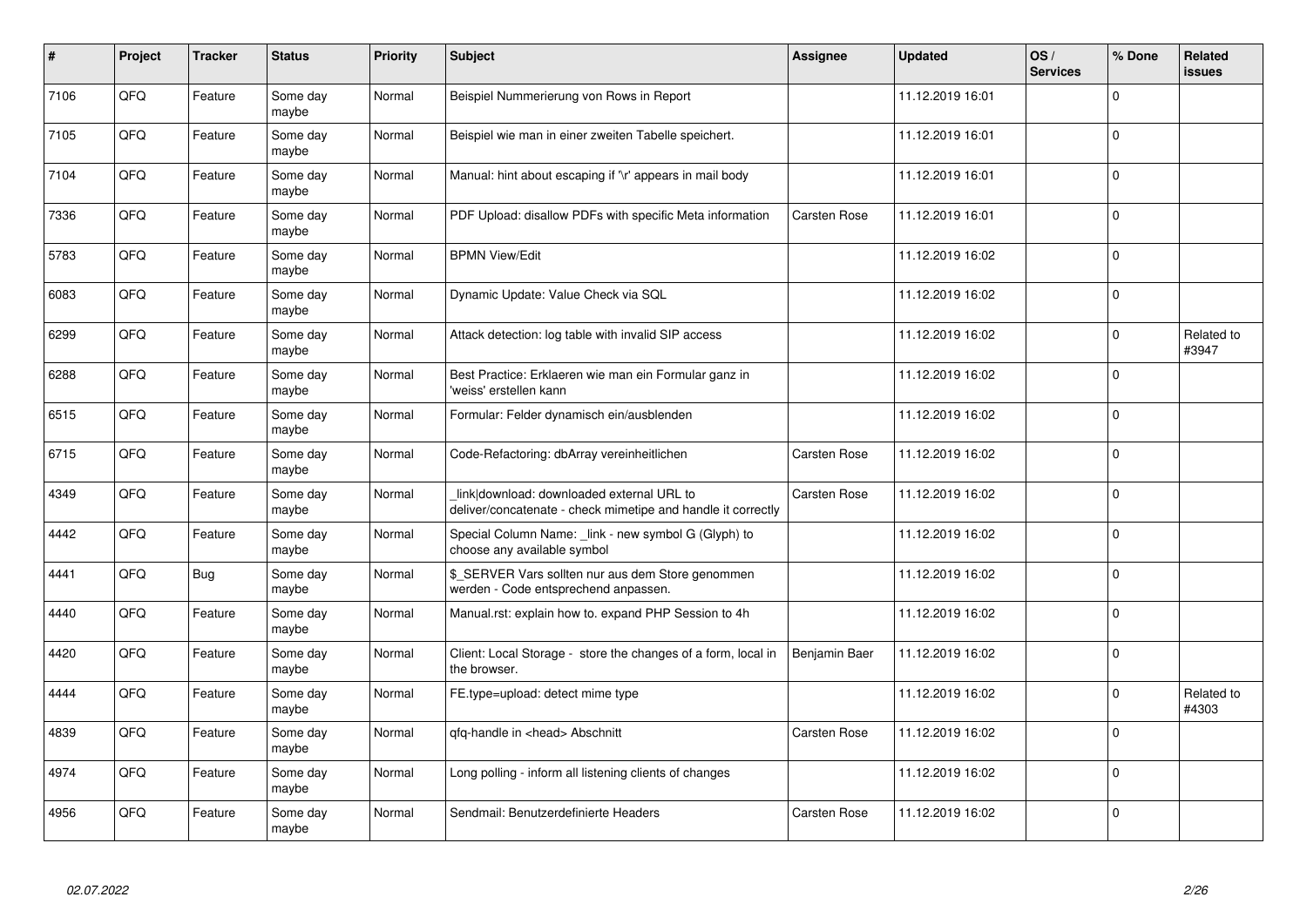| #    | Project | <b>Tracker</b> | <b>Status</b>     | <b>Priority</b> | Subject                                                                                                                       | Assignee            | <b>Updated</b>   | OS/<br><b>Services</b> | % Done         | Related<br>issues                           |
|------|---------|----------------|-------------------|-----------------|-------------------------------------------------------------------------------------------------------------------------------|---------------------|------------------|------------------------|----------------|---------------------------------------------|
| 5160 | QFQ     | Feature        | Some day<br>maybe | Normal          | QFQ collaborative / together.js, ShareJS, y-js, collaborative,                                                                |                     | 11.12.2019 16:02 |                        | $\mathbf 0$    |                                             |
| 5129 | QFQ     | Feature        | Some day<br>maybe | Normal          | Reports: SQL fuer x Achse und y Achse                                                                                         |                     | 11.12.2019 16:02 |                        | $\overline{0}$ |                                             |
| 3291 | QFQ     | Feature        | Some day<br>maybe | Normal          | AutoCron websiteToken                                                                                                         | Carsten Rose        | 11.12.2019 16:02 |                        | $\mathbf 0$    | Related to<br>#4250                         |
| 3285 | QFQ     | Feature        | Some day<br>maybe | Normal          | Zeichenlimit pro Feld: textarea / editor                                                                                      | <b>Carsten Rose</b> | 11.12.2019 16:02 |                        | $\overline{0}$ |                                             |
| 3385 | QFQ     | Feature        | Some day<br>maybe | Normal          | templateGroup: insert/update/delete non primary records                                                                       | <b>Carsten Rose</b> | 11.12.2019 16:02 |                        | $\overline{0}$ |                                             |
| 3350 | QFQ     | Feature        | Some day<br>maybe | Normal          | FormEditor: Hilfetext hinter 'checktype'                                                                                      | Carsten Rose        | 11.12.2019 16:02 |                        | $\overline{0}$ |                                             |
| 3349 | QFQ     | <b>Bug</b>     | Some day<br>maybe | Normal          | config.qfq.ini: a) vertraegt keine '=' im Value (z.B. Passwort).<br>b) Values sollten in ticks einschliessbar sein (spaces, ) | <b>Carsten Rose</b> | 11.12.2019 16:02 |                        | $\pmb{0}$      |                                             |
| 3332 | QFQ     | Feature        | Some day<br>maybe | Normal          | Uploads: Thumbnails, Details zum hochgeladenen File                                                                           | <b>Carsten Rose</b> | 11.12.2019 16:02 |                        | $\mathbf 0$    | Related to<br>#3264,<br>Related to<br>#5333 |
| 3331 | QFQ     | Feature        | Some day<br>maybe | Normal          | Default Tooltip fuer _page? Links: mit Form und Record ID                                                                     | <b>Carsten Rose</b> | 11.12.2019 16:02 |                        | $\overline{0}$ |                                             |
| 3495 | QFQ     | Feature        | Some day<br>maybe | Normal          | Predifined Parameter werden nicht in '+' (add new record)<br>SIP gerendert.                                                   |                     | 11.12.2019 16:02 |                        | $\mathbf 0$    |                                             |
| 3458 | QFQ     | Feature        | Some day<br>maybe | Normal          | Display 'Edit Form Element'-Checkbox on form: should<br>depend on FE Group                                                    | Carsten Rose        | 11.12.2019 16:02 |                        | $\overline{0}$ | Related to<br>#3447                         |
| 3457 | QFQ     | Feature        | Some day<br>maybe | Normal          | LDAP: concat multi values to one single entry                                                                                 | Carsten Rose        | 11.12.2019 16:02 |                        | $\overline{0}$ |                                             |
| 3415 | QFQ     | Feature        | Some day<br>maybe | Normal          | FE Login Box Templatefile                                                                                                     | Benjamin Baer       | 11.12.2019 16:02 |                        | $\overline{0}$ |                                             |
| 3402 | QFQ     | Feature        | Some day<br>maybe | Normal          | Syntax Highlighting via CodeMirror                                                                                            | Carsten Rose        | 11.12.2019 16:02 |                        | 100            | Related to<br>#3207                         |
| 3617 | QFQ     | Feature        | Some day<br>maybe | Normal          | Load javascripts at bottom                                                                                                    |                     | 11.12.2019 16:02 |                        | $\overline{0}$ |                                             |
| 3588 | QFQ     | Bug            | Some day<br>maybe | Normal          | templateGroup: versteckte Elemente werden weiterhin<br>gespeichert.                                                           | Carsten Rose        | 11.12.2019 16:02 |                        | $\overline{0}$ |                                             |
| 3708 | QFG     | Feature        | Some day<br>maybe | Normal          | Form: input - 'specialchars', 'none'  gewisse tags<br>erlauben, andere verbieten                                              | Carsten Rose        | 11.12.2019 16:02 |                        | $\mathbf 0$    | Related to<br>#14320                        |
| 3692 | QFG     | Feature        | Some day<br>maybe | Normal          | QFQ Webseite                                                                                                                  | Benjamin Baer       | 11.12.2019 16:02 |                        | $\mathbf 0$    | Related to<br>#5033                         |
| 3682 | QFG     | <b>Bug</b>     | Some day<br>maybe | Normal          | Dynamic update: Radio buttons                                                                                                 | Carsten Rose        | 11.12.2019 16:02 |                        | $\mathbf 0$    |                                             |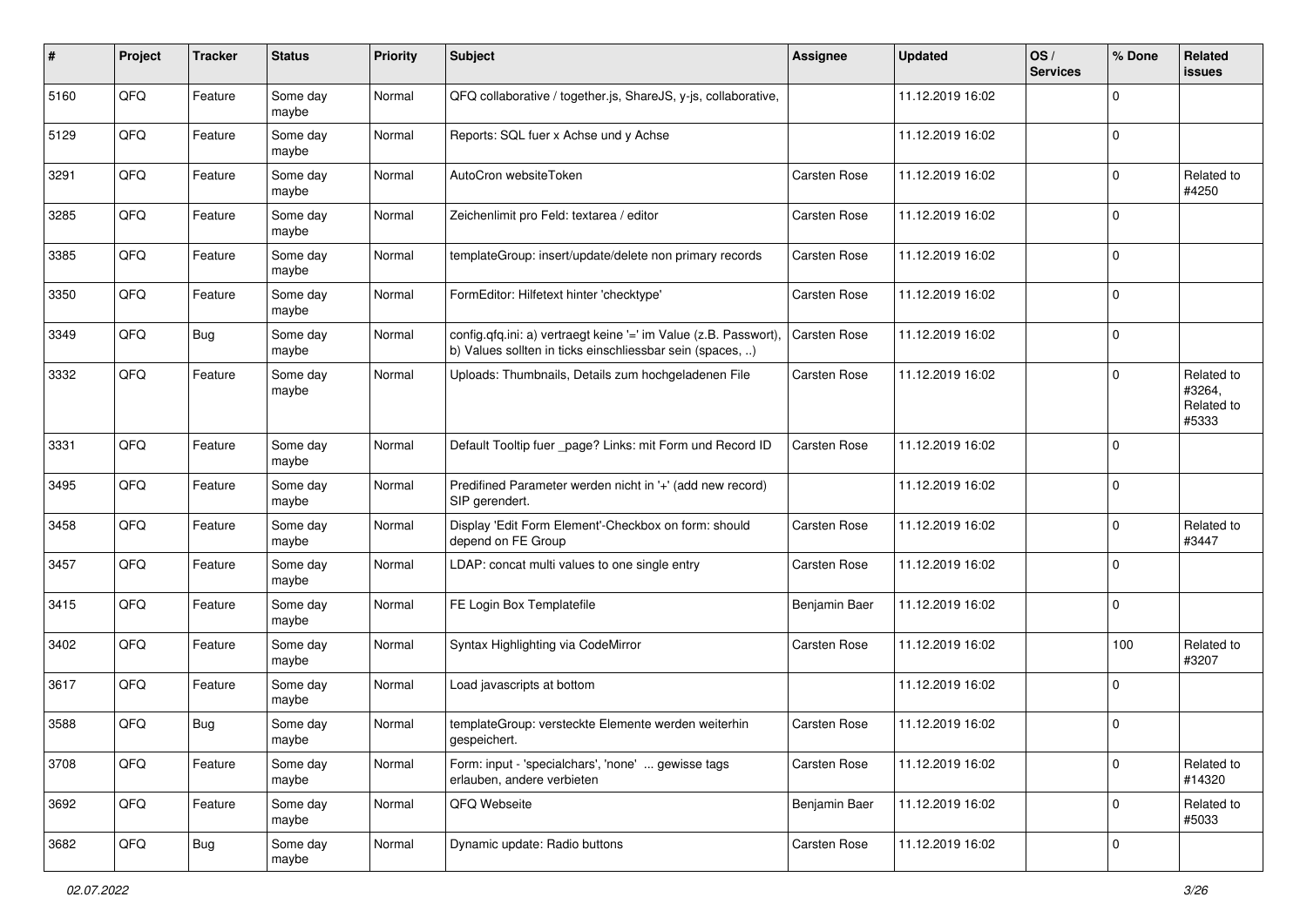| ∦    | Project | <b>Tracker</b> | <b>Status</b>     | <b>Priority</b> | <b>Subject</b>                                                                                                                                           | Assignee            | <b>Updated</b>   | OS/<br><b>Services</b> | % Done      | <b>Related</b><br>issues                    |
|------|---------|----------------|-------------------|-----------------|----------------------------------------------------------------------------------------------------------------------------------------------------------|---------------------|------------------|------------------------|-------------|---------------------------------------------|
| 3677 | QFQ     | Feature        | Some day<br>maybe | Normal          | wkhtmltopdf: FE User access prohibited, if client IP changes<br>\$TYPO3_CONF_VARS[FE][lockIP]                                                            | <b>Carsten Rose</b> | 11.12.2019 16:02 |                        | $\Omega$    |                                             |
| 3666 | QFQ     | Feature        | Some day<br>maybe | Normal          | a) Performance Messung: mysql_real_escape_string() im<br>Vergleich zu str_replace(), b) doppeltes Aufrufen von<br>mysql_real_escape_string()             | Carsten Rose        | 11.12.2019 16:02 |                        | $\mathbf 0$ |                                             |
| 3646 | QFQ     | Feature        | Some day<br>maybe | Normal          | Moeglichkeit HTML Tags in Reports auszugeben (zu<br>enkodieren: htmlspecialchars)                                                                        |                     | 11.12.2019 16:02 |                        | $\mathbf 0$ | Related to<br>#14320                        |
| 3811 | QFQ     | Bug            | Some day<br>maybe | Normal          | Dynamic Update: extraButtonInfo - Text aktualisieren                                                                                                     | Carsten Rose        | 11.12.2019 16:03 |                        | $\mathbf 0$ | Related to<br>#11517                        |
| 3750 | QFQ     | <b>Bug</b>     | Some day<br>maybe | Normal          | FE in a row: if one violates check, all are red                                                                                                          | Carsten Rose        | 11.12.2019 16:03 |                        | $\mathbf 0$ |                                             |
| 3879 | QFQ     | Feature        | Some day<br>maybe | Normal          | Form 'FormElement': Beim Feld 'name' rechts in der Notiz<br>einen Link einblenden - a) aktuelle Definition anzeigen, b)<br>Spalte in der Tabelle anlegen |                     | 11.12.2019 16:03 |                        | $\mathbf 0$ |                                             |
| 3878 | QFQ     | Feature        | Some day<br>maybe | Normal          | Form 'FormElement': Spalte 'name' typeAhead mit<br>Spaltennamen der Primarytable.                                                                        |                     | 11.12.2019 16:03 |                        | $\mathbf 0$ |                                             |
| 3877 | QFQ     | Feature        | Some day<br>maybe | Normal          | FormEditor: die Felder die aktuell nicht gebraucht werden<br>nur auf readonly/disabled setzen (nicht ausblenden > das<br>irritiert.                      | Carsten Rose        | 11.12.2019 16:03 |                        | $\mathbf 0$ |                                             |
| 3941 | QFQ     | Feature        | Some day<br>maybe | Normal          | sqlAfter: es sollten mehrere moeglich sein                                                                                                               | <b>Carsten Rose</b> | 11.12.2019 16:03 |                        | $\Omega$    | Related to<br>#3942                         |
| 3905 | QFQ     | Feature        | Some day<br>maybe | Normal          | Documentation: Best Practice anhand eines Online<br>Bewerbungstools                                                                                      | Carsten Rose        | 11.12.2019 16:03 |                        | $\Omega$    |                                             |
| 3900 | QFQ     | Feature        | Some day<br>maybe | Normal          | Extend documentation of 'Copy / Paste'                                                                                                                   | Carsten Rose        | 11.12.2019 16:03 |                        | $\mathbf 0$ | Related to<br>#3899                         |
| 3895 | QFQ     | <b>Bug</b>     | Some day<br>maybe | Normal          | typeahead pedantic: on lehrkredit Idap webpass - if only one<br>person is in dropdown, such person can't be selected                                     | <b>Carsten Rose</b> | 11.12.2019 16:03 |                        | $\mathbf 0$ |                                             |
| 3882 | QFQ     | Bug            | Some day<br>maybe | Normal          | templateGroup: disable 'add' if limit is reached - funktioniert<br>nicht wenn bereits records existierten                                                | <b>Carsten Rose</b> | 11.12.2019 16:03 |                        | $\Omega$    |                                             |
| 4008 | QFQ     | <b>Bug</b>     | Some day<br>maybe | Normal          | FormElemen.type=sendmail: wrong 'TO' if 'real<br>name <rea@mail.to>' is used</rea@mail.to>                                                               | Carsten Rose        | 11.12.2019 16:03 |                        | $\Omega$    |                                             |
| 3991 | QFQ     | Feature        | Some day<br>maybe | Normal          | report: Columnname '_skipWrap' skips 'fbeg', 'fend'                                                                                                      | <b>Carsten Rose</b> | 11.12.2019 16:03 |                        | $\Omega$    |                                             |
| 3947 | QFO     | Feature        | Some day<br>maybe | Normal          | Attack detectect: logout current user                                                                                                                    | Carsten Rose        | 11.12.2019 16:03 |                        |             | Related to<br>#5458.<br>Related to<br>#6299 |
| 3942 | QFQ     | Feature        | Some day<br>maybe | Normal          | Action Elemente: neu generierte IDs via FE weitergeben                                                                                                   | <b>Carsten Rose</b> | 11.12.2019 16:03 |                        | $\Omega$    | Related to<br>#3941                         |
| 4027 | QFQ     | Feature        | Some day<br>maybe | Normal          | Missing: orange 'check' / 'bullet'                                                                                                                       |                     | 11.12.2019 16:03 |                        | $\mathbf 0$ |                                             |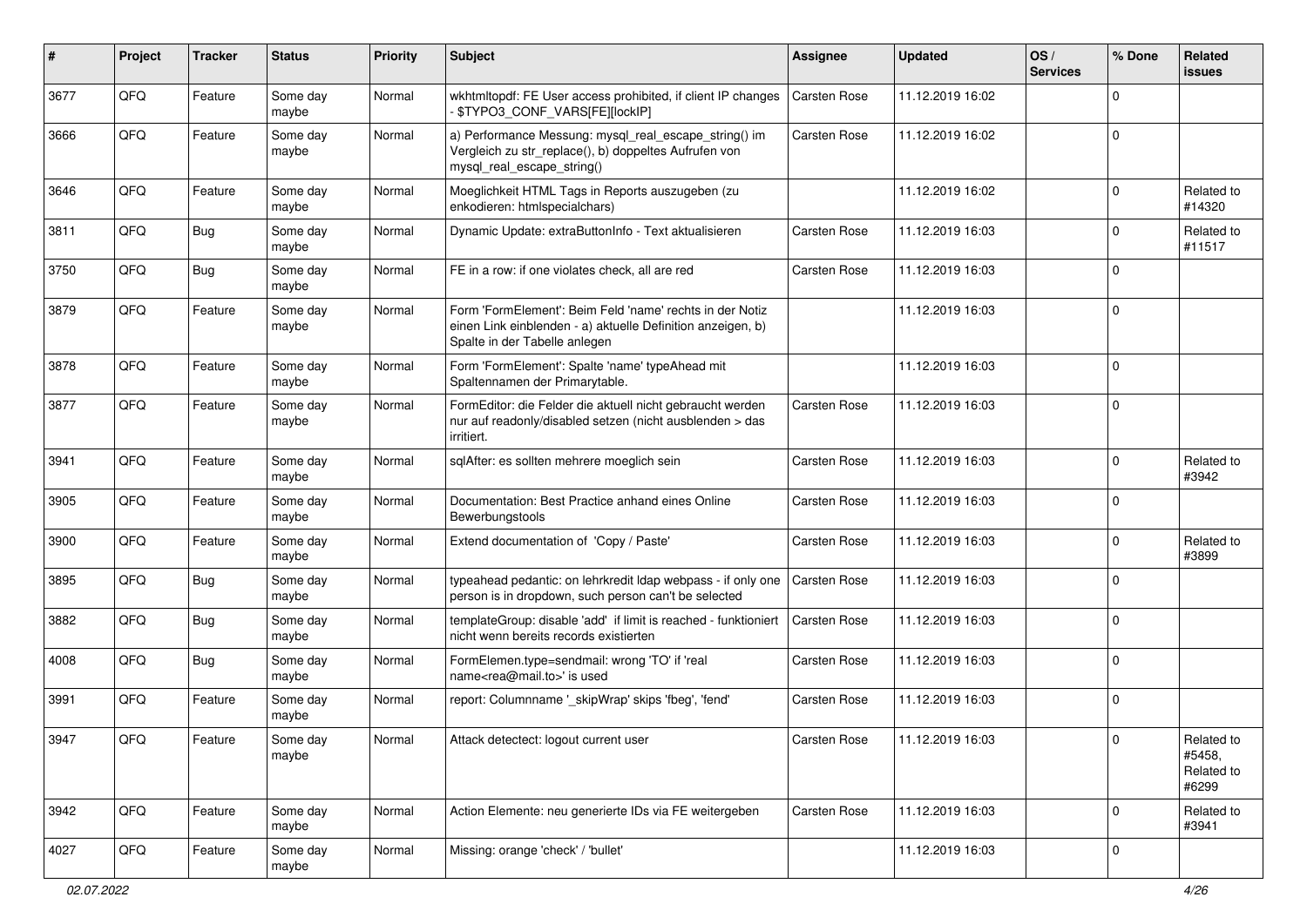| #    | Project | <b>Tracker</b> | <b>Status</b>     | <b>Priority</b> | <b>Subject</b>                                                                                                     | Assignee            | <b>Updated</b>   | OS/<br><b>Services</b> | % Done         | Related<br><b>issues</b> |
|------|---------|----------------|-------------------|-----------------|--------------------------------------------------------------------------------------------------------------------|---------------------|------------------|------------------------|----------------|--------------------------|
| 4026 | QFQ     | Feature        | Some day<br>maybe | Normal          | sglLog.sgl: log number of FE.id                                                                                    | <b>Carsten Rose</b> | 11.12.2019 16:03 |                        | $\overline{0}$ | Related to<br>#5458      |
| 4197 | QFQ     | Feature        | Some day<br>maybe | Normal          | Unit Test fuer JSON Stream von QuickFormQuery.php ><br>doForm()                                                    | Carsten Rose        | 11.12.2019 16:03 |                        | $\overline{0}$ |                          |
| 4138 | QFQ     | <b>Bug</b>     | Some day<br>maybe | Normal          | style fehlt                                                                                                        |                     | 11.12.2019 16:03 |                        | $\overline{0}$ |                          |
| 4122 | QFQ     | Bug            | Some day<br>maybe | Normal          | file: Render Mode hat keinen Effekt                                                                                |                     | 11.12.2019 16:03 |                        | $\overline{0}$ |                          |
| 4293 | QFQ     | <b>Bug</b>     | Some day<br>maybe | Normal          | Download broken if token 'd:' is missing - but no error<br>message                                                 | Carsten Rose        | 11.12.2019 16:03 |                        | $\mathbf 0$    | Related to<br>#7514      |
| 4259 | QFQ     | Feature        | Some day<br>maybe | Normal          | Instant trigger a cron job                                                                                         | Carsten Rose        | 11.12.2019 16:03 |                        | $\overline{0}$ |                          |
| 1623 | QFQ     | Feature        | Some day<br>maybe | Normal          | RealURL                                                                                                            |                     | 11.12.2019 16:03 |                        | 30             |                          |
| 1510 | QFQ     | Feature        | Some day<br>maybe | Normal          | jquery von google laden, falls das nicht geht lokal                                                                |                     | 11.12.2019 16:03 |                        | $\Omega$       |                          |
| 1253 | QFQ     | Feature        | Some day<br>maybe | Normal          | QF: Colorpicker                                                                                                    |                     | 11.12.2019 16:03 |                        | $\overline{0}$ |                          |
| 1251 | QFQ     | Feature        | Some day<br>maybe | Normal          | QF: Combo                                                                                                          |                     | 11.12.2019 16:03 |                        | $\mathbf 0$    |                          |
| 1946 | QFQ     | Feature        | Some day<br>maybe | Normal          | Kontrolle ob der ReadOnly Modus bei den<br>Formularelementen korrekt implementiert ist                             | Carsten Rose        | 11.12.2019 16:03 |                        | $\overline{0}$ |                          |
| 1635 | QFQ     | Feature        | Some day<br>maybe | Normal          | QFQ Extension content record: weitere Optionen<br>einblenden.                                                      | Carsten Rose        | 11.12.2019 16:03 |                        | $\overline{0}$ |                          |
| 2084 | QFQ     | Feature        | Some day<br>maybe | Normal          | Mailto mit encryption: Subrecord                                                                                   | Carsten Rose        | 11.12.2019 16:03 |                        | $\pmb{0}$      | Related to<br>#2082      |
| 2063 | QFQ     | <b>Bug</b>     | Some day<br>maybe | Normal          | Pills auf 'inaktiv' setzen falls keine Element auf dem Pill<br>sichtbar sind.                                      | Benjamin Baer       | 11.12.2019 16:03 |                        | $\overline{0}$ | Related to<br>#3752      |
| 2995 | QFQ     | Feature        | Some day<br>maybe | Normal          | Dropdown JQuery Plugin: 'chosen' - Moeglichkeit um Select<br>Listen mehr Funktion zu geben. Kein Bootstrap noetig. | <b>Carsten Rose</b> | 11.12.2019 16:03 |                        | $\overline{0}$ |                          |
| 2950 | QFQ     | Feature        | Some day<br>maybe | Normal          | Inhalt QFQ Records als File                                                                                        |                     | 11.12.2019 16:03 |                        | $\overline{0}$ |                          |
| 3216 | QFQ     | Feature        | Some day<br>maybe | Normal          | dynamic update für checkbox label2                                                                                 | <b>Carsten Rose</b> | 11.12.2019 16:03 |                        | $\mathbf 0$    | Related to<br>#2081      |
| 3130 | QFQ     | <b>Bug</b>     | Some day<br>maybe | Normal          | Debug Info's nicht korrekt nach 'New > Save'.                                                                      | <b>Carsten Rose</b> | 11.12.2019 16:03 |                        | $\pmb{0}$      | Related to<br>#3253      |
| 3267 | QFQ     | Feature        | Some day<br>maybe | Normal          | 2 Forms auf einer Seite: real + Read only                                                                          | Carsten Rose        | 11.12.2019 16:03 |                        | $\overline{0}$ |                          |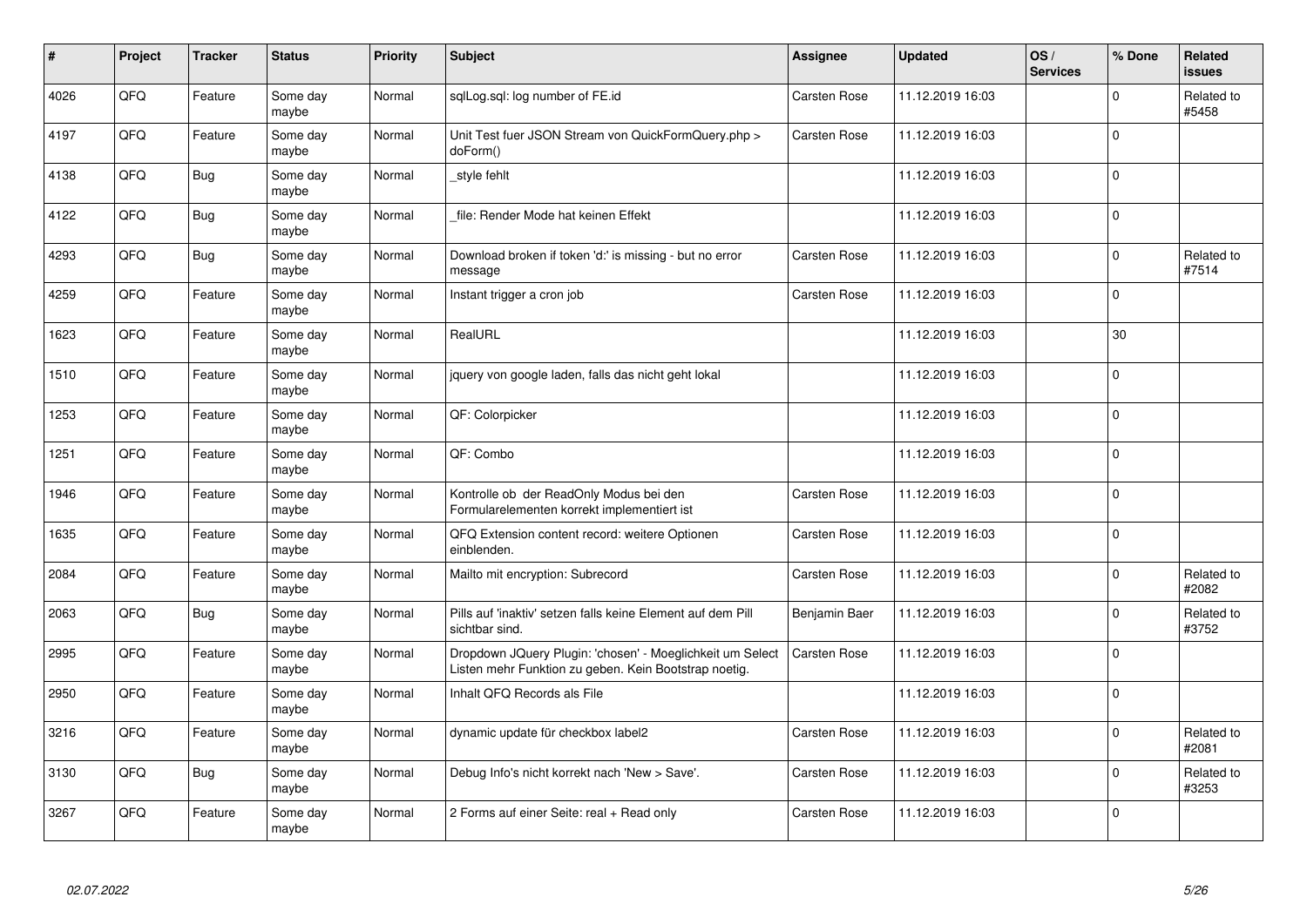| ∦    | Project | <b>Tracker</b> | <b>Status</b>     | <b>Priority</b> | <b>Subject</b>                                                                                                       | <b>Assignee</b>     | <b>Updated</b>   | OS/<br><b>Services</b> | % Done      | <b>Related</b><br><b>issues</b> |
|------|---------|----------------|-------------------|-----------------|----------------------------------------------------------------------------------------------------------------------|---------------------|------------------|------------------------|-------------|---------------------------------|
| 9024 | QFQ     | Bug            | Some day<br>maybe | Normal          | QFQ Einarbeitung                                                                                                     |                     | 01.02.2020 15:56 |                        | $\Omega$    |                                 |
| 2643 | QFQ     | <b>Bug</b>     | Some day<br>maybe | Normal          | Zend / PHP Webinars anschauen                                                                                        | <b>Carsten Rose</b> | 01.02.2020 15:56 |                        | $\mathbf 0$ |                                 |
| 4583 | QFQ     | Bug            | Some day<br>maybe | Normal          | Dynamic Update bei TypeAhead Feldern                                                                                 | <b>Carsten Rose</b> | 01.02.2020 23:19 |                        | $\Omega$    |                                 |
| 4528 | QFQ     | <b>Bug</b>     | Some day<br>maybe | Normal          | extraButtonLock mit SQLAhead Bug                                                                                     | <b>Carsten Rose</b> | 01.02.2020 23:19 |                        | $\Omega$    |                                 |
| 4092 | QFQ     | Bug            | Some day<br>maybe | Normal          | 1) Logging verbessern wann welches FE warum<br>ausgefuehrt wird, 2) Documentation: Best Practice Template<br>Group   | Carsten Rose        | 01.02.2020 23:19 |                        | $\mathbf 0$ | Related to<br>#3504             |
| 3613 | QFQ     | <b>Bug</b>     | Some day<br>maybe | Normal          | note /note unchecked -> note div (col-md) wird weiterhin<br>gerendert                                                | Elias Villiger      | 01.02.2020 23:19 |                        | 100         |                                 |
| 5389 | QFQ     | Feature        | Some day<br>maybe | Normal          | QFQ Design: Multline label / note                                                                                    | Benjamin Baer       | 01.02.2020 23:19 |                        | $\mathbf 0$ |                                 |
| 5132 | QFQ     | Feature        | Some day<br>maybe | Normal          | Error Message sendmail missing attachment: more details                                                              | <b>Carsten Rose</b> | 01.02.2020 23:19 |                        | $\mathbf 0$ |                                 |
| 5021 | QFQ     | <b>Bug</b>     | Some day<br>maybe | Normal          | FE.typ=extra - during save displays error 'datum2' already<br>filled in STORE SIP - the value is stored nevertheless | <b>Carsten Rose</b> | 01.02.2020 23:19 |                        | $\Omega$    | Related to<br>#3875             |
| 4872 | QFQ     | Feature        | Some day<br>maybe | Normal          | Fields of Typo3 page available in STORE_TYPO3                                                                        | Carsten Rose        | 01.02.2020 23:19 |                        | $\mathbf 0$ |                                 |
| 4869 | QFQ     | Feature        | Some day<br>maybe | Normal          | Dynamic Update (show, hide, readonly?, required?) for<br><b>Template Group Elements</b>                              | <b>Carsten Rose</b> | 01.02.2020 23:19 |                        | $\Omega$    | Related to<br>#4865             |
| 4606 | QFQ     | Feature        | Some day<br>maybe | Normal          | link: qualifier to render bootstrap button                                                                           | <b>Carsten Rose</b> | 01.02.2020 23:19 |                        | $\Omega$    |                                 |
| 5877 | QFQ     | <b>Bug</b>     | Some day<br>maybe | Normal          | FE.type=note:bsColumn strange behaviour                                                                              |                     | 01.02.2020 23:19 |                        | $\mathbf 0$ |                                 |
| 5852 | QFQ     | Feature        | Some day<br>maybe | Normal          | Logging: mail.log / sgl.log - im FE anzeigen und via AJAX<br>aktualisieren                                           | <b>Carsten Rose</b> | 01.02.2020 23:19 |                        | $\Omega$    | Related to<br>#5885             |
| 5805 | QFQ     | Feature        | Some day<br>maybe | Normal          | TypeAHead SQL value instead of key stored                                                                            |                     | 01.02.2020 23:19 |                        | $\mathbf 0$ | Related to<br>#5444             |
| 5768 | QFQ     | Bug            | Some day<br>maybe | Normal          | {{pageLanguage:T}}' missing if QFQ is called via api                                                                 | <b>Carsten Rose</b> | 01.02.2020 23:19 |                        | $\Omega$    |                                 |
| 5706 | QFQ     | <b>Bug</b>     | Some day<br>maybe | Normal          | upload: fileDestination needs to be sanatized                                                                        | <b>Carsten Rose</b> | 01.02.2020 23:19 |                        | $\Omega$    |                                 |
| 5579 | QFQ     | Feature        | Some day<br>maybe | Normal          | Enhance Doc / Presentation: variable type 'link column type'                                                         | <b>Carsten Rose</b> | 01.02.2020 23:19 |                        | $\mathbf 0$ |                                 |
| 5557 | QFQ     | <b>Bug</b>     | Some day<br>maybe | Normal          | Form load: STORE_RECORD filled, but should be empty                                                                  | Carsten Rose        | 01.02.2020 23:19 |                        | $\mathbf 0$ |                                 |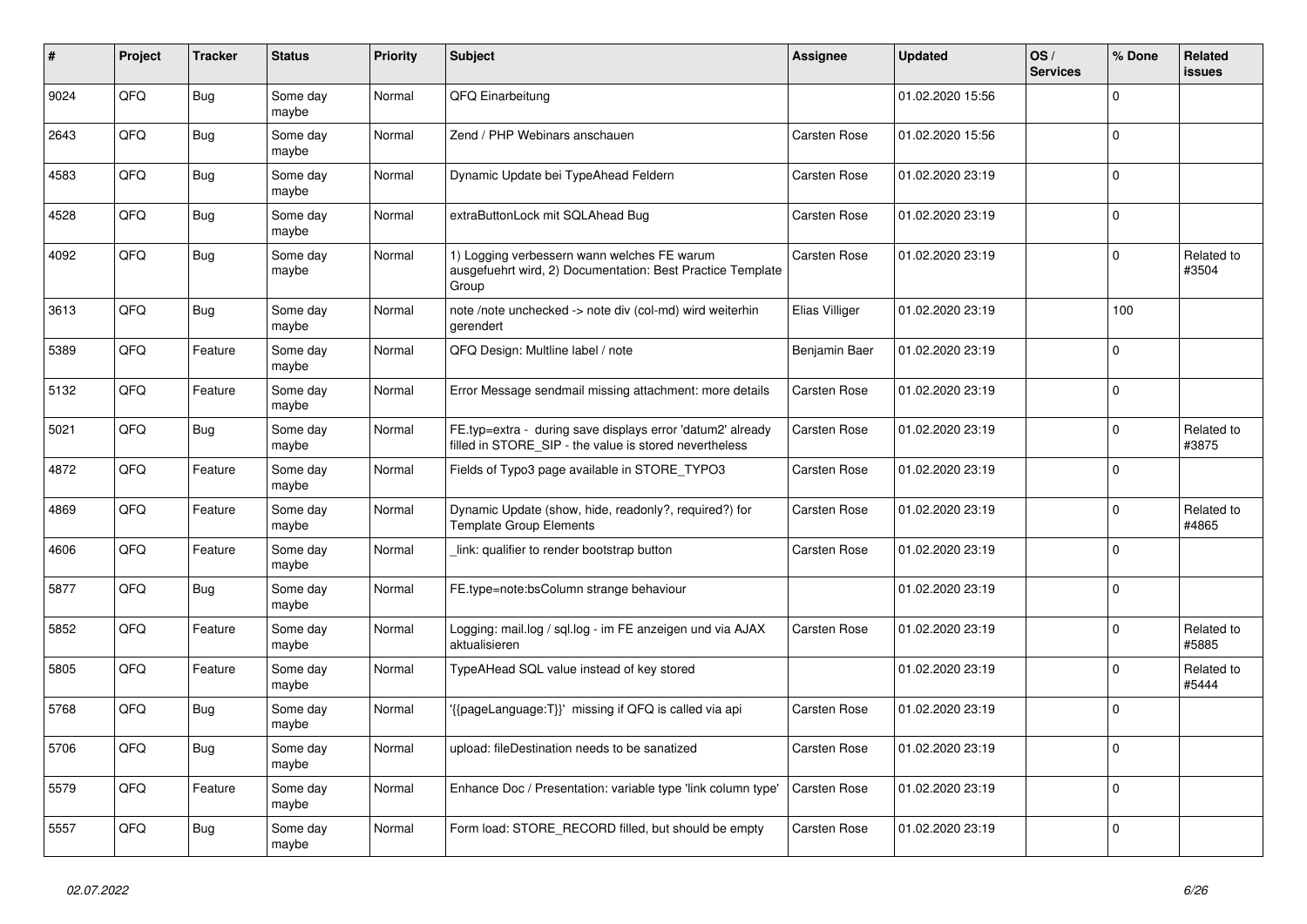| $\sharp$ | Project | <b>Tracker</b> | <b>Status</b>     | <b>Priority</b> | Subject                                                                                                                                                  | Assignee            | <b>Updated</b>   | OS/<br><b>Services</b> | % Done      | <b>Related</b><br>issues                    |
|----------|---------|----------------|-------------------|-----------------|----------------------------------------------------------------------------------------------------------------------------------------------------------|---------------------|------------------|------------------------|-------------|---------------------------------------------|
| 7100     | QFQ     | Feature        | Some day<br>maybe | Normal          | Download: log access, max downloads, time limit                                                                                                          |                     | 01.02.2020 23:19 |                        | $\Omega$    |                                             |
| 6704     | QFQ     | Feature        | Some day<br>maybe | Normal          | Upload Mode: Bilder in Notizen rechts sollen aktuellen<br>Upload repräsentieren.                                                                         |                     | 01.02.2020 23:19 |                        | $\mathbf 0$ | Related to<br>#3264                         |
| 6084     | QFQ     | Feature        | Some day<br>maybe | Normal          | New escape type: 'D' - convert date                                                                                                                      |                     | 01.02.2020 23:19 |                        | $\Omega$    |                                             |
| 5991     | QFQ     | Bug            | Some day<br>maybe | Normal          | URLs with ' ' or long parameter are problematic                                                                                                          | Carsten Rose        | 01.02.2020 23:19 |                        | $\mathbf 0$ |                                             |
| 5983     | QFQ     | Feature        | Some day<br>maybe | Normal          | Form Submit (save & update): normalize date/-time FE                                                                                                     | Carsten Rose        | 01.02.2020 23:19 |                        | $\mathbf 0$ |                                             |
| 5923     | QFQ     | Feature        | Some day<br>maybe | Normal          | fillStoreSystemBySqlLate                                                                                                                                 |                     | 01.02.2020 23:19 |                        | $\Omega$    |                                             |
| 5895     | QFQ     | Feature        | Some day<br>maybe | Normal          | Tutorial: List of all QFQ Features                                                                                                                       |                     | 01.02.2020 23:19 |                        | $\mathbf 0$ |                                             |
| 5893     | QFQ     | Feature        | Some day<br>maybe | Normal          | Edit on double-click                                                                                                                                     |                     | 01.02.2020 23:19 |                        | $\mathbf 0$ | Related to<br>#5894                         |
| 8522     | QFQ     | Feature        | Some day<br>maybe | Normal          | build QFQ - npm warnings                                                                                                                                 | Benjamin Baer       | 01.02.2020 23:19 |                        | 50          |                                             |
| 8056     | QFQ     | Feature        | Some day<br>maybe | Normal          | Termin Organisation (Reservation)                                                                                                                        |                     | 01.02.2020 23:19 |                        | $\Omega$    | Related to<br>#8658                         |
| 7921     | QFQ     | Feature        | Some day<br>maybe | Normal          | Rest API Export: URL kuerzer machen                                                                                                                      |                     | 01.02.2020 23:19 |                        | $\mathbf 0$ |                                             |
| 7281     | QFQ     | <b>Bug</b>     | Some day<br>maybe | Normal          | Subrecords: on large screen separator line too short                                                                                                     |                     | 01.02.2020 23:19 |                        | $\mathbf 0$ |                                             |
| 4651     | QFQ     | <b>Bug</b>     | Some day<br>maybe | Normal          | 'Loading document" Modal wird angezeigt bei uzhcd type=2<br>Ansicht                                                                                      | <b>Carsten Rose</b> | 01.02.2020 23:20 |                        | $\mathbf 0$ |                                             |
| 4454     | QFQ     | Bug            | Some day<br>maybe | Normal          | Required Elements: multiple elements in a row - whole row<br>marked if only one input is empty.                                                          | Benjamin Baer       | 01.02.2020 23:20 |                        | $\mathbf 0$ |                                             |
| 4439     | QFQ     | Feature        | Some day<br>maybe | Normal          | Log: report all actions fired by an FE Element, incl. the<br>original directive (slaveld, sqllnsert, )                                                   |                     | 01.02.2020 23:20 |                        | $\Omega$    | Related to<br>#4432,<br>Related to<br>#5458 |
| 4435     | QFQ     | Feature        | Some day<br>maybe | Normal          | Report: striptags - specify allowed tags                                                                                                                 |                     | 01.02.2020 23:20 |                        | $\Omega$    |                                             |
| 4433     | QFQ     | Feature        | Some day<br>maybe | Normal          | Log when SIP will be destroyed by QFQ for any (security)<br>reason                                                                                       |                     | 01.02.2020 23:20 |                        | $\Omega$    | Related to<br>#4432,<br>Related to<br>#5458 |
| 4398     | QFQ     | <b>Bug</b>     | Some day<br>maybe | Normal          | Typeahead: mouse click in a prefilled input opens a single<br>item dropdown with the current value - click on it seems to<br>set the value, not the key. | Benjamin Baer       | 01.02.2020 23:20 |                        | $\Omega$    | Related to<br>#4457                         |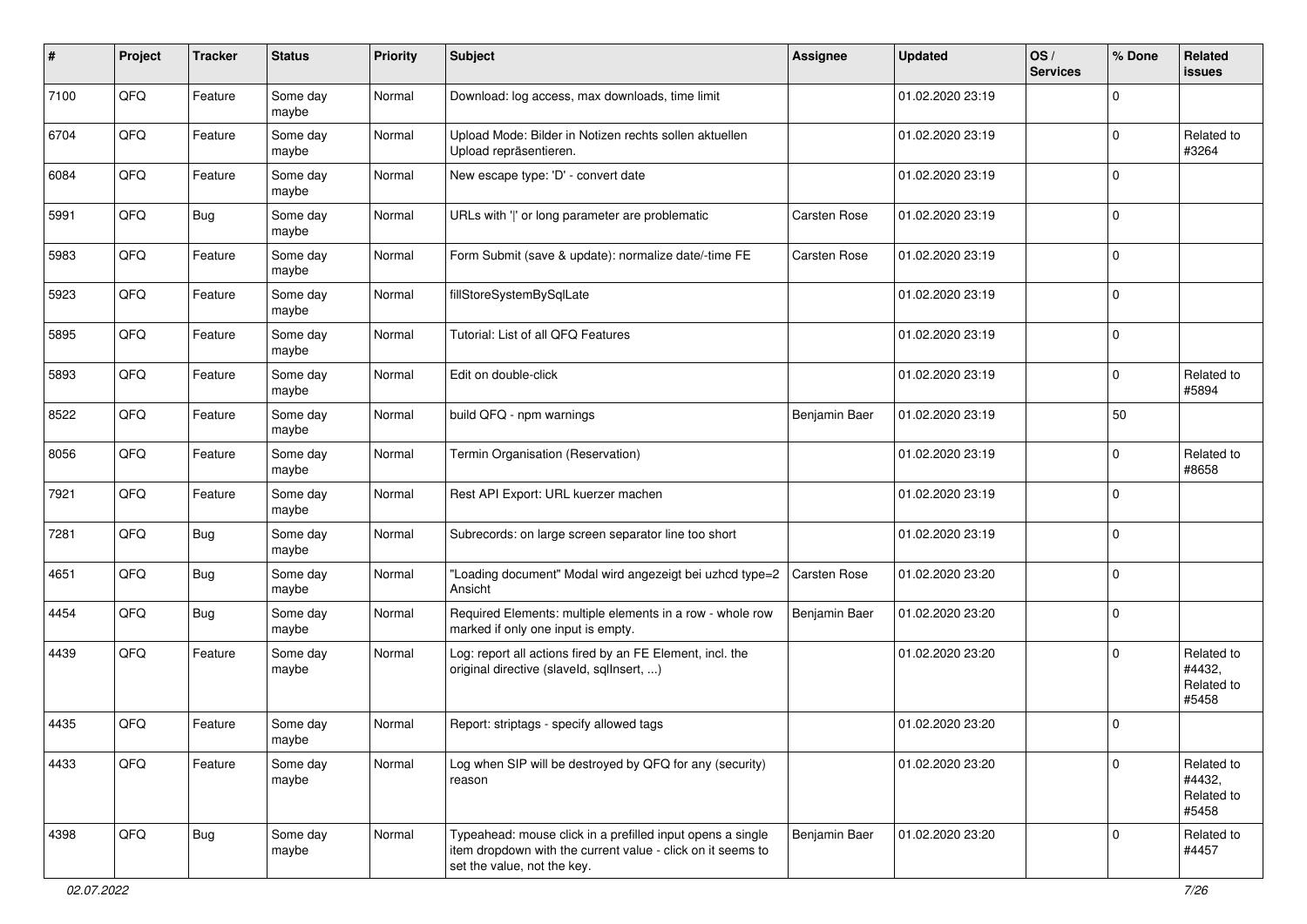| #    | Project | <b>Tracker</b> | <b>Status</b>     | <b>Priority</b> | Subject                                                                                                                 | Assignee            | <b>Updated</b>   | OS/<br><b>Services</b> | % Done         | Related<br><b>issues</b>                    |
|------|---------|----------------|-------------------|-----------------|-------------------------------------------------------------------------------------------------------------------------|---------------------|------------------|------------------------|----------------|---------------------------------------------|
| 4330 | QFQ     | Feature        | Some day<br>maybe | Normal          | Error Message: report missing {{ / }} in sqlUpdate, sqlInsert,<br>sqlDelete, sqlAfter, sqlBefore in FE action elements. | <b>Carsten Rose</b> | 01.02.2020 23:20 |                        | $\mathbf 0$    |                                             |
| 4328 | QFQ     | <b>Bug</b>     | Some day<br>maybe | Normal          | Error Message: Show FE name/number on problems in FE                                                                    | <b>Carsten Rose</b> | 01.02.2020 23:20 |                        | $\overline{0}$ |                                             |
| 1234 | QFQ     | Feature        | Some day<br>maybe | Normal          | QF: Record numbering: Im Grid soll in Spalte 1 optional die<br>laufende Nummer der Records angezeigt werden.            |                     | 01.02.2020 23:20 |                        | $\overline{0}$ |                                             |
| 955  | QFQ     | Feature        | Some day<br>maybe | Normal          | QF: Notizen vor/nach dem Form                                                                                           |                     | 01.02.2020 23:20 |                        | $\overline{0}$ |                                             |
| 5455 | QFQ     | Feature        | Some day<br>maybe | Normal          | Mail Redirects grld abhaengig                                                                                           |                     | 01.02.2020 23:20 |                        | $\overline{0}$ |                                             |
| 5428 | QFQ     | Feature        | Some day<br>maybe | Normal          | secure thumbnail: late render on access.                                                                                | Carsten Rose        | 01.02.2020 23:20 |                        | $\overline{0}$ |                                             |
| 5342 | QFQ     | Feature        | Some day<br>maybe | Normal          | link - with HTML Attributes                                                                                             |                     | 01.02.2020 23:20 |                        | $\mathbf 0$    | Related to<br>#14077                        |
| 5024 | QFQ     | Feature        | Some day<br>maybe | Normal          | Fabric: Generate PDF with edits                                                                                         | Benjamin Baer       | 01.02.2020 23:20 |                        | $\mathbf 0$    | Related to<br>#10704                        |
| 4816 | QFQ     | Feature        | Some day<br>maybe | Normal          | Templates for QFQ Reports (Tables, Radios, )                                                                            |                     | 01.02.2020 23:20 |                        | $\mathbf 0$    |                                             |
| 4757 | QFQ     | Feature        | Some day<br>maybe | Normal          | Test subrecord: download links ok? Links ok?                                                                            | Carsten Rose        | 01.02.2020 23:20 |                        | $\overline{0}$ |                                             |
| 4652 | QFQ     | Feature        | Some day<br>maybe | Normal          | UZH CD: Weiterleitung auf benutzerdefinierte 403/404 Seite                                                              | <b>Carsten Rose</b> | 01.02.2020 23:20 |                        | $\overline{0}$ |                                             |
| 7402 | QFQ     | Bug            | Some day<br>maybe | Normal          | thumbnail cache: outdated picture when permission denied<br>and permission resolved.                                    |                     | 01.02.2020 23:20 |                        | $\overline{0}$ |                                             |
| 7101 | QFQ     | Bug            | Some day<br>maybe | Normal          | 'form' in SIP and 'report' - breaks                                                                                     |                     | 01.02.2020 23:20 |                        | $\overline{0}$ |                                             |
| 5851 | QFQ     | Feature        | Some day<br>maybe | Normal          | Queue System implementieren: MQTT, RabbitMQ                                                                             |                     | 01.02.2020 23:20 |                        | $\mathbf 0$    | Related to<br>#5715                         |
| 5850 | QFQ     | Feature        | Some day<br>maybe | Normal          | Deployment: In QFQ Doc best practice fuer zeitgemaesses<br>Deployment beschreiben                                       |                     | 01.02.2020 23:20 |                        | $\mathbf 0$    |                                             |
| 5665 | QFQ     | Feature        | Some day<br>maybe | Normal          | Versuch das '{{!' nicht mehr noetig ist.                                                                                | Carsten Rose        | 01.02.2020 23:20 |                        | $\overline{0}$ | Related to<br>#7432,<br>Related to<br>#7434 |
| 4443 | QFQ     | Feature        | Some day<br>maybe | Normal          | Form: multiple secondary tables                                                                                         |                     | 01.02.2020 23:20 |                        | $\overline{0}$ |                                             |
| 4365 | QFQ     | Feature        | Some day<br>maybe | Normal          | Multi Language: new way of config                                                                                       | Carsten Rose        | 01.02.2020 23:20 |                        | $\mathbf 0$    |                                             |
| 4343 | QFQ     | Feature        | Some day<br>maybe | Normal          | Link: Classifier to add 'attributes'                                                                                    | Carsten Rose        | 01.02.2020 23:20 |                        | $\mathbf 0$    | Related to<br>#14077                        |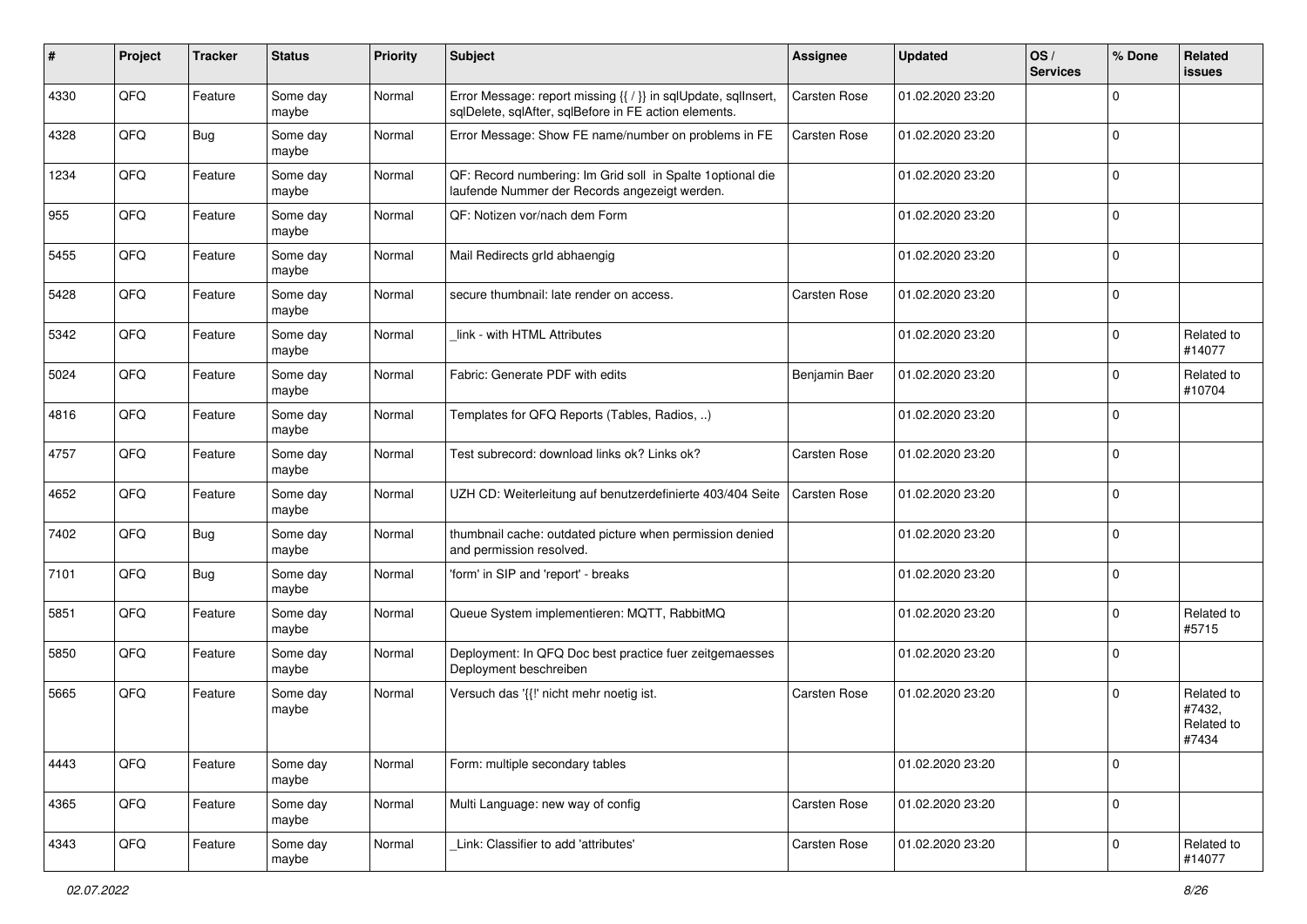| #    | Project | <b>Tracker</b> | <b>Status</b>     | Priority | <b>Subject</b>                                                                                                                                                | Assignee            | <b>Updated</b>   | OS/<br><b>Services</b> | % Done         | Related<br><b>issues</b>                       |
|------|---------|----------------|-------------------|----------|---------------------------------------------------------------------------------------------------------------------------------------------------------------|---------------------|------------------|------------------------|----------------|------------------------------------------------|
| 4659 | QFQ     | <b>Bug</b>     | Some day<br>maybe | Normal   | infoButtonExtra                                                                                                                                               | <b>Carsten Rose</b> | 01.02.2020 23:20 |                        | $\mathbf 0$    |                                                |
| 4650 | QFQ     | Feature        | Some day<br>maybe | Normal   | Convert html to doc/rtf                                                                                                                                       | Carsten Rose        | 01.02.2020 23:20 |                        | $\overline{0}$ | Related to<br>#10704                           |
| 4640 | QFQ     | Feature        | Some day<br>maybe | Normal   | Rename System Forms                                                                                                                                           |                     | 01.02.2020 23:20 |                        | $\mathbf 0$    |                                                |
| 4627 | QFQ     | Feature        | Some day<br>maybe | Normal   | dbupdate: all tables - check 'create', 'modified' if it is possible<br>to change to default 'CURRENT_TIMESTAMP' and modified<br>'ON UPDATE CURRENT_TIMESTAMP' |                     | 01.02.2020 23:20 |                        | $\overline{0}$ |                                                |
| 4626 | QFQ     | Feature        | Some day<br>maybe | Normal   | Mobile View: 'classBody=qfq-form-right' makes no sense                                                                                                        |                     | 01.02.2020 23:20 |                        | $\overline{0}$ |                                                |
| 4551 | QFQ     | Feature        | Some day<br>maybe | Normal   | Set 'pills' via dynamicUpdate to show/hide/disabled                                                                                                           |                     | 01.02.2020 23:20 |                        | $\mathbf 0$    | Related to<br>#3752                            |
| 4549 | QFQ     | <b>Bug</b>     | Some day<br>maybe | Normal   | TemplateGroups: FE.type SELECT loose selected value<br>after save                                                                                             | Carsten Rose        | 01.02.2020 23:20 |                        | $\overline{0}$ | Related to<br>#4548,<br>Related to<br>#4771    |
| 4546 | QFQ     | <b>Bug</b>     | Some day<br>maybe | Normal   | NH: SIP storage is destroyed                                                                                                                                  |                     | 01.02.2020 23:20 |                        | $\overline{0}$ |                                                |
| 4536 | QFQ     | Feature        | Some day<br>maybe | Normal   | FE upload: problem with delete if mutliple uploads an<br>FE.name="                                                                                            |                     | 01.02.2020 23:20 |                        | $\overline{0}$ |                                                |
| 4446 | QFQ     | Feature        | Some day<br>maybe | Normal   | New FE get same feldContainerId as last modifed FE                                                                                                            |                     | 01.02.2020 23:20 |                        | $\overline{0}$ |                                                |
| 5892 | QFQ     | Feature        | Some day<br>maybe | Normal   | QFQ should use T3 API to manipulate FE GROUP<br>membership                                                                                                    |                     | 01.02.2020 23:20 |                        | $\mathbf 0$    |                                                |
| 5480 | QFQ     | Feature        | Some day<br>maybe | Normal   | QFQ: Dokumentation mit Screenshots versehen                                                                                                                   | Carsten Rose        | 01.02.2020 23:20 |                        | 0              | Related to<br>#9879                            |
| 5452 | QFQ     | Feature        | Some day<br>maybe | Normal   | Thumbnails from PDF: bad quality                                                                                                                              |                     | 01.02.2020 23:20 |                        | $\mathbf{0}$   |                                                |
| 4771 | QFQ     | <b>Bug</b>     | Some day<br>maybe | Normal   | qfq: select-down-values empty after save (edit-form for<br>program administrators)                                                                            | <b>Carsten Rose</b> | 01.02.2020 23:20 |                        | $\mathbf 0$    | Related to<br>#4549, Has<br>duplicate<br>#4282 |
| 4719 | QFQ     | Feature        | Some day<br>maybe | Normal   | Custom Message in Client in case of 'Browser tab close,<br>modification will be lost'                                                                         |                     | 01.02.2020 23:20 |                        | $\overline{0}$ |                                                |
| 6972 | QFQ     | Feature        | Some day<br>maybe | Normal   | Fabric Clipboard / cross browser tab                                                                                                                          | Benjamin Baer       | 01.02.2020 23:21 |                        | $\mathbf 0$    |                                                |
| 6970 | QFQ     | Feature        | Some day<br>maybe | Normal   | tablesorter: default fuer 'sortReset' aendern von 'Ctrl' zu 'Alt'                                                                                             | Benjamin Baer       | 01.02.2020 23:21 |                        | $\mathbf 0$    |                                                |
| 9130 | QFQ     | Feature        | Some day<br>maybe | Normal   | tablesorter: Automatic Row numbering / Zeilenummer                                                                                                            | Benjamin Baer       | 01.02.2020 23:22 |                        | $\mathbf 0$    |                                                |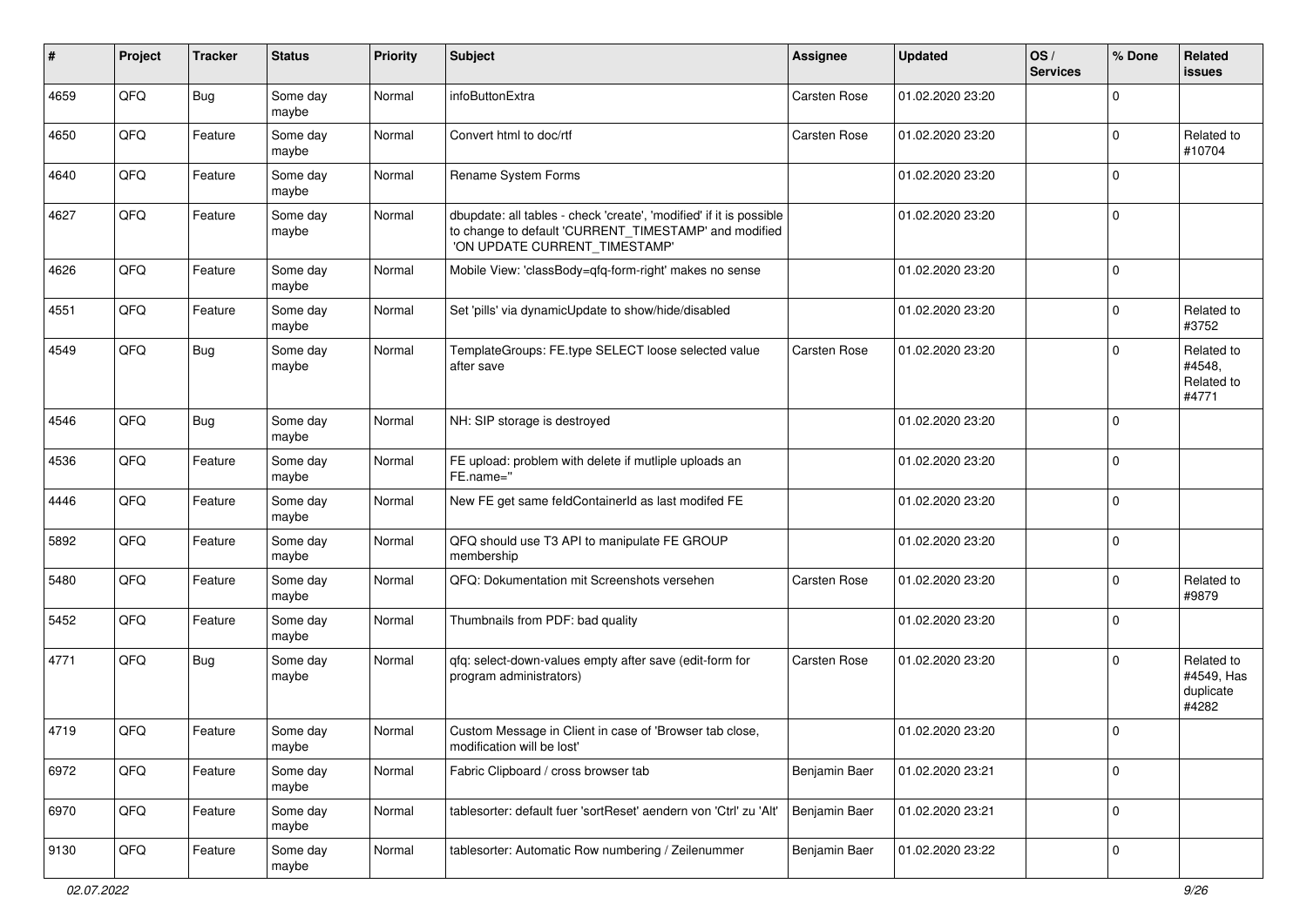| #     | Project | <b>Tracker</b> | <b>Status</b>     | <b>Priority</b> | <b>Subject</b>                                                          | Assignee            | <b>Updated</b>   | OS/<br><b>Services</b> | % Done         | <b>Related</b><br><b>issues</b> |
|-------|---------|----------------|-------------------|-----------------|-------------------------------------------------------------------------|---------------------|------------------|------------------------|----------------|---------------------------------|
| 10738 | QFQ     | Feature        | Some day<br>maybe | Normal          | CORS headers for external API requests                                  |                     | 10.06.2020 14:00 |                        | $\overline{0}$ |                                 |
| 9126  | QFQ     | <b>Bug</b>     | Some day<br>maybe | Normal          | hidden Form elements are present in page source                         |                     | 02.01.2021 18:41 |                        | $\overline{0}$ |                                 |
| 9281  | QFQ     | <b>Bug</b>     | Some day<br>maybe | Normal          | Allow STRICT_TRANS_TABLES                                               | Carsten Rose        | 02.01.2021 18:43 |                        | $\overline{0}$ |                                 |
| 3880  | QFQ     | Feature        | Some day<br>maybe | Normal          | Form 'Form': anlegen einer Tabelle                                      |                     | 14.01.2021 10:12 |                        | $\overline{0}$ |                                 |
| 7229  | QFQ     | Feature        | Some day<br>maybe | Normal          | New FormElement.type: Button                                            |                     | 01.02.2021 12:32 |                        | $\mathbf 0$    |                                 |
| 7278  | QFQ     | Feature        | Some day<br>maybe | Normal          | Form: Wert vordefinieren der immer gesetzt wird                         |                     | 02.05.2021 09:27 |                        | $\pmb{0}$      |                                 |
| 9669  | QFQ     | Bug            | Some day<br>maybe | Normal          | Checkbox / Template Group: radio/checkbox visible broken<br>after 'add' | Carsten Rose        | 16.06.2021 13:47 |                        | $\mathbf 0$    | Related to<br>#8091             |
| 4445  | QFQ     | Feature        | Some day<br>maybe | Normal          | template group: Option to simulate fieldset                             |                     | 28.06.2021 14:11 |                        | $\mathbf 0$    |                                 |
| 11036 | QFQ     | Feature        | Some day<br>maybe | Normal          | inline report editor permissions                                        | Carsten Rose        | 16.09.2021 15:09 |                        | $\pmb{0}$      | Related to<br>#11323            |
| 10745 | QFQ     | Feature        | Some day<br>maybe | Normal          | Tablesorter Excel Export                                                | Carsten Rose        | 16.09.2021 15:09 |                        | $\overline{0}$ |                                 |
| 10116 | QFQ     | Feature        | Some day<br>maybe | Normal          | TypeAhead: Tag - show inside 'input' element                            | Carsten Rose        | 16.09.2021 15:09 |                        | $\mathbf 0$    |                                 |
| 7453  | QFQ     | Feature        | Some day<br>maybe | Normal          | import / export forms QFQ                                               | Carsten Rose        | 16.09.2021 15:10 |                        | $\mathbf 0$    |                                 |
| 7452  | QFQ     | Feature        | Some day<br>maybe | Normal          | automate deployment new QFQ version                                     | <b>Carsten Rose</b> | 16.09.2021 15:10 |                        | $\overline{0}$ |                                 |
| 10095 | QFQ     | Feature        | Some day<br>maybe | Normal          | Generic Gitlab Integration into QFQ                                     | <b>Carsten Rose</b> | 16.09.2021 15:10 |                        | $\mathbf 0$    |                                 |
| 8586  | QFQ     | Feature        | Some day<br>maybe | Normal          | QFQ: Enhance Error message for 'record not found'                       | Carsten Rose        | 16.09.2021 15:10 |                        | $\pmb{0}$      |                                 |
| 8520  | QFQ     | Feature        | Some day<br>maybe | Normal          | Bring QFQ to Composer                                                   | Carsten Rose        | 16.09.2021 15:10 |                        | $\overline{0}$ |                                 |
| 8101  | QFQ     | Feature        | Some day<br>maybe | Normal          | Password hash: support further hashing methods                          | Carsten Rose        | 16.09.2021 15:10 |                        | $\mathbf{0}$   |                                 |
| 12315 | QFQ     | Feature        | Some day<br>maybe | Normal          | Form History (Diffs) / Backups                                          | Carsten Rose        | 16.09.2021 15:10 |                        | $\pmb{0}$      |                                 |
| 11323 | QFQ     | Feature        | Some day<br>maybe | Normal          | Report Frontend Editor Modal + Codemirror                               | Carsten Rose        | 16.09.2021 15:10 |                        | $\overline{0}$ | Related to<br>#11036            |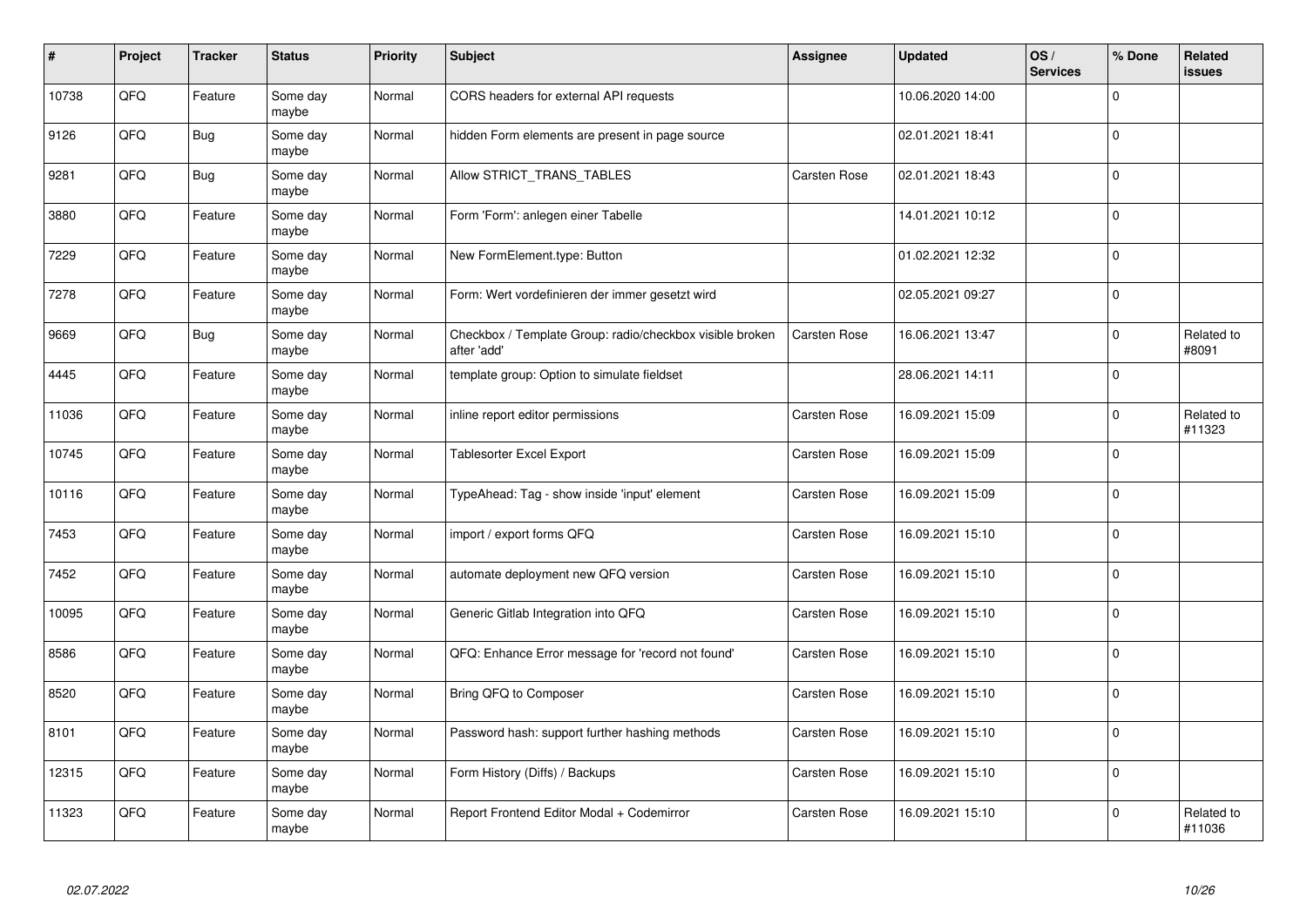| $\vert$ # | Project        | <b>Tracker</b> | <b>Status</b>     | <b>Priority</b> | <b>Subject</b>                                                        | Assignee            | <b>Updated</b>   | OS/<br><b>Services</b> | % Done      | <b>Related</b><br><b>issues</b>                                        |
|-----------|----------------|----------------|-------------------|-----------------|-----------------------------------------------------------------------|---------------------|------------------|------------------------|-------------|------------------------------------------------------------------------|
| 11322     | QFQ            | Feature        | Some day<br>maybe | Normal          | Form Element JSON - (multiline parameter field)                       | Carsten Rose        | 16.09.2021 15:10 |                        | $\mathbf 0$ |                                                                        |
| 11217     | QFQ            | Feature        | Some day<br>maybe | Normal          | <b>Extend Script Functionality</b>                                    | Carsten Rose        | 16.09.2021 15:10 |                        | $\mathbf 0$ |                                                                        |
| 10716     | QFQ            | Feature        | Some day<br>maybe | Normal          | Business Logic mit Externen Skripten                                  | Carsten Rose        | 16.09.2021 15:10 |                        | $\mathbf 0$ | Related to<br>#10713,<br>Related to<br>#8217                           |
| 12337     | QFQ            | Feature        | Some day<br>maybe | Normal          | Database.php: better caching                                          | <b>Carsten Rose</b> | 16.09.2021 15:10 |                        | $\mathbf 0$ |                                                                        |
| 5548      | QFQ            | Feature        | Some day<br>maybe | Normal          | 801 Textfiles/Scriptfiles als Thumbnail                               | Carsten Rose        | 07.03.2022 16:26 |                        | $\mathbf 0$ |                                                                        |
| 12611     | QFQ            | Feature        | Some day<br>maybe | Normal          | Refactoring: Bootstrap with Lazy Loading                              | <b>Carsten Rose</b> | 08.06.2022 10:37 |                        | $\mathbf 0$ | Related to<br>#12490,<br>Related to<br>#10013,<br>Related to<br>#7732  |
| 10013     | QFQ            | Feature        | Some day<br>maybe | Normal          | FE.typ=editor: CodeMirror                                             | <b>Carsten Rose</b> | 08.06.2022 10:37 |                        | $\mathbf 0$ | Related to<br>#12611,<br>Related to<br>#12490,<br>Related to<br>#7732  |
| 7732      | QFQ            | Feature        | Some day<br>maybe | Normal          | Javascript: Lazy Loading der add on libs                              | Benjamin Baer       | 08.06.2022 10:38 |                        | $\mathbf 0$ | Related to<br>#12611,<br>Related to<br>#12490,<br>Related to<br>#10013 |
| 13608     | QFQ            | Feature        | Some day<br>maybe | Normal          | Automatic Browser Language Redirect                                   | Enis Nuredini       | 17.06.2022 08:35 |                        | $\mathbf 0$ |                                                                        |
| 3273      | QFQ            | Feature        | Some day<br>maybe | Low             | Dirty Flag in Form                                                    | <b>Carsten Rose</b> | 11.12.2019 16:02 |                        | $\mathbf 0$ |                                                                        |
| 3567      | QFQ            | Feature        | Some day<br>maybe | Low             | 'Save', 'Close', 'New' als FormElement                                |                     | 11.12.2019 16:02 |                        | $\mathbf 0$ |                                                                        |
| 3537      | $\mathsf{QFQ}$ | Feature        | Some day<br>maybe | Low             | SHOW COLUMNS FROM tableName - Extend '{{!'<br>definition              | Carsten Rose        | 11.12.2019 16:02 |                        | 0           |                                                                        |
| 7456      | QFG            | <b>Bug</b>     | Some day<br>maybe | Low             | Todos in Code: solve or make ticket                                   | Carsten Rose        | 16.09.2021 15:10 |                        | $\mathbf 0$ |                                                                        |
| 9548      | QFQ            | Feature        | Feedback          | High            | FormElement: Pattern mismatch - optional report only on<br>focus lost | Benjamin Baer       | 03.05.2021 21:14 |                        | $\mathbf 0$ |                                                                        |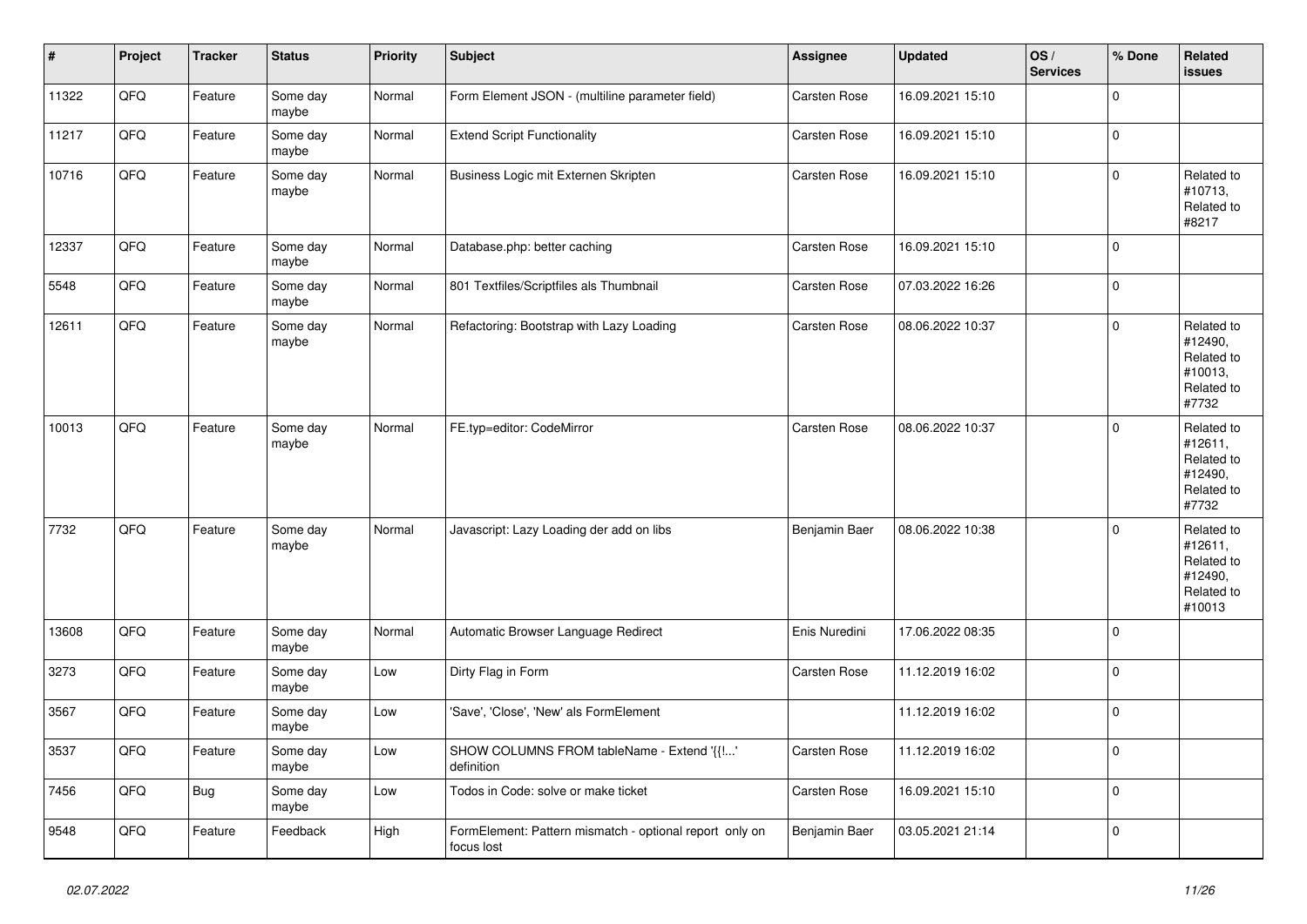| #     | Project | <b>Tracker</b> | <b>Status</b>              | <b>Priority</b> | <b>Subject</b>                                                                       | Assignee          | <b>Updated</b>   | OS/<br><b>Services</b> | % Done      | <b>Related</b><br><b>issues</b>                                      |
|-------|---------|----------------|----------------------------|-----------------|--------------------------------------------------------------------------------------|-------------------|------------------|------------------------|-------------|----------------------------------------------------------------------|
| 11630 | QFQ     | Bug            | Feedback                   | High            | Bitte check ob CALL() in 20.11.0 noch so funktioniert wie in<br>20.4.1               | Enis Nuredini     | 28.05.2022 13:45 |                        | $\mathbf 0$ | Related to<br>#11325                                                 |
| 9052  | QFQ     | Feature        | Feedback                   | High            | Report: CodeMirror with SQL Syntax Highlight in FE                                   | Enis Nuredini     | 08.06.2022 10:25 |                        | $\mathbf 0$ |                                                                      |
| 8316  | QFQ     | <b>Bug</b>     | Feedback                   | Normal          | Documentation/Behaviour for Nested Queries and<br>Record-Store confusing             | Nicola Chiapolini | 20.11.2019 09:14 |                        | $\mathbf 0$ |                                                                      |
| 9898  | QFQ     | Bug            | Feedback                   | Normal          | Formular trotz Timeout gespeichert                                                   | Benjamin Baer     | 01.02.2020 15:56 |                        | $\mathbf 0$ |                                                                      |
| 9535  | QFQ     | Bug            | Feedback                   | Normal          | Report:  AS '_vertical' - column to wide - vertical >> rot45,<br>rot90               | Benjamin Baer     | 01.02.2020 15:56 |                        | $\mathbf 0$ |                                                                      |
| 10124 | QFQ     | Feature        | Feedback                   | Normal          | qfq AAI-Login                                                                        | Karin Niffeler    | 07.05.2020 09:36 |                        | $\mathbf 0$ |                                                                      |
| 11347 | QFQ     | Bug            | Feedback                   | Normal          | If Bedingungen funktionieren nicht korrekt                                           | Christoph Fuchs   | 21.03.2021 20:37 |                        | $\mathbf 0$ |                                                                      |
| 5894  | QFQ     | Feature        | Feedback                   | Normal          | Typeahead in Report: show/hide rows dynamically                                      | Carsten Rose      | 18.02.2022 08:50 |                        | $\Omega$    | Related to<br>#5893.<br>Related to<br>#5885                          |
| 12546 | QFQ     | Bug            | Feedback                   | Normal          | Branch 'Development' - Unit Tests mit dirty workaround<br>angepasst                  | Carsten Rose      | 19.03.2022 17:48 |                        | $\mathbf 0$ |                                                                      |
| 13767 | QFQ     | <b>Bug</b>     | Feedback                   | Normal          | date/time-picker: required shows up/down button orange                               | Enis Nuredini     | 16.05.2022 23:16 |                        | $\mathbf 0$ |                                                                      |
| 13572 | QFQ     | Feature        | Feedback                   | Normal          | Form Load: misleading error message on trying to load non<br>existent primary record | Enis Nuredini     | 16.05.2022 23:16 |                        | 100         |                                                                      |
| 10782 | QFQ     | Feature        | Feedback                   | Normal          | Tiny MCE: Image Upload                                                               | Enis Nuredini     | 16.05.2022 23:16 |                        | $\mathbf 0$ | Related to<br>#12452                                                 |
| 12584 | QFQ     | Feature        | Feedback                   | Normal          | T3 v10 migration script: replace alias-patterns (v11)                                | Carsten Rose      | 28.05.2022 11:12 |                        | 100         |                                                                      |
| 13566 | QFQ     | Feature        | Ready to sync<br>(develop) | Normal          | Delete config-example.qfq.php file                                                   | Carsten Rose      | 23.12.2021 09:25 |                        | $\mathbf 0$ |                                                                      |
| 9517  | QFQ     | Feature        | In Progress                | High            | Input multiple tags with typeahead                                                   | Carsten Rose      | 03.05.2021 21:14 |                        | 40          | Related to<br>#10150                                                 |
| 9789  | QFQ     | <b>Bug</b>     | In Progress                | High            | Record Lock: release to early on 'leave page'                                        | Carsten Rose      | 10.01.2022 09:25 |                        | 100         | Related to<br>#10081,<br>Related to<br>#9173,<br>Related to<br>#8702 |
| 12508 | QFQ     | Bug            | In Progress                | Hiah            | gfg Form: sendMail                                                                   | Karin Niffeler    | 19.03.2022 17:48 |                        | $\Omega$    |                                                                      |
| 6250  | QFQ     | Feature        | In Progress                | Normal          | Enhance layout: a) Subrecord, b) Subrecord-Title                                     | Carsten Rose      | 01.02.2020 23:22 |                        | $\mathbf 0$ | Related to<br>#5391                                                  |
| 9691  | QFQ     | <b>Bug</b>     | In Progress                | Normal          | Checkbox: dynamic update > readonly                                                  | Carsten Rose      | 01.02.2020 23:22 |                        | 50          | Related to<br>#9834                                                  |
| 10443 | QFQ     | Feature        | In Progress                | Normal          | Konzept_api / _live                                                                  | Carsten Rose      | 07.05.2020 09:39 |                        | 0           |                                                                      |
| 11076 | QFQ     | Feature        | In Progress                | Normal          | SELECT  AS _websocket                                                                | Carsten Rose      | 30.08.2020 17:49 |                        | $\mathbf 0$ |                                                                      |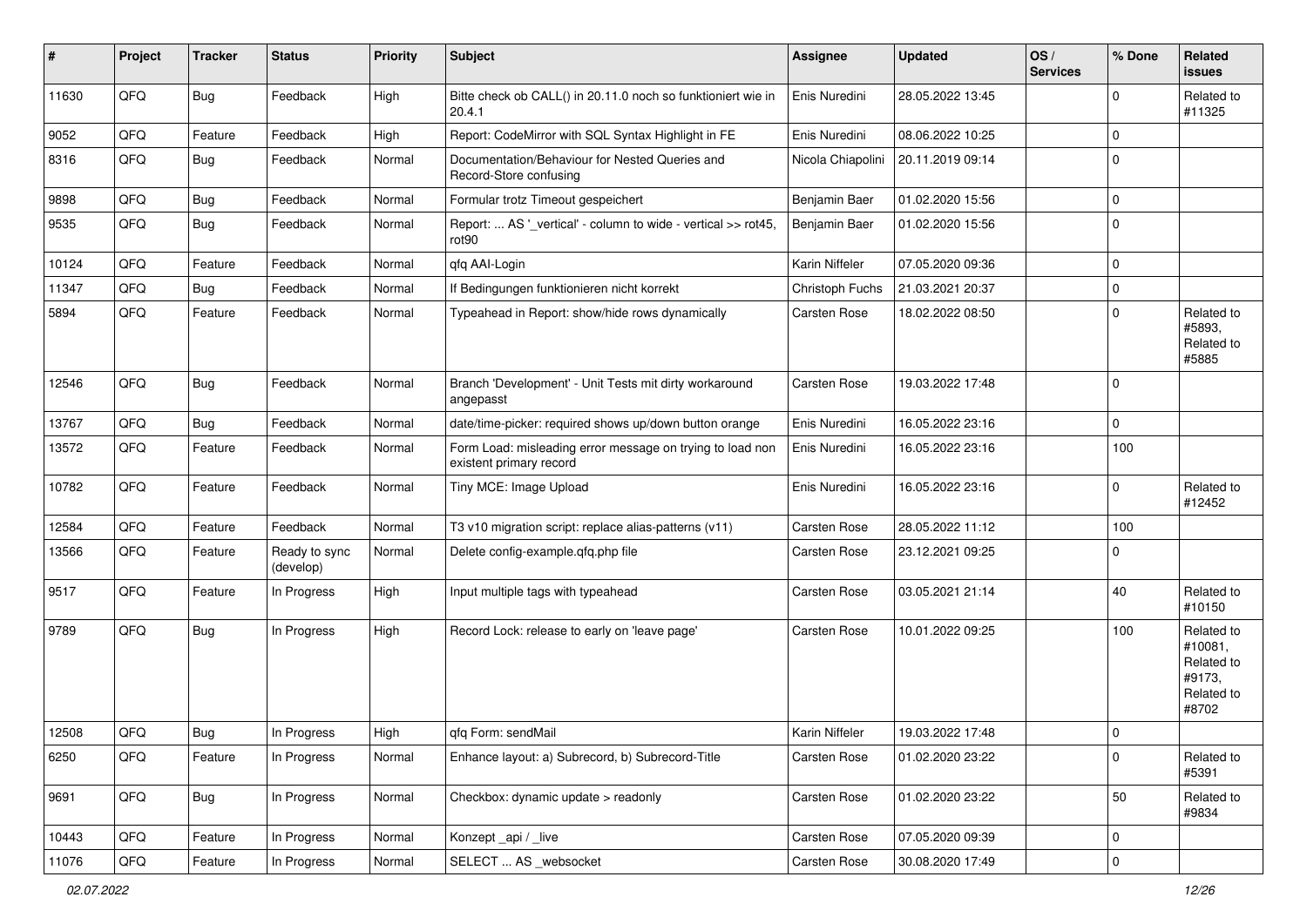| $\sharp$ | Project | <b>Tracker</b> | <b>Status</b> | <b>Priority</b> | <b>Subject</b>                                                                          | <b>Assignee</b> | <b>Updated</b>   | OS/<br><b>Services</b> | % Done      | Related<br>issues                                                                                                              |
|----------|---------|----------------|---------------|-----------------|-----------------------------------------------------------------------------------------|-----------------|------------------|------------------------|-------------|--------------------------------------------------------------------------------------------------------------------------------|
| 5695     | QFQ     | Feature        | In Progress   | Normal          | Multiform                                                                               | Carsten Rose    | 02.01.2021 18:38 |                        | $\mathbf 0$ |                                                                                                                                |
| 4194     | QFQ     | Feature        | In Progress   | Normal          | Bootstrap 4 ist jetzt offiziel                                                          |                 | 03.05.2021 20:47 |                        | $\mathbf 0$ | Related to<br>#10114                                                                                                           |
| 12439    | QFQ     | Feature        | In Progress   | Normal          | TinyMCE Paste from Word & Character Count/Limit                                         | Carsten Rose    | 05.05.2021 22:15 |                        | $\mathbf 0$ |                                                                                                                                |
| 10661    | QFQ     | <b>Bug</b>     | In Progress   | Normal          | Typo3 Warnungen                                                                         | Carsten Rose    | 07.09.2021 13:23 |                        | $\mathbf 0$ | Related to<br>#12440                                                                                                           |
| 10793    | QFQ     | Feature        | In Progress   | Normal          | <b>Update NPM Packages</b>                                                              | Carsten Rose    | 07.09.2021 13:25 |                        | 30          |                                                                                                                                |
| 11980    | QFQ     | Feature        | In Progress   | Normal          | protected verzeichnis MUSS geschützt werden                                             | Carsten Rose    | 07.09.2021 13:30 |                        | $\mathbf 0$ |                                                                                                                                |
| 13330    | QFQ     | Feature        | In Progress   | Normal          | Multi Form: Upload                                                                      | Carsten Rose    | 07.11.2021 12:40 |                        | 50          | Related to<br>#9706                                                                                                            |
| 12440    | QFQ     | Feature        | In Progress   | Normal          | Typo3 V10 upgrade (durchfuehren und testen)                                             | Carsten Rose    | 21.03.2022 09:53 |                        | 50          | Related to<br>#12357,<br>Related to<br>#12067,<br>Related to<br>#10661                                                         |
| 11517    | QFQ     | Bug            | In Progress   | Normal          | extraButtonInfo Broken for multiple FormElements                                        | Carsten Rose    | 12.05.2022 13:12 |                        | $\mathbf 0$ | Related to<br>#7890,<br>Related to<br>#3811, Has<br>duplicate<br>#10905, Has<br>duplicate<br>#10553, Has<br>duplicate<br>#6779 |
| 14175    | QFQ     | <b>Bug</b>     | In Progress   | Normal          | Opening a form with no QFQ Session cookie fails                                         | Carsten Rose    | 03.06.2022 10:40 |                        | $\mathbf 0$ |                                                                                                                                |
| 14323    | QFQ     | Bug            | In Progress   | Normal          | Report: render=both single - no impact                                                  | Carsten Rose    | 19.06.2022 18:31 |                        | $\mathbf 0$ |                                                                                                                                |
| 12630    | QFQ     | Feature        | In Progress   | Normal          | Input: date[time]: min / max values                                                     | Enis Nuredini   | 20.06.2022 18:31 |                        | $\mathbf 0$ | Related to<br>#10096,<br>Related to<br>#14302,<br>Related to<br>#14303                                                         |
| 12463    | QFQ     | Bug            | ToDo          | High            | QFQ Function: 'function' and 'sql' on same level - output of<br>sql is shown two times. | Carsten Rose    | 15.12.2021 16:31 |                        | $\mathbf 0$ |                                                                                                                                |
| 12395    | QFQ     | <b>Bug</b>     | ToDo          | High            | QFQ Function: Result two times shown                                                    | Carsten Rose    | 18.02.2022 08:59 |                        | $\pmb{0}$   |                                                                                                                                |
| 7602     | QFQ     | Feature        | ToDo          | High            | Multi Select: with checkboxes                                                           | Benjamin Baer   | 22.03.2022 09:07 |                        | $\mathbf 0$ |                                                                                                                                |
| 13899    | QFQ     | <b>Bug</b>     | ToDo          | Normal          | Selenium: zum laufen bringen                                                            | Enis Nuredini   | 25.03.2022 10:24 |                        | $\pmb{0}$   |                                                                                                                                |
| 14303    | QFG     | Bug            | ToDo          | Normal          | datetime broken with picker                                                             | Enis Nuredini   | 17.06.2022 09:02 |                        | $\pmb{0}$   | Related to<br>#12630                                                                                                           |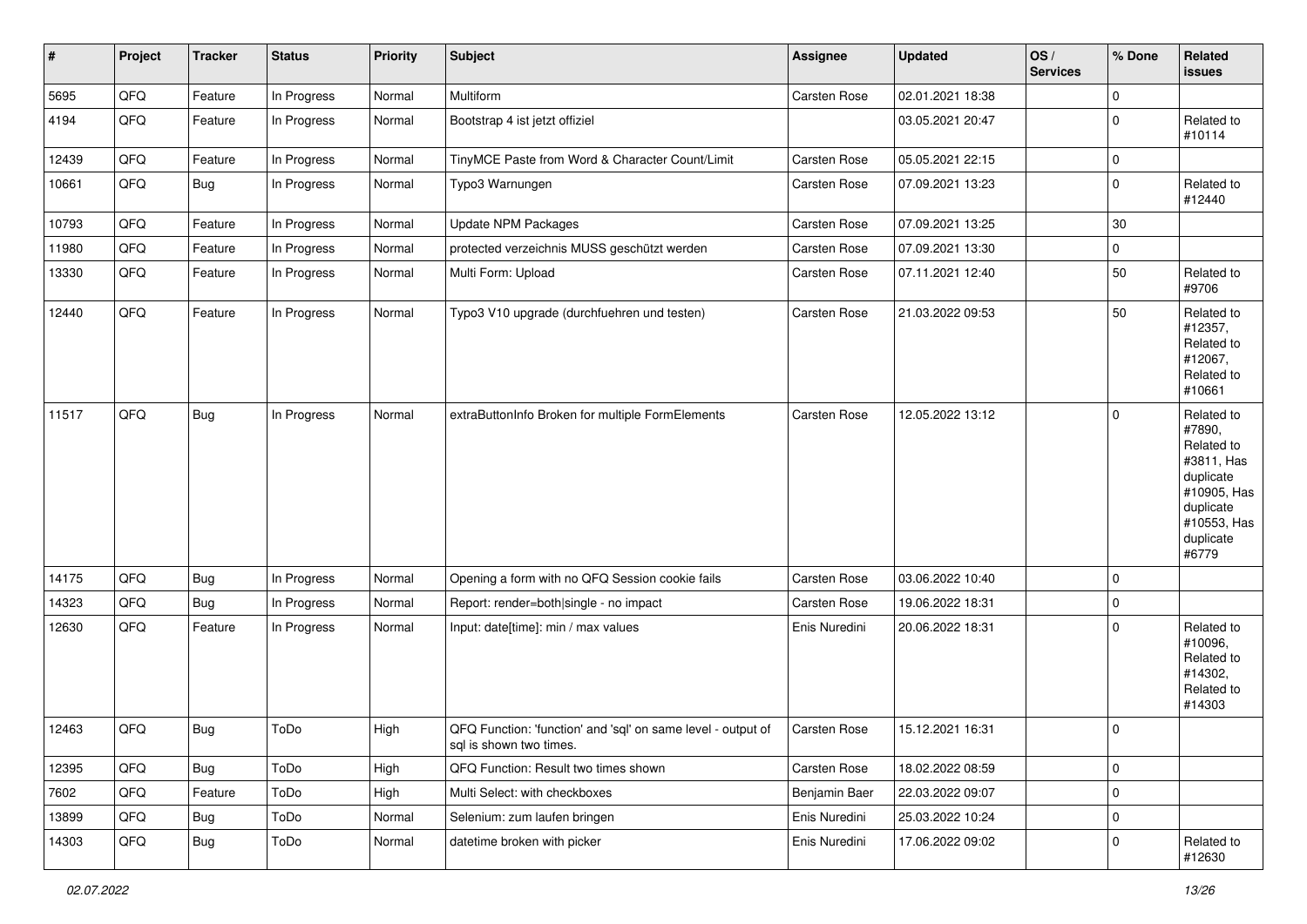| $\vert$ # | Project | <b>Tracker</b> | <b>Status</b> | <b>Priority</b> | Subject                                                                               | Assignee      | <b>Updated</b>   | OS/<br><b>Services</b> | % Done      | Related<br>issues                                                                                                                                                     |
|-----------|---------|----------------|---------------|-----------------|---------------------------------------------------------------------------------------|---------------|------------------|------------------------|-------------|-----------------------------------------------------------------------------------------------------------------------------------------------------------------------|
| 12262     | QFQ     | Feature        | ToDo          | Normal          | Form buttons on top: more customable                                                  | Enis Nuredini | 17.06.2022 10:44 |                        | $\mathbf 0$ | Related to<br>#13945, Has<br>duplicate<br>#4046, Has<br>duplicate<br>#10080                                                                                           |
| 14320     | QFQ     | Feature        | ToDo          | Normal          | Allow specific HTML Tags and Attributes: general, TinyMCE                             | Enis Nuredini | 17.06.2022 10:44 |                        | 0           | Related to<br>#12664,<br>Related to<br>#12039,<br>Related to<br>#11702,<br>Related to<br>#7239.<br>Related to<br>#3708.<br>Related to<br>#3646,<br>Related to<br>#880 |
| 9534      | QFQ     | <b>Bug</b>     | Priorize      | Urgent          | FE.type=upload: 'Unknown Mode: ID"                                                    | Carsten Rose  | 03.05.2021 21:14 |                        | 0           | Related to<br>#9532                                                                                                                                                   |
| 9173      | QFQ     | Bug            | Priorize      | Urgent          | Stale Record Lock: Firefox                                                            | Carsten Rose  | 03.05.2021 21:14 |                        | $\pmb{0}$   | Related to<br>#9789                                                                                                                                                   |
| 9121      | QFQ     | <b>Bug</b>     | Priorize      | High            | sip links have r and __dbIndexData set                                                | Carsten Rose  | 12.06.2021 10:41 |                        | $\pmb{0}$   |                                                                                                                                                                       |
| 8204      | QFQ     | Feature        | Priorize      | High            | Position 'required mark'                                                              | Carsten Rose  | 16.06.2021 13:44 |                        | $\pmb{0}$   |                                                                                                                                                                       |
| 8082      | QFQ     | Feature        | Priorize      | High            | Contact form without saving record                                                    | Carsten Rose  | 07.12.2021 15:20 |                        | 0           | Related to<br>#8587,<br><b>Blocks</b><br>#11850                                                                                                                       |
| 6116      | QFQ     | <b>Bug</b>     | Priorize      | High            | value of checkbox not saved                                                           | Carsten Rose  | 07.12.2021 17:19 |                        | $\pmb{0}$   |                                                                                                                                                                       |
| 5942      | QFQ     | Feature        | Priorize      | Normal          | 'L' and 'type': append to links, generate via '_link' by using<br>'u:' .              | Carsten Rose  | 01.02.2020 10:13 |                        | $\pmb{0}$   |                                                                                                                                                                       |
| 3782      | QFQ     | <b>Bug</b>     | Priorize      | Normal          | Bei fehlerhafter Eingabe (z.B. Datum) sollte das erwartete<br>Format angezeigt werden | Carsten Rose  | 01.02.2020 10:13 |                        | $\pmb{0}$   |                                                                                                                                                                       |
| 7616      | QFQ     | <b>Bug</b>     | Priorize      | Normal          | Selectlist with Enum & Dynamic Update                                                 | Carsten Rose  | 01.02.2020 10:13 |                        | $\pmb{0}$   |                                                                                                                                                                       |
| 7522      | QFQ     | Feature        | Priorize      | Normal          | Inserting default index.html to folder (Avoid Apache<br>Indexing)                     | Carsten Rose  | 01.02.2020 10:13 |                        | $\pmb{0}$   |                                                                                                                                                                       |
| 7290      | QFQ     | Feature        | Priorize      | Normal          | FormEditor: title as textarea if LEN(title)>60                                        | Carsten Rose  | 01.02.2020 10:13 |                        | $\pmb{0}$   | Blocked by<br>#7682                                                                                                                                                   |
| 7217      | QFQ     | Feature        | Priorize      | Normal          | Download: notice User if `_sip=?` is missing                                          | Carsten Rose  | 01.02.2020 10:13 |                        | $\pmb{0}$   |                                                                                                                                                                       |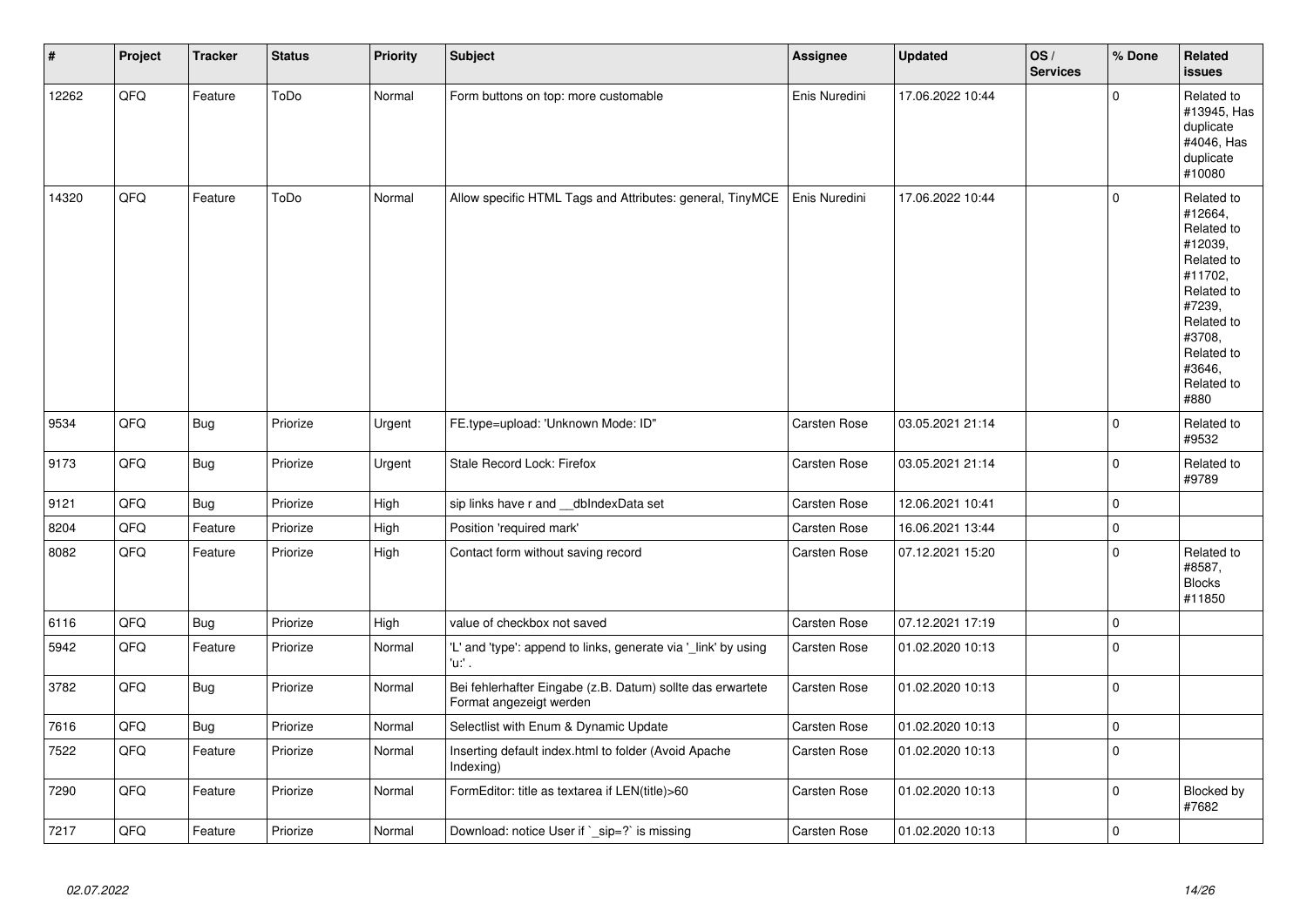| #     | <b>Project</b> | <b>Tracker</b> | <b>Status</b> | Priority | <b>Subject</b>                                                                                     | <b>Assignee</b>     | <b>Updated</b>   | OS/<br><b>Services</b> | % Done       | Related<br>issues   |
|-------|----------------|----------------|---------------|----------|----------------------------------------------------------------------------------------------------|---------------------|------------------|------------------------|--------------|---------------------|
| 6998  | QFQ            | Feature        | Priorize      | Normal   | Form: with debug=on show column information as tooltip of<br>column label                          | Carsten Rose        | 01.02.2020 10:13 |                        | $\Omega$     |                     |
| 6574  | QFQ            | <b>Bug</b>     | Priorize      | Normal   | qfq.log: Fehlermeldung wurde angezeigt, aber nicht geloggt                                         | <b>Carsten Rose</b> | 01.02.2020 10:13 |                        | $\Omega$     |                     |
| 8585  | QFQ            | Feature        | Priorize      | Normal   | Enhance Error message for 'unknown form'                                                           | Carsten Rose        | 01.02.2020 10:13 |                        | $\Omega$     |                     |
| 8584  | QFQ            | Feature        | Priorize      | Normal   | FE 'Action' - never assign to Container (except Template<br>Group)                                 | <b>Carsten Rose</b> | 01.02.2020 10:13 |                        | $\mathbf 0$  |                     |
| 8037  | QFQ            | <b>Bug</b>     | Priorize      | Normal   | FE.type=upload (advanced mode): {{slaveld:V}} missing<br>during dynamic update                     | <b>Carsten Rose</b> | 01.02.2020 10:13 |                        | $\Omega$     |                     |
| 8034  | QFQ            | Feature        | Priorize      | Normal   | FormElement 'data': 22.22.2222 should not be accepted                                              | Carsten Rose        | 01.02.2020 10:13 |                        | $\Omega$     |                     |
| 7656  | QFQ            | Bug            | Priorize      | Normal   | FE with required, 'pattern' and 'extraButtonLock': always<br>complain about missing value          | <b>Carsten Rose</b> | 01.02.2020 10:13 |                        | $\Omega$     |                     |
| 7630  | QFQ            | Feature        | Priorize      | Normal   | detailed error message for simple upload                                                           | Carsten Rose        | 01.02.2020 10:13 |                        | $\Omega$     |                     |
| 9947  | QFQ            | Bug            | Priorize      | Normal   | Unwanted error message if missing 'typeAheadSqlPrefetch'                                           | <b>Carsten Rose</b> | 01.02.2020 10:13 |                        | $\mathbf 0$  |                     |
| 9900  | QFQ            | Feature        | Priorize      | Normal   | Generic API Call: tt-content record >> JSON                                                        | <b>Carsten Rose</b> | 01.02.2020 10:13 |                        | $\mathbf{0}$ |                     |
| 9862  | QFQ            | <b>Bug</b>     | Priorize      | Normal   | Failed writing to sql mail qfq.log should throw an exception                                       | Carsten Rose        | 01.02.2020 10:13 |                        | $\Omega$     |                     |
| 9975  | QFQ            | Bug            | Priorize      | Normal   | Dropdown Menu: 'r:3' broken                                                                        | <b>Carsten Rose</b> | 01.02.2020 10:13 |                        | $\mathbf 0$  |                     |
| 9928  | QFQ            | Feature        | Priorize      | Normal   | SpecialColumnName: a) Deprecated: ' AS "_+tag " ', b)<br>New: ' AS "_ <tag1><tag2>"'</tag2></tag1> | <b>Carsten Rose</b> | 01.02.2020 23:17 |                        | $\Omega$     | Related to<br>#9929 |
| 8277  | QFQ            | Feature        | Priorize      | Normal   | fe.parameter.default=                                                                              | <b>Carsten Rose</b> | 01.02.2020 23:17 |                        | $\Omega$     | Related to<br>#8113 |
| 9968  | QFQ            | Feature        | Priorize      | Normal   | Tooltip in Links for Developer                                                                     | <b>Carsten Rose</b> | 01.02.2020 23:17 |                        | $\Omega$     |                     |
| 7730  | QFQ            | Feature        | Priorize      | Normal   | SELECT Box: title in between                                                                       | Benjamin Baer       | 01.02.2020 23:22 |                        | $\Omega$     |                     |
| 10015 | QFQ            | Feature        | Priorize      | Normal   | Monospace in Textarea                                                                              | Carsten Rose        | 03.02.2020 13:40 |                        | $\Omega$     |                     |
| 10003 | QFQ            | Feature        | Priorize      | Normal   | fieldset: stronger visualize group                                                                 | Benjamin Baer       | 12.02.2020 08:13 |                        | $\Omega$     |                     |
| 10005 | QFQ            | Feature        | Priorize      | Normal   | Report / special column name:  AS calendar                                                         | <b>Carsten Rose</b> | 03.06.2020 17:28 |                        | $\Omega$     |                     |
| 9958  | QFQ            | <b>Bug</b>     | Priorize      | Normal   | Broken subrecord query: no error message                                                           | Carsten Rose        | 05.02.2021 15:15 |                        | $\Omega$     |                     |
| 12504 | QFQ            | Feature        | Priorize      | Normal   | sql.log: report fe.id                                                                              | <b>Carsten Rose</b> | 05.05.2021 22:09 |                        | $\mathbf 0$  |                     |
| 12503 | QFQ            | Feature        | Priorize      | Normal   | Detect dangerous UPDATE statement with missing WHERE                                               | <b>Carsten Rose</b> | 05.05.2021 22:09 |                        | $\Omega$     |                     |
| 11320 | QFQ            | Feature        | Priorize      | Normal   | Typo3 Version 10 support                                                                           | <b>Carsten Rose</b> | 05.05.2021 22:09 |                        | $\Omega$     |                     |
| 9394  | QFQ            | Feature        | Priorize      | Normal   | REST: allow for non numerical ids in get requests                                                  | Carsten Rose        | 05.05.2021 22:10 |                        | $\mathbf 0$  |                     |
| 8963  | QFQ            | Feature        | Priorize      | Normal   | Setting values in a store: flexible way                                                            | <b>Carsten Rose</b> | 05.05.2021 22:10 |                        | $\Omega$     | Related to<br>#8975 |
| 3867  | QFQ            | Feature        | Priorize      | Normal   | Readonly Formular: Template Groups add/delete<br>ausbeldnen                                        | Carsten Rose        | 05.05.2021 22:12 |                        | $\Omega$     |                     |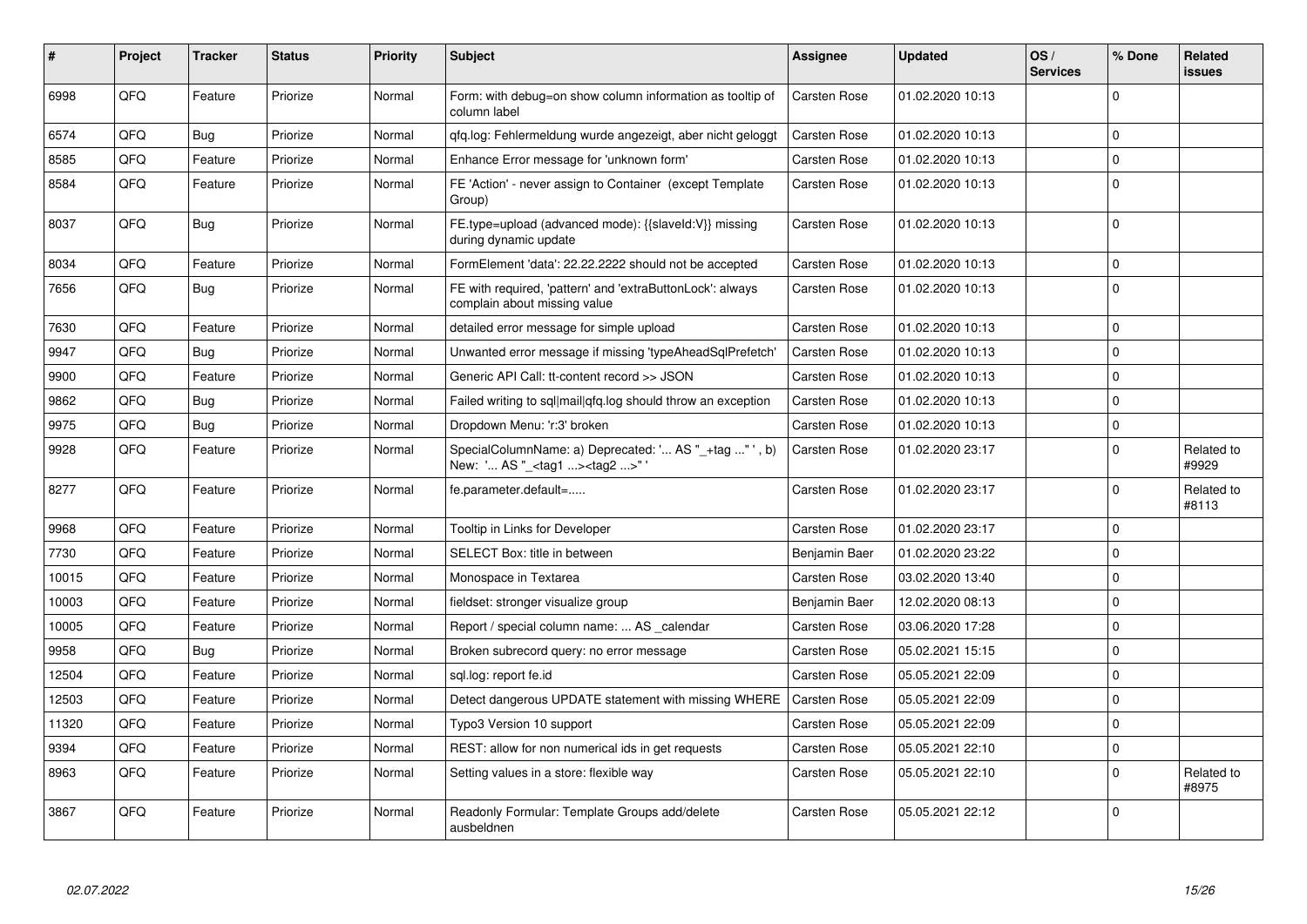| #     | Project | <b>Tracker</b> | <b>Status</b> | <b>Priority</b> | Subject                                                                                                  | Assignee      | <b>Updated</b>   | OS/<br><b>Services</b> | % Done      | Related<br>issues                                                       |
|-------|---------|----------------|---------------|-----------------|----------------------------------------------------------------------------------------------------------|---------------|------------------|------------------------|-------------|-------------------------------------------------------------------------|
| 8044  | QFQ     | Feature        | Priorize      | Normal          | Transaction: a) Form, b) Report                                                                          | Carsten Rose  | 05.05.2021 22:14 |                        | $\Omega$    | Related to<br>#8043                                                     |
| 9668  | QFQ     | Feature        | Priorize      | Normal          | Form.mode: rename 'hidden' to 'hide'                                                                     | Carsten Rose  | 05.05.2021 22:14 |                        | $\Omega$    | Related to<br>#6437                                                     |
| 10011 | QFQ     | Feature        | Priorize      | Normal          | Offer new STORE_TYPO3 Variable 'beUser', 'beEmail'                                                       | Carsten Rose  | 08.05.2021 09:51 |                        | $\Omega$    | Related to<br>#10012,<br>Related to<br>#12511                           |
| 10012 | QFQ     | Feature        | Priorize      | Normal          | redirectAllMailTo: {{beEmail:T}}                                                                         | Carsten Rose  | 08.05.2021 09:54 |                        | $\Omega$    | Related to<br>#12412,<br>Related to<br>#12413,<br>Related to<br>#10011  |
| 9346  | QFQ     | Feature        | Priorize      | Normal          | beforeSave: check if an upload is given                                                                  | Carsten Rose  | 11.06.2021 21:18 |                        | $\mathbf 0$ |                                                                         |
| 12325 | QFQ     | Bug            | Priorize      | Normal          | MultiDB form.dblndex not working for report syntax                                                       | Carsten Rose  | 07.09.2021 13:37 |                        | $\Omega$    | Related to<br>#12145,<br>Related to<br>#12314                           |
| 9834  | QFQ     | <b>Bug</b>     | Priorize      | Normal          | Input elements with tag 'disabled' are missing on<br>form-submit: server option 'processReadOnly' broken | Carsten Rose  | 07.12.2021 16:43 |                        | $\Omega$    | Related to<br>#9691,<br>Related to<br>#5305, Has<br>duplicate<br>#12331 |
| 9135  | QFQ     | Feature        | Priorize      | Normal          | Progress Bar generic / replace old hourglass download<br>popup                                           | Benjamin Baer | 03.01.2022 07:43 |                        | $\mathbf 0$ |                                                                         |
| 7965  | QFQ     | Feature        | Priorize      | Normal          | Input type 'text' with visual format - currency                                                          | Benjamin Baer | 03.01.2022 07:45 |                        | $\mathbf 0$ |                                                                         |
| 4457  | QFQ     | <b>Bug</b>     | Priorize      | Normal          | typeahead: pressing return to select an item, saves the form<br>and closes the form.                     | Benjamin Baer | 03.01.2022 08:01 |                        | $\Omega$    | Related to<br>#4398                                                     |
| 6566  | QFQ     | <b>Bug</b>     | Priorize      | Normal          | Link Function 'delete': provided parameter missing on page<br>reload                                     | Benjamin Baer | 03.01.2022 08:08 |                        | $\Omega$    |                                                                         |
| 2665  | QFQ     | <b>Bug</b>     | Priorize      | Normal          | Dynamic Update funktioniert nicht, wenn beim<br>entsprechenden FormElement eine size angegeben ist.      | Benjamin Baer | 03.01.2022 08:12 |                        | 30          |                                                                         |
| 6870  | QFQ     | Feature        | Priorize      | Normal          | Click on '_link' triggers an API call                                                                    | Benjamin Baer | 03.01.2022 08:25 |                        | $\Omega$    |                                                                         |
| 5366  | QFO     | Feature        | Priorize      | Normal          | Saving with keyboard shortcuts                                                                           | Benjamin Baer | 21.03.2022 09:47 |                        | $\pmb{0}$   |                                                                         |
| 6224  | QFQ     | Feature        | Priorize      | Normal          | Dynamic update: fade in/out fields                                                                       | Benjamin Baer | 21.03.2022 09:50 |                        | 0           |                                                                         |
| 5562  | QFQ     | Feature        | Priorize      | Normal          | Drag'n'Drop fuer Uploads                                                                                 | Benjamin Baer | 21.03.2022 09:52 |                        | $\mathbf 0$ | Related to<br>#9706                                                     |
| 6801  | QFQ     | Feature        | Priorize      | Normal          | Fabric: Maximize / FullIscreen                                                                           | Benjamin Baer | 21.03.2022 09:56 |                        | $\mathbf 0$ |                                                                         |
| 6140  | QFG     | <b>Bug</b>     | Priorize      | Normal          | QFQ DnD Sort: Locked fields                                                                              | Benjamin Baer | 21.03.2022 09:56 |                        | 0           |                                                                         |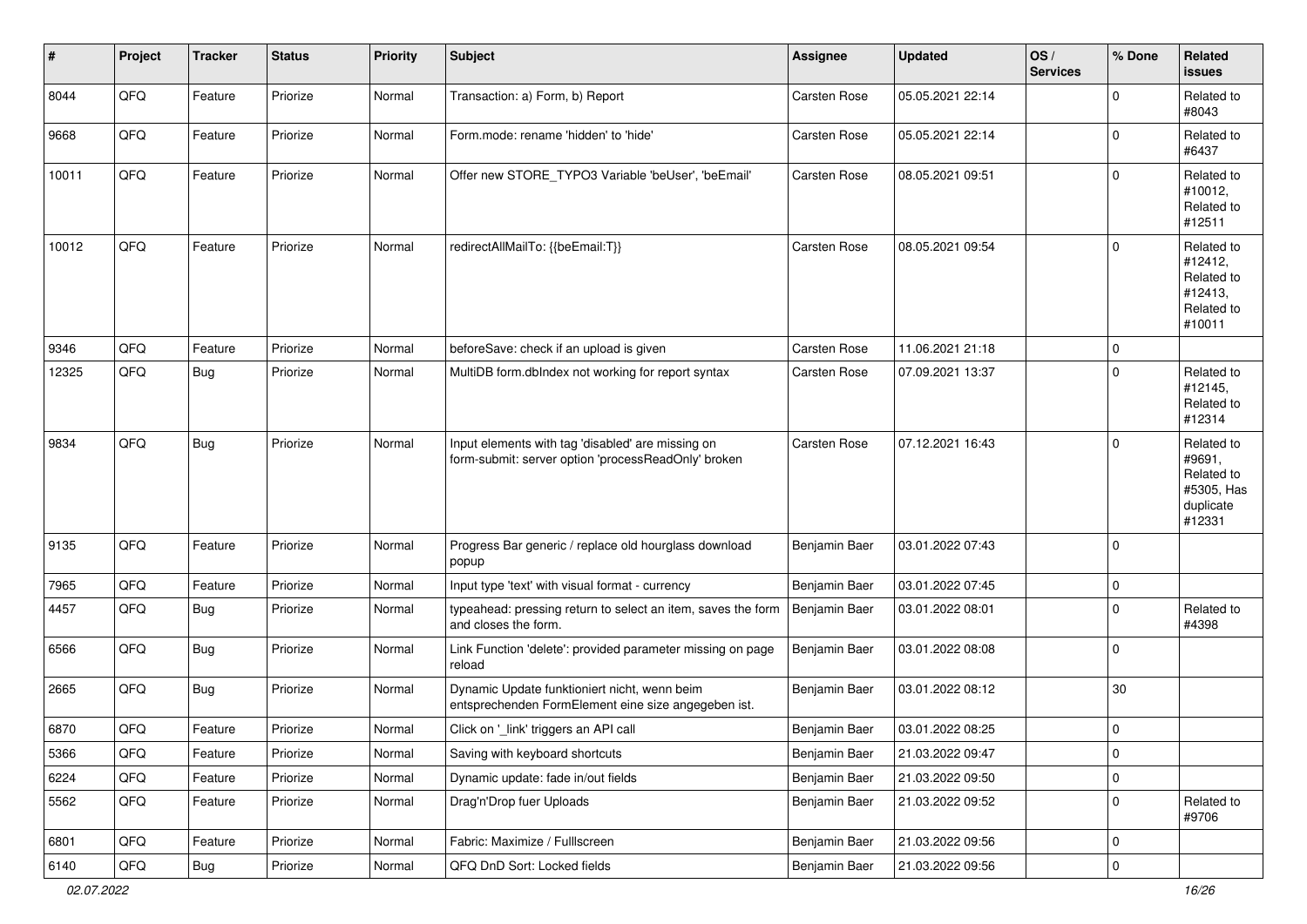| #     | Project | <b>Tracker</b> | <b>Status</b> | <b>Priority</b> | Subject                                                                          | Assignee            | <b>Updated</b>   | OS/<br><b>Services</b> | % Done      | Related<br><b>issues</b>                     |
|-------|---------|----------------|---------------|-----------------|----------------------------------------------------------------------------------|---------------------|------------------|------------------------|-------------|----------------------------------------------|
| 10569 | QFQ     | Feature        | Priorize      | Normal          | link _blank more safe                                                            | Enis Nuredini       | 25.03.2022 12:44 |                        | $\mathbf 0$ |                                              |
| 13900 | QFQ     | Feature        | Priorize      | Normal          | Selenium: Check das Cookie/PDF funktioniert                                      | Enis Nuredini       | 25.03.2022 12:45 |                        | $\mathbf 0$ |                                              |
| 13943 | QFQ     | <b>Bug</b>     | Priorize      | Normal          | unable to find formgroup                                                         | Enis Nuredini       | 28.05.2022 11:03 |                        | $\mathbf 0$ |                                              |
| 12452 | QFQ     | Feature        | Priorize      | Normal          | BaseURL: alsways with '/' at the end                                             | Carsten Rose        | 19.06.2022 13:45 |                        | $\mathbf 0$ | Related to<br>#10782                         |
| 14283 | QFQ     | <b>Bug</b>     | Priorize      | Normal          | HEIC / HEIF convert doesn't trigger                                              | Carsten Rose        | 19.06.2022 16:37 |                        | $\Omega$    |                                              |
| 14371 | QFQ     | Feature        | Priorize      | Normal          | <b>LDAP via REPORT</b>                                                           | Carsten Rose        | 19.06.2022 16:37 |                        | $\mathbf 0$ |                                              |
| 14290 | QFQ     | Feature        | Priorize      | Normal          | FormEditor: Show Table Definition                                                | Carsten Rose        | 19.06.2022 16:37 |                        | $\mathbf 0$ |                                              |
| 12468 | QFQ     | <b>Bug</b>     | <b>New</b>    | Urgent          | Form: update Form.title after save                                               | <b>Carsten Rose</b> | 03.05.2021 21:12 |                        | $\mathbf 0$ |                                              |
| 11850 | QFQ     | Feature        | <b>New</b>    | Urgent          | Wizard Form: basierend auf einer Tabelle eine Form<br>anlegen.                   |                     | 03.05.2021 21:12 |                        | $\mathbf 0$ | Blocked by<br>#8082                          |
| 12545 | QFQ     | <b>Bug</b>     | <b>New</b>    | Urgent          | sql.log not created / updated                                                    | Carsten Rose        | 14.12.2021 16:02 |                        | $\mathbf 0$ |                                              |
| 10766 | QFQ     | Bug            | <b>New</b>    | High            | Radiobutton / parameter.buttonClass=btn-default: dynamic<br>update               |                     | 03.05.2021 21:12 |                        | $\mathbf 0$ | Related to<br>#11237                         |
| 10640 | QFQ     | <b>Bug</b>     | New           | High            | TypeAhead Tag: FE editierbar trotz readOnly                                      | Carsten Rose        | 03.05.2021 21:12 |                        | $\mathbf 0$ | Related to<br>#7795                          |
| 10508 | QFQ     | <b>Bug</b>     | <b>New</b>    | High            | Multi Form broken on Multi DB Instance                                           | Carsten Rose        | 03.05.2021 21:12 |                        | $\mathbf 0$ |                                              |
| 10506 | QFQ     | <b>Bug</b>     | <b>New</b>    | High            | Template Group broken on MultiDB instance                                        | Carsten Rose        | 03.05.2021 21:12 |                        | $\mathbf 0$ | Related to<br>#10505                         |
| 10081 | QFQ     | Bug            | <b>New</b>    | High            | Stale record lock after 'forbidden' character                                    | Carsten Rose        | 03.05.2021 21:12 |                        | $\mathbf 0$ | Related to<br>#10082,<br>Related to<br>#9789 |
| 11237 | QFQ     | Bug            | New           | High            | Radiobutton / parameter.buttonClass= btn-default - kein dirty<br>Trigger         | Benjamin Baer       | 03.05.2021 21:12 |                        | $\mathbf 0$ | Related to<br>#10766                         |
| 11057 | QFQ     | Bug            | New           | High            | Checkboxes ohne span.checkmark im Report werden<br>ausgeblendet                  | Benjamin Baer       | 03.05.2021 21:12 |                        | $\mathbf 0$ | Related to<br>#11039                         |
| 3727  | QFQ     | Feature        | <b>New</b>    | High            | Security: Session Hijacking erschweren                                           | Carsten Rose        | 03.05.2021 21:14 |                        | $\mathbf 0$ |                                              |
| 7650  | QFQ     | <b>Bug</b>     | New           | High            | Optional do not show 'required' sign on FormElement                              | <b>Carsten Rose</b> | 03.05.2021 21:14 |                        | $\mathbf 0$ |                                              |
| 5715  | QFQ     | Feature        | New           | High            | <b>PDF Caching</b>                                                               | Carsten Rose        | 03.05.2021 21:14 |                        | $\Omega$    | Related to<br>#5851,<br>Related to<br>#6357  |
| 5459  | QFQ     | Bug            | New           | High            | Multi DB: spread system tables between 'QFQ' and<br>'Data'-DB                    | Carsten Rose        | 03.05.2021 21:14 |                        | $\mathbf 0$ | Related to<br>#4720                          |
| 5221  | QFQ     | Bug            | New           | High            | Download Dialog: Bleibt stehen in FF wenn Datei<br>automatisch gespeichert wird. | Carsten Rose        | 03.05.2021 21:14 |                        | $\mathbf 0$ |                                              |
| 8962  | QFG     | Feature        | New           | High            | allow for form fields with identical names                                       | Carsten Rose        | 03.05.2021 21:14 |                        | $\pmb{0}$   |                                              |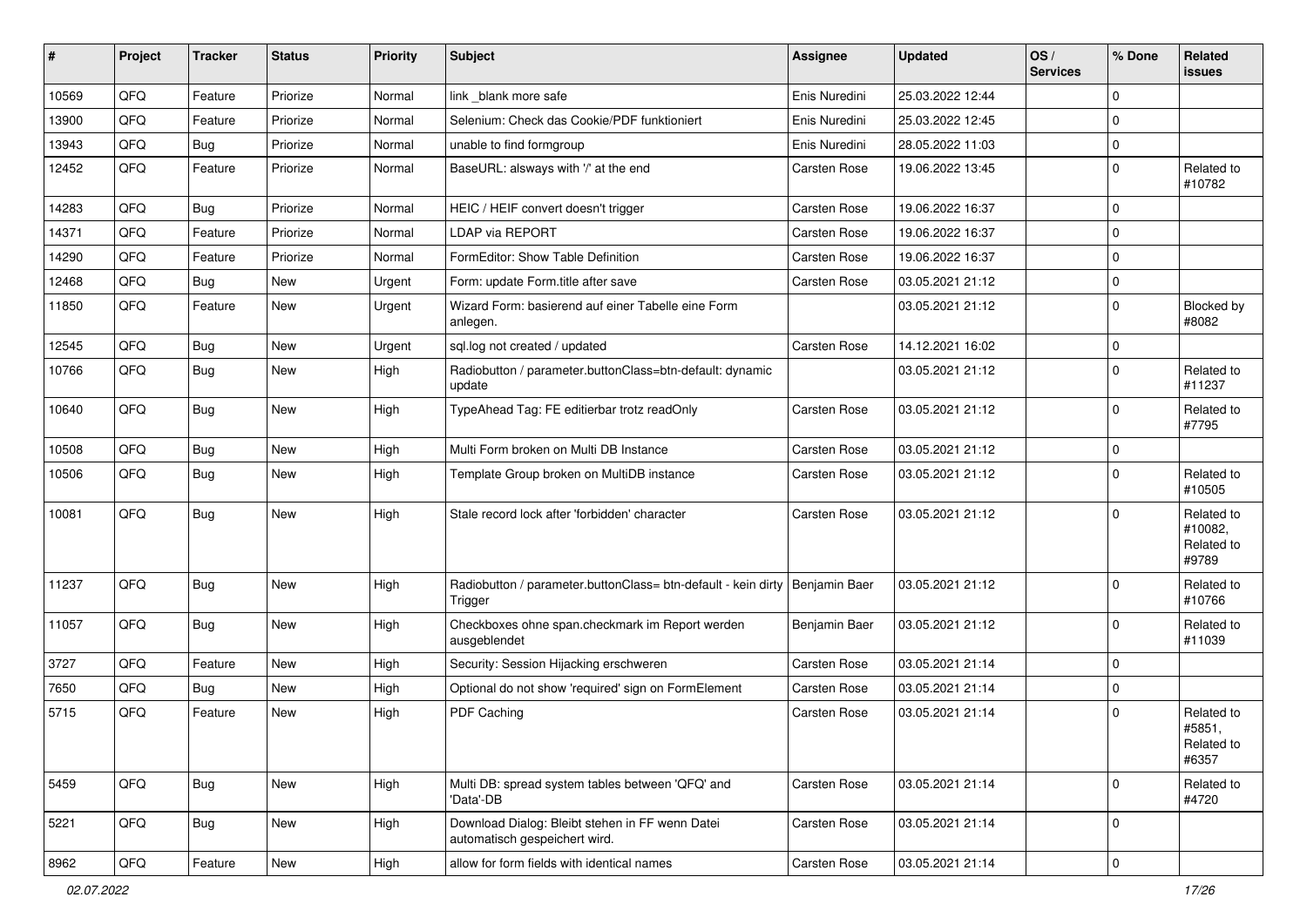| #     | Project | <b>Tracker</b> | <b>Status</b> | <b>Priority</b> | <b>Subject</b>                                                                                                                        | Assignee            | <b>Updated</b>   | OS/<br><b>Services</b> | % Done      | Related<br><b>issues</b>                      |
|-------|---------|----------------|---------------|-----------------|---------------------------------------------------------------------------------------------------------------------------------------|---------------------|------------------|------------------------|-------------|-----------------------------------------------|
| 8668  | QFQ     | Bug            | <b>New</b>    | High            | Pill disabled: dyamic mode 'hidden' not respected - FE is still<br>required                                                           | Carsten Rose        | 03.05.2021 21:14 |                        | $\Omega$    |                                               |
| 8431  | QFQ     | Bug            | <b>New</b>    | High            | autocron.php with wrong path                                                                                                          | Carsten Rose        | 03.05.2021 21:14 |                        | $\mathbf 0$ |                                               |
| 8083  | QFQ     | Bug            | <b>New</b>    | High            | FormEditor: primary table list does not respect<br>'indexDb={{indexData:Y}}'                                                          | Carsten Rose        | 03.05.2021 21:14 |                        | $\mathbf 0$ | Has<br>duplicate<br>#6678                     |
| 7899  | QFQ     | Bug            | <b>New</b>    | High            | Fe.type=password / retype / required: always complain<br>about missing value                                                          | Carsten Rose        | 03.05.2021 21:14 |                        | $\mathbf 0$ |                                               |
| 7850  | QFQ     | Feature        | New           | High            | Upload records: non 'pathFileName' column                                                                                             | Carsten Rose        | 03.05.2021 21:14 |                        | $\mathbf 0$ |                                               |
| 11893 | QFQ     | Feature        | <b>New</b>    | High            | Broken SIP: a) only report one time, b) only report in main<br>column                                                                 | <b>Carsten Rose</b> | 12.05.2021 12:13 |                        | $\mathbf 0$ | Related to<br>#12532,<br>Related to<br>#14187 |
| 9531  | QFQ     | Bug            | <b>New</b>    | High            | FE File: Dynamic Update / modeSql / required detected<br>even it not set                                                              | Carsten Rose        | 11.06.2021 20:32 |                        | $\mathbf 0$ | Related to<br>#12398                          |
| 9347  | QFQ     | Bug            | <b>New</b>    | High            | FE.type=upload with dynamic show/hidden: required not<br>detected                                                                     | <b>Carsten Rose</b> | 12.06.2021 10:40 |                        | $\mathbf 0$ | Related to<br>#5305,<br>Related to<br>#12398  |
| 12186 | QFQ     | Feature        | <b>New</b>    | High            | TinyMCE Config für Objekte                                                                                                            | <b>Carsten Rose</b> | 07.12.2021 17:19 |                        | $\Omega$    | <b>Blocks</b><br>#12632                       |
| 10114 | QFQ     | Feature        | <b>New</b>    | High            | Symbol (Link): 'G:' (Glyphicon) replaced by 'i:' (icon)                                                                               |                     | 07.12.2021 17:19 |                        | $\Omega$    | Related to<br>#3797,<br>Related to<br>#4194   |
| 12974 | QFQ     | Bug            | <b>New</b>    | High            | Sanitize Queries in Action-Elements                                                                                                   | <b>Carsten Rose</b> | 07.12.2021 17:19 |                        | $\mathbf 0$ |                                               |
| 12670 | QFQ     | Bug            | <b>New</b>    | High            | Dropdown-Menu classes können nicht mehr angegeben<br>werden                                                                           | Carsten Rose        | 07.12.2021 17:19 |                        | $\mathbf 0$ |                                               |
| 12532 | QFQ     | Feature        | <b>New</b>    | High            | SIP-Parameter bei Seitenaufruf in Browser-Console<br>anzeigen                                                                         | <b>Carsten Rose</b> | 07.12.2021 17:19 |                        | $\mathbf 0$ | Related to<br>#11893.<br>Related to<br>#14187 |
| 12513 | QFQ     | Bug            | <b>New</b>    | High            | Implement server side check of maxlength                                                                                              | <b>Carsten Rose</b> | 07.12.2021 17:19 |                        | $\mathbf 0$ |                                               |
| 12702 | QFQ     | Bug            | <b>New</b>    | High            | templateGroup: broken in multiDb Setup                                                                                                | Carsten Rose        | 14.12.2021 16:02 |                        | $\pmb{0}$   |                                               |
| 12544 | QFQ     | Feature        | New           | High            | a) ' AS _link' new also as ' AS _format', b) sortierung via<br>'display: none;', c) '_format' benoeitgt nicht zwingend<br>u/U/p/m/z/d | <b>Carsten Rose</b> | 14.12.2021 16:03 |                        | $\mathbf 0$ |                                               |
| 13757 | QFQ     | Feature        | <b>New</b>    | High            | QR / Bar-Code Plugin                                                                                                                  | Enis Nuredini       | 19.03.2022 17:43 |                        | $\mathbf 0$ |                                               |
| 8891  | QFQ     | Bug            | <b>New</b>    | High            | formSubmitLog: do not log passwords                                                                                                   | Enis Nuredini       | 25.03.2022 09:06 |                        | $\Omega$    |                                               |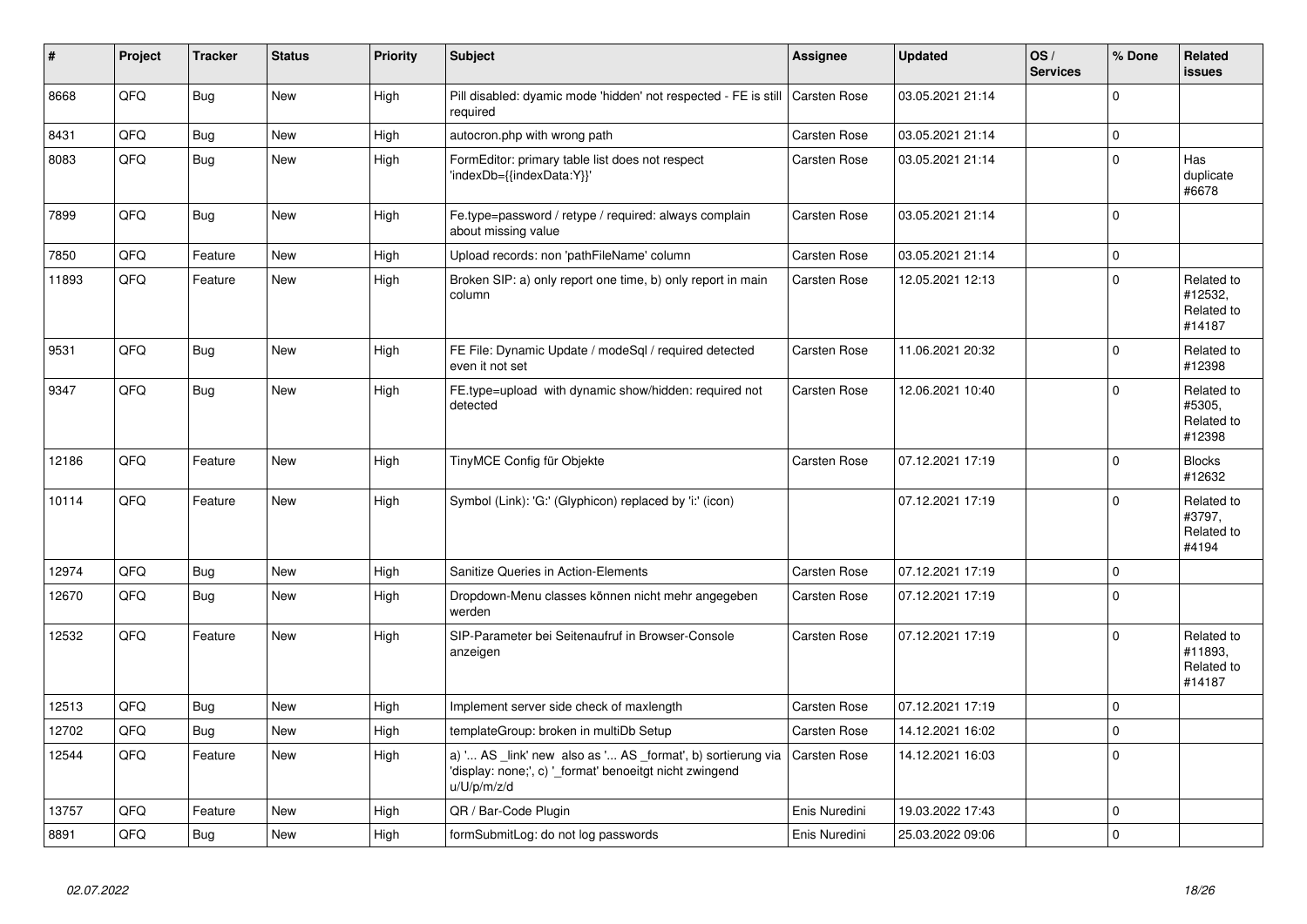| ∦     | Project | <b>Tracker</b> | <b>Status</b> | <b>Priority</b> | <b>Subject</b>                                                                                                                        | <b>Assignee</b>     | <b>Updated</b>   | OS/<br><b>Services</b> | % Done   | Related<br>issues                                                      |
|-------|---------|----------------|---------------|-----------------|---------------------------------------------------------------------------------------------------------------------------------------|---------------------|------------------|------------------------|----------|------------------------------------------------------------------------|
| 14187 | QFQ     | Feature        | <b>New</b>    | High            | qfq.log: show current URL                                                                                                             | <b>Carsten Rose</b> | 28.05.2022 11:02 |                        | 0        | Related to<br>#13933.<br>Related to<br>#12532,<br>Related to<br>#11893 |
| 12066 | QFQ     | Bug            | New           | High            | enterAsSubmit: Forward wird nicht ausgeführt                                                                                          | Enis Nuredini       | 29.05.2022 09:23 |                        | 0        |                                                                        |
| 13716 | QFQ     | <b>Bug</b>     | New           | High            | Firefox ask to store username/password                                                                                                | Enis Nuredini       | 30.05.2022 09:31 |                        | 0        | Related to<br>#13827                                                   |
| 4023  | QFQ     | Feature        | New           | Normal          | prepared statements - FE action: salveld, sqllnsert,<br>sqlUpdate, sqlDelete, sqlBefore, sqlAfter                                     | <b>Carsten Rose</b> | 11.12.2019 16:15 |                        | 0        |                                                                        |
| 2361  | QFQ     | Feature        | New           | Normal          | Logging wer/wann/wo welches Formular aufgerufen hat                                                                                   | Carsten Rose        | 11.12.2019 16:15 |                        | 0        | Related to<br>#4432,<br>Related to<br>#7480                            |
| 7480  | QFQ     | Feature        | New           | Normal          | Record History (Undo / Redo)                                                                                                          | Carsten Rose        | 11.12.2019 16:16 |                        | 0        | Related to<br>#2361                                                    |
| 6602  | QFQ     | Feature        | New           | Normal          | Formlet: in Report auf Mausklick ein mini-form oeffnen                                                                                | Carsten Rose        | 11.12.2019 16:16 |                        | 0        |                                                                        |
| 4756  | QFQ     | Bug            | New           | Normal          | Form dirty even nothing changes                                                                                                       | Carsten Rose        | 11.12.2019 16:16 |                        | 0        |                                                                        |
| 8702  | QFQ     | Feature        | New           | Normal          | Load Record which is locked: missing user info                                                                                        | Carsten Rose        | 11.12.2019 16:16 |                        | 0        | Related to<br>#9789                                                    |
| 9777  | QFQ     | Feature        | New           | Normal          | Logging QFQ Variables                                                                                                                 | Carsten Rose        | 16.12.2019 17:17 |                        | 0        |                                                                        |
| 9853  | QFQ     | Feature        | New           | Normal          | Check das SQL / QFQ / Mail Logfile geschrieben wird                                                                                   |                     | 09.01.2020 11:15 |                        | $\Omega$ |                                                                        |
| 9927  | QFQ     | Feature        | New           | Normal          | QFQ Update: a) Update nur machen wenn BE User<br>eingeloggt ist., b) Bei Fehler genaue Meldung welcher<br>Updateschritt Probleme hat. | Carsten Rose        | 22.01.2020 12:59 |                        | 0        |                                                                        |
| 7660  | QFQ     | Feature        | New           | Normal          | IMAP: import mails to DB, move / delete mails                                                                                         | Carsten Rose        | 01.02.2020 09:52 |                        | 0        |                                                                        |
| 5782  | QFQ     | Feature        | New           | Normal          | NextCloud API                                                                                                                         | Carsten Rose        | 01.02.2020 10:02 |                        | 0        |                                                                        |
| 7920  | QFQ     | Feature        | New           | Normal          | FE: Syntax Highlight, Zeinlenumbruch                                                                                                  | Carsten Rose        | 01.02.2020 10:03 |                        | 0        |                                                                        |
| 9983  | QFQ     | Feature        | New           | Normal          | Report Notation: new keyword 'range'                                                                                                  | Carsten Rose        | 01.02.2020 15:55 |                        | 0        |                                                                        |
| 9855  | QFQ     | <b>Bug</b>     | <b>New</b>    | Normal          | <b>Required Check</b>                                                                                                                 |                     | 01.02.2020 15:56 |                        | 0        |                                                                        |
| 9773  | QFQ     | Bug            | New           | Normal          | form.parameter.formModeGlobal=requiredOff                                                                                             | Carsten Rose        | 01.02.2020 15:56 |                        | 0        |                                                                        |
| 10014 | QFQ     | Feature        | New           | Normal          | Manual.rst: describe behaviour and process order of<br>fillStoreVar, slaveId, sqlBefore,                                              | Carsten Rose        | 01.02.2020 22:31 |                        | 0        |                                                                        |
| 3547  | QFQ     | Bug            | New           | Normal          | FE of type 'note' causes writing of empty fields.                                                                                     | Carsten Rose        | 01.02.2020 23:21 |                        | 0        |                                                                        |
| 3504  | QFQ     | Feature        | New           | Normal          | Logging: welche Action FEs werden wann wie ausgefuehrt                                                                                | Carsten Rose        | 01.02.2020 23:21 |                        | 0        | Related to<br>#5458,<br>Related to<br>#4092                            |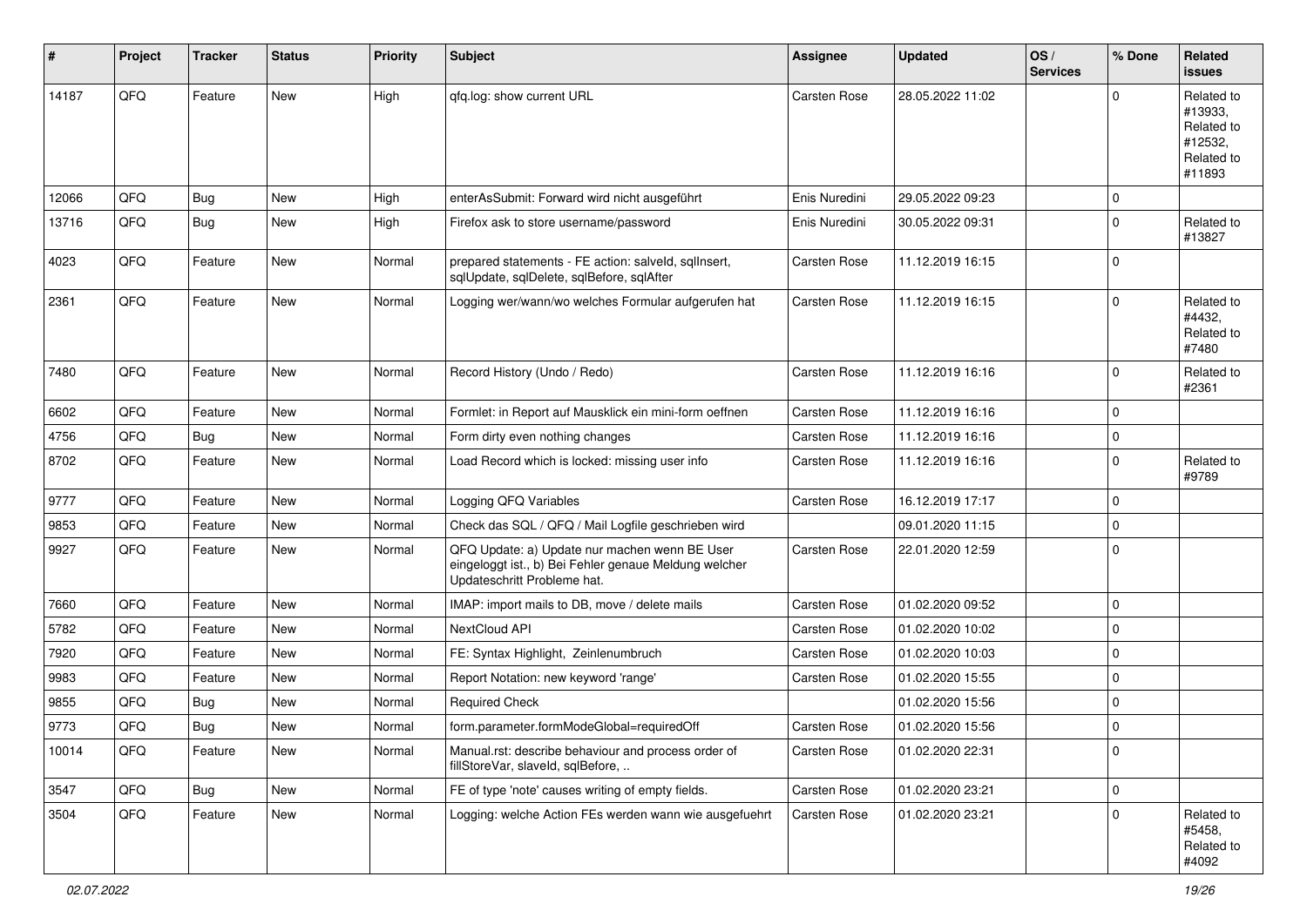| #    | <b>Project</b> | <b>Tracker</b> | <b>Status</b> | <b>Priority</b> | <b>Subject</b>                                                                                                             | <b>Assignee</b>     | <b>Updated</b>   | OS/<br><b>Services</b> | % Done      | <b>Related</b><br><b>issues</b>             |
|------|----------------|----------------|---------------|-----------------|----------------------------------------------------------------------------------------------------------------------------|---------------------|------------------|------------------------|-------------|---------------------------------------------|
| 5576 | QFQ            | Bug            | <b>New</b>    | Normal          | Using MySQL 'DROP' requires privilege - wich is not really<br>necessary.                                                   | <b>Carsten Rose</b> | 01.02.2020 23:21 |                        | $\Omega$    |                                             |
| 5131 | QFQ            | Feature        | New           | Normal          | Activate Spin Gear ('wait/busy' indicator) via LINK attribute                                                              | Carsten Rose        | 01.02.2020 23:21 |                        | $\mathbf 0$ |                                             |
| 4250 | QFQ            | Feature        | New           | Normal          | AutoCron in QFQ via PHP                                                                                                    | Carsten Rose        | 01.02.2020 23:21 |                        | $\Omega$    | Related to<br>#3292,<br>Related to<br>#3291 |
| 6483 | QFQ            | Bug            | <b>New</b>    | Normal          | R Store funktioniert nicht bei 'Report Notation' im FE                                                                     | Carsten Rose        | 01.02.2020 23:21 |                        | $\mathbf 0$ |                                             |
| 6462 | QFQ            | Bug            | New           | Normal          | File Upload: Nutzlose Fehlermeldung wenn Datei zu gross                                                                    | Carsten Rose        | 01.02.2020 23:21 |                        | $\mathbf 0$ | Related to<br>#6139                         |
| 6437 | QFQ            | Feature        | New           | Normal          | Neuer Mode Button bei FormElementen                                                                                        | Carsten Rose        | 01.02.2020 23:21 |                        | $\Omega$    | Related to<br>#9668.<br>Blocked by<br>#9678 |
| 6292 | QFQ            | Feature        | New           | Normal          | Download: File speichern mit Hash aber original Filename in<br>der Datenbank vermerken fuer Downloads                      | <b>Carsten Rose</b> | 01.02.2020 23:21 |                        | $\mathbf 0$ |                                             |
| 6289 | QFQ            | Feature        | <b>New</b>    | Normal          | Form: Log                                                                                                                  | Carsten Rose        | 01.02.2020 23:21 |                        | $\Omega$    |                                             |
| 6765 | QFQ            | Feature        | <b>New</b>    | Normal          | Moeglichkeit via QFQ eigene Logs zu schreiben                                                                              | <b>Carsten Rose</b> | 01.02.2020 23:21 |                        | $\Omega$    |                                             |
| 6677 | QFQ            | Bug            | <b>New</b>    | Normal          | Error message FE Action Element: no/wrong FE reference<br>who cause the problem.                                           | <b>Carsten Rose</b> | 01.02.2020 23:21 |                        | $\Omega$    |                                             |
| 6609 | QFQ            | Feature        | New           | Normal          | Formlet: JSON API erweitern                                                                                                | <b>Carsten Rose</b> | 01.02.2020 23:21 |                        | 50          |                                             |
| 6594 | QFQ            | Feature        | New           | Normal          | Excel: on download, check if there is a valid sip                                                                          | <b>Carsten Rose</b> | 01.02.2020 23:21 |                        | $\mathbf 0$ |                                             |
| 7119 | QFQ            | Feature        | New           | Normal          | Upload: scaleDownWidth, scaleDownHeight                                                                                    | <b>Carsten Rose</b> | 01.02.2020 23:21 |                        | $\mathbf 0$ |                                             |
| 7102 | QFQ            | Feature        | New           | Normal          | Comment sign in report: '#' and '--'                                                                                       | <b>Carsten Rose</b> | 01.02.2020 23:21 |                        | $\mathbf 0$ |                                             |
| 7099 | QFQ            | Feature        | <b>New</b>    | Normal          | Redesign FormEditor                                                                                                        | Carsten Rose        | 01.02.2020 23:21 |                        | $\mathbf 0$ |                                             |
| 7014 | QFQ            | Bug            | New           | Normal          | Sending invalid emails succeeds when<br>debug.redirectAllMailTo is set                                                     | Carsten Rose        | 01.02.2020 23:21 |                        | $\mathbf 0$ |                                             |
| 6912 | QFQ            | Bug            | <b>New</b>    | Normal          | error Message Var 'deadline' already set in SIP - in Form<br>with FE.value={{deadline:R:::{{deadlinePeriod:Y}}}}           | <b>Carsten Rose</b> | 01.02.2020 23:21 |                        | $\mathbf 0$ |                                             |
| 6855 | QFQ            | Feature        | <b>New</b>    | Normal          | With {{feUser:U}}!={{feUser:T}}: Save / Delete: only possible<br>with {{feUserSave:U}}='yes' and '{{feUserDelete:U}}='yes' | Carsten Rose        | 01.02.2020 23:21 |                        | $\Omega$    |                                             |
| 7481 | QFQ            | Feature        | New           | Normal          | Detect 'BaseUrl' automatically                                                                                             | <b>Carsten Rose</b> | 01.02.2020 23:21 |                        | $\mathbf 0$ |                                             |
| 7342 | QFQ            | Feature        | New           | Normal          | add content $=$ hide this                                                                                                  | <b>Carsten Rose</b> | 01.02.2020 23:21 |                        | $\mathbf 0$ |                                             |
| 7280 | QFQ            | Feature        | New           | Normal          | recently used table                                                                                                        | Carsten Rose        | 01.02.2020 23:21 |                        | $\mathbf 0$ |                                             |
| 7261 | QFQ            | Bug            | New           | Normal          | Report path Filename for user without path, only the filename                                                              | <b>Carsten Rose</b> | 01.02.2020 23:21 |                        | $\mathbf 0$ |                                             |
| 7239 | QFQ            | Feature        | New           | Normal          | TinyMCE: html tag whitelist                                                                                                | Carsten Rose        | 01.02.2020 23:21 |                        | $\Omega$    | Related to<br>#14320                        |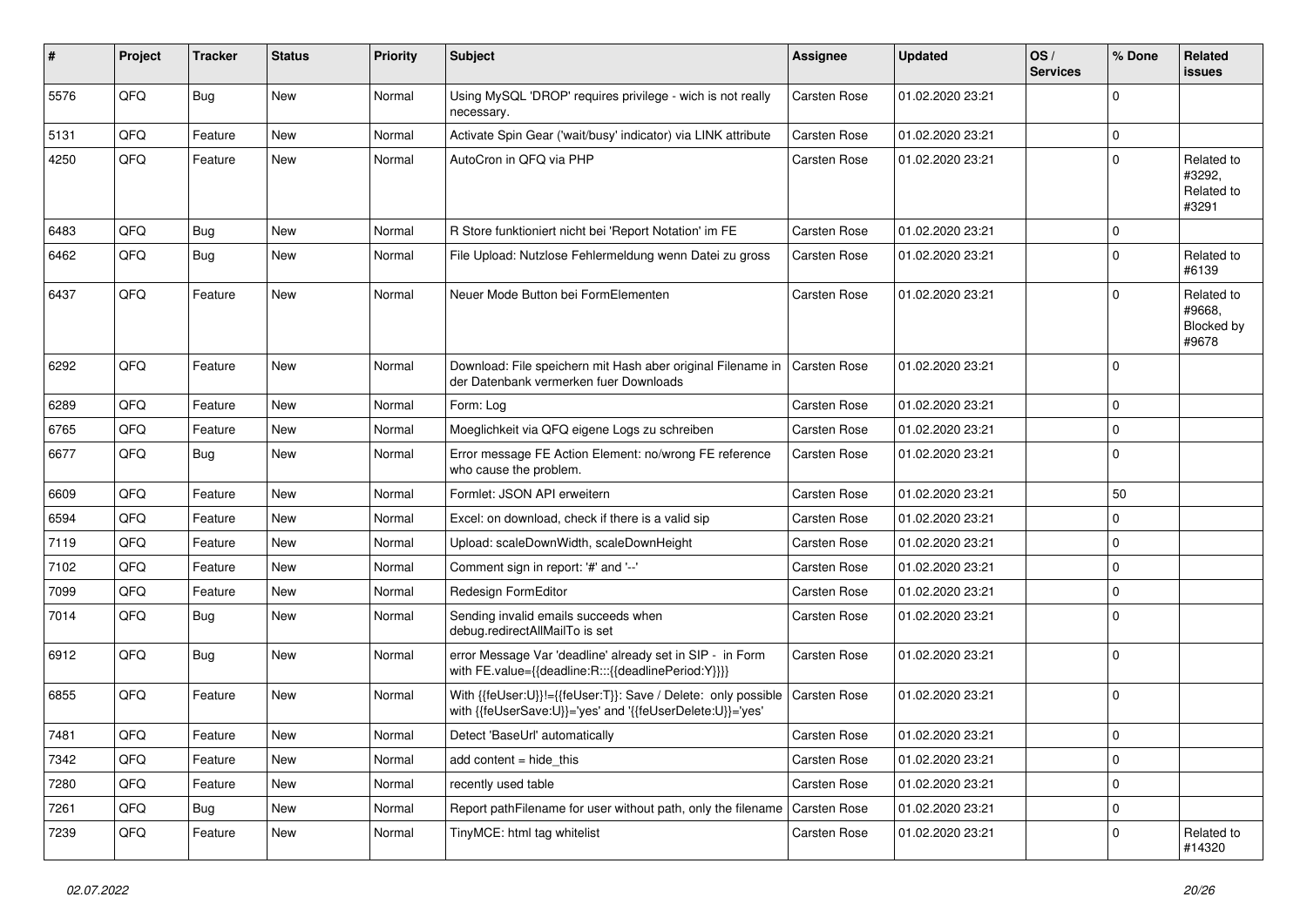| #    | Project | <b>Tracker</b> | <b>Status</b> | <b>Priority</b> | <b>Subject</b>                                                                                         | Assignee            | <b>Updated</b>   | OS/<br><b>Services</b> | % Done      | <b>Related</b><br><b>issues</b> |
|------|---------|----------------|---------------|-----------------|--------------------------------------------------------------------------------------------------------|---------------------|------------------|------------------------|-------------|---------------------------------|
| 7219 | QFQ     | <b>Bug</b>     | <b>New</b>    | Normal          | typeSheadSql / typeAheadSqlPrefetch: change to curly<br>braces                                         | <b>Carsten Rose</b> | 01.02.2020 23:21 |                        | $\Omega$    |                                 |
| 7175 | QFQ     | Feature        | New           | Normal          | Upload: md5 hash as filename                                                                           | <b>Carsten Rose</b> | 01.02.2020 23:21 |                        | $\Omega$    |                                 |
| 9602 | QFQ     | Feature        | <b>New</b>    | Normal          | Form definition as JSON                                                                                | <b>Carsten Rose</b> | 01.02.2020 23:21 |                        | $\mathbf 0$ | Related to<br>#9600             |
| 7683 | QFQ     | Feature        | <b>New</b>    | Normal          | Special column names in '{{ SELECT  AS _link }}' should<br>be detected                                 | Carsten Rose        | 01.02.2020 23:21 |                        | $\mathbf 0$ |                                 |
| 7681 | QFQ     | Feature        | New           | Normal          | Optional switch off 'check for modified record'                                                        | Carsten Rose        | 01.02.2020 23:21 |                        | $\mathbf 0$ |                                 |
| 7574 | QFQ     | Bug            | <b>New</b>    | Normal          | Substitute error: form element not reported / dont parse<br>Form.note                                  | Carsten Rose        | 01.02.2020 23:21 |                        | $\Omega$    |                                 |
| 7521 | QFQ     | Feature        | <b>New</b>    | Normal          | TemplateGroup: fe.type=upload                                                                          | <b>Carsten Rose</b> | 01.02.2020 23:21 |                        | $\mathbf 0$ | Related to<br>#9706             |
| 4082 | QFQ     | Feature        | New           | Normal          | Dynamic Update: modeSql - useful default                                                               | <b>Carsten Rose</b> | 01.02.2020 23:22 |                        | $\mathbf 0$ |                                 |
| 7512 | QFQ     | Bug            | <b>New</b>    | Normal          | FE: inputType=number >> 'pattern' is not respected                                                     | <b>Carsten Rose</b> | 01.02.2020 23:22 |                        | $\mathbf 0$ |                                 |
| 7109 | QFQ     | Feature        | <b>New</b>    | Normal          | Dynamic Updates: row/element hide                                                                      | <b>Carsten Rose</b> | 01.02.2020 23:22 |                        | $\Omega$    | Has<br>duplicate<br>#4081       |
| 7002 | QFQ     | Bug            | <b>New</b>    | Normal          | Dynamic Update: row does not disappear / appear                                                        | <b>Carsten Rose</b> | 01.02.2020 23:22 |                        | $\mathbf 0$ |                                 |
| 7812 | QFQ     | Feature        | <b>New</b>    | Normal          | FE 'Subrecord' - new option 'subrecordShowFilter',<br>'subrecordPaging'                                | <b>Carsten Rose</b> | 01.02.2020 23:22 |                        | $\Omega$    |                                 |
| 7795 | QFQ     | <b>Bug</b>     | <b>New</b>    | Normal          | Readonly Form: Typeahead-Felder                                                                        | <b>Carsten Rose</b> | 01.02.2020 23:22 |                        | $\mathbf 0$ | Related to<br>#10640            |
| 7685 | QFQ     | <b>Bug</b>     | New           | Normal          | Open FormElement from QFQ error message and save<br>modified record: error about missing {{formId:F}}  | <b>Carsten Rose</b> | 01.02.2020 23:22 |                        | $\mathbf 0$ |                                 |
| 7547 | QFQ     | Bug            | New           | Normal          | Error Message in afterSave: wrong parameter column<br>reported                                         | Carsten Rose        | 01.02.2020 23:22 |                        | $\Omega$    |                                 |
| 7524 | QFQ     | <b>Bug</b>     | New           | Normal          | QFQ throws a 'General Error' if 'fileadmin/protected/log/' is<br>not writeable                         | <b>Carsten Rose</b> | 01.02.2020 23:22 |                        | $\mathbf 0$ |                                 |
| 7520 | QFQ     | Feature        | <b>New</b>    | Normal          | QR Code:  AS _qr ( AS _link)                                                                           | <b>Carsten Rose</b> | 01.02.2020 23:22 |                        | $\mathbf 0$ |                                 |
| 7519 | QFQ     | Feature        | New           | Normal          | Select: Multi                                                                                          | <b>Carsten Rose</b> | 01.02.2020 23:22 |                        | $\Omega$    |                                 |
| 7513 | QFQ     | Bug            | New           | Normal          | Radios not correct aligned                                                                             | Carsten Rose        | 01.02.2020 23:22 |                        | $\mathbf 0$ |                                 |
| 8806 | QFQ     | Feature        | New           | Normal          | <b>SQL Function nl2br</b>                                                                              | <b>Carsten Rose</b> | 01.02.2020 23:22 |                        | $\mathbf 0$ |                                 |
| 8719 | QFQ     | Feature        | New           | Normal          | extraButtonLock: add support for 0/1                                                                   | <b>Carsten Rose</b> | 01.02.2020 23:22 |                        | $\mathbf 0$ |                                 |
| 8336 | QFQ     | Feature        | New           | Normal          | Form > modified > Close New: a) Optional disable popup, b)<br>custom text, c) mode on save: close stay | <b>Carsten Rose</b> | 01.02.2020 23:22 |                        | $\mathbf 0$ | Related to<br>#8335             |
| 8089 | QFQ     | Feature        | New           | Normal          | Copy/Paste for FormElements                                                                            | <b>Carsten Rose</b> | 01.02.2020 23:22 |                        | $\mathbf 0$ |                                 |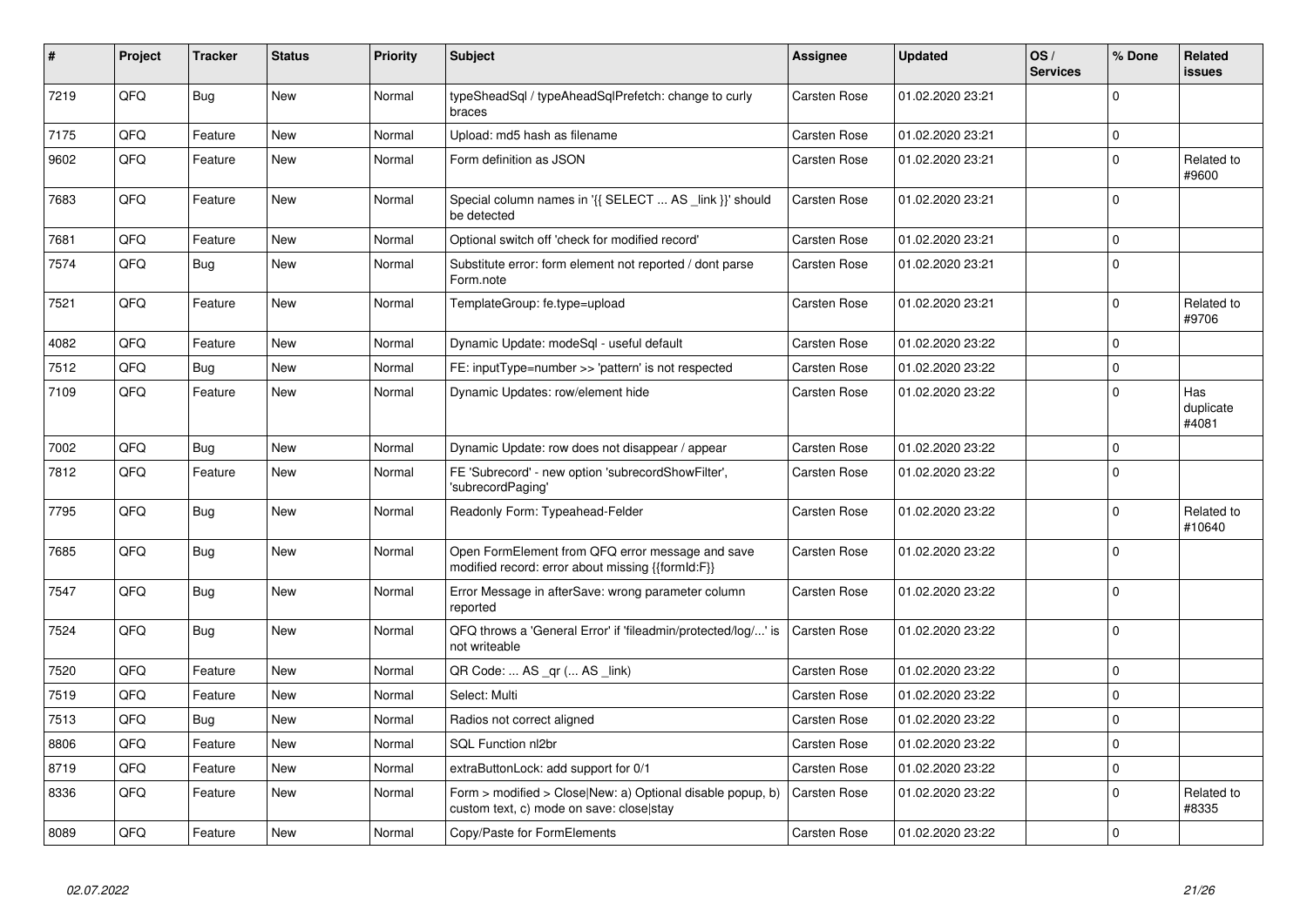| #     | Project | <b>Tracker</b> | <b>Status</b> | <b>Priority</b> | <b>Subject</b>                                                                           | Assignee            | <b>Updated</b>   | OS/<br><b>Services</b> | % Done      | Related<br><b>issues</b>                                             |
|-------|---------|----------------|---------------|-----------------|------------------------------------------------------------------------------------------|---------------------|------------------|------------------------|-------------|----------------------------------------------------------------------|
| 8049  | QFQ     | <b>Bug</b>     | <b>New</b>    | Normal          | FE.type=note, column 'value': text moves some pixel to top<br>after save                 | <b>Carsten Rose</b> | 01.02.2020 23:22 |                        | $\Omega$    |                                                                      |
| 7924  | QFQ     | Feature        | <b>New</b>    | Normal          | Radio/Checkbox with Tooltip                                                              | Carsten Rose        | 01.02.2020 23:22 |                        | $\mathbf 0$ |                                                                      |
| 9129  | QFQ     | Feature        | <b>New</b>    | Normal          | sqlValidate: Message as notification, not as error                                       | <b>Carsten Rose</b> | 01.02.2020 23:22 |                        | $\pmb{0}$   | Related to<br>#9128                                                  |
| 9128  | QFQ     | Feature        | New           | Normal          | Error Message: not replaced variables- a) replace back to<br>'{{', b) underline          | Carsten Rose        | 01.02.2020 23:22 |                        | $\pmb{0}$   | Related to<br>#9129                                                  |
| 9127  | QFQ     | <b>Bug</b>     | <b>New</b>    | Normal          | Error Message: change 'roll over' color - text not readable                              | Carsten Rose        | 01.02.2020 23:22 |                        | $\mathbf 0$ |                                                                      |
| 8975  | QFQ     | Feature        | New           | Normal          | Report Notation: 2.0                                                                     | <b>Carsten Rose</b> | 01.02.2020 23:22 |                        | $\mathbf 0$ | Related to<br>#8963                                                  |
| 9317  | QFQ     | <b>Bug</b>     | New           | Normal          | FE.type=note: with dynamic show/hidden an empty label<br>causes trouble                  | Carsten Rose        | 01.02.2020 23:22 |                        | $\Omega$    |                                                                      |
| 9275  | QFQ     | <b>Bug</b>     | New           | Normal          | auteron: t3 page, which takes to long to respond, is not<br>reported properly            | Carsten Rose        | 01.02.2020 23:22 |                        | 100         |                                                                      |
| 9208  | QFQ     | Feature        | <b>New</b>    | Normal          | Manage 'recent' records                                                                  | Carsten Rose        | 01.02.2020 23:22 |                        | $\mathbf 0$ |                                                                      |
| 9177  | QFQ     | Bug            | <b>New</b>    | Normal          | Bug? QFQ tries to save an action FE, which has real<br>existing column name              | Carsten Rose        | 01.02.2020 23:22 |                        | $\mathbf 0$ |                                                                      |
| 9136  | QFQ     | Feature        | <b>New</b>    | Normal          | Create ZIP files with dynamic PDFs                                                       | Carsten Rose        | 01.02.2020 23:22 |                        | $\mathbf 0$ |                                                                      |
| 9537  | QFQ     | Feature        | New           | Normal          | FormEditor: Edit fieldset in FrontEnd                                                    | <b>Carsten Rose</b> | 01.02.2020 23:22 |                        | $\mathbf 0$ |                                                                      |
| 9533  | QFQ     | Bug            | New           | Normal          | FE.type=upload: Check in 'beforeSave' if upload is given                                 | <b>Carsten Rose</b> | 01.02.2020 23:22 |                        | $\mathbf 0$ | Related to<br>#11523                                                 |
| 9352  | QFQ     | Feature        | <b>New</b>    | Normal          | FE 'Native' fire slaveld, sqlAfter, sqlIns                                               | <b>Carsten Rose</b> | 01.02.2020 23:22 |                        | $\mathbf 0$ |                                                                      |
| 9811  | QFQ     | Feature        | New           | Normal          | Report: tag every n'th row                                                               | <b>Carsten Rose</b> | 01.02.2020 23:22 |                        | $\mathbf 0$ |                                                                      |
| 9783  | QFQ     | Bug            | New           | Normal          | Email with special characters                                                            | Carsten Rose        | 01.02.2020 23:22 |                        | $\mathbf 0$ |                                                                      |
| 9781  | QFQ     | Feature        | New           | Normal          | Button: CSS class to make buttons smaller                                                | Carsten Rose        | 01.02.2020 23:22 |                        | $\pmb{0}$   |                                                                      |
| 9707  | QFQ     | Feature        | New           | Normal          | SIP security: encode pageld and check pageld on decode                                   | Carsten Rose        | 01.02.2020 23:22 |                        | $\mathbf 0$ |                                                                      |
| 9706  | QFQ     | Feature        | New           | Normal          | Multi File Upload (hidden template group)                                                | Carsten Rose        | 01.02.2020 23:22 |                        | $\mathbf 0$ | Related to<br>#7521,<br>Related to<br>#5562,<br>Related to<br>#13330 |
| 10115 | QFQ     | Feature        | <b>New</b>    | Normal          | TypeAhead: static list                                                                   | Carsten Rose        | 26.02.2020 16:42 |                        | 100         |                                                                      |
| 10324 | QFQ     | Bug            | New           | Normal          | Excel Export mit Template funktioniert nur, wenn Template<br>vor uid kommt               |                     | 30.03.2020 11:20 |                        | $\mathbf 0$ | Related to<br>#10257                                                 |
| 4050  | QFQ     | Feature        | <b>New</b>    | Normal          | sql.log: 1) FormElement ID which causes a specific action,<br>2) Result in the same row. | <b>Carsten Rose</b> | 15.04.2020 11:35 |                        | $\mathbf 0$ | Related to<br>#5458                                                  |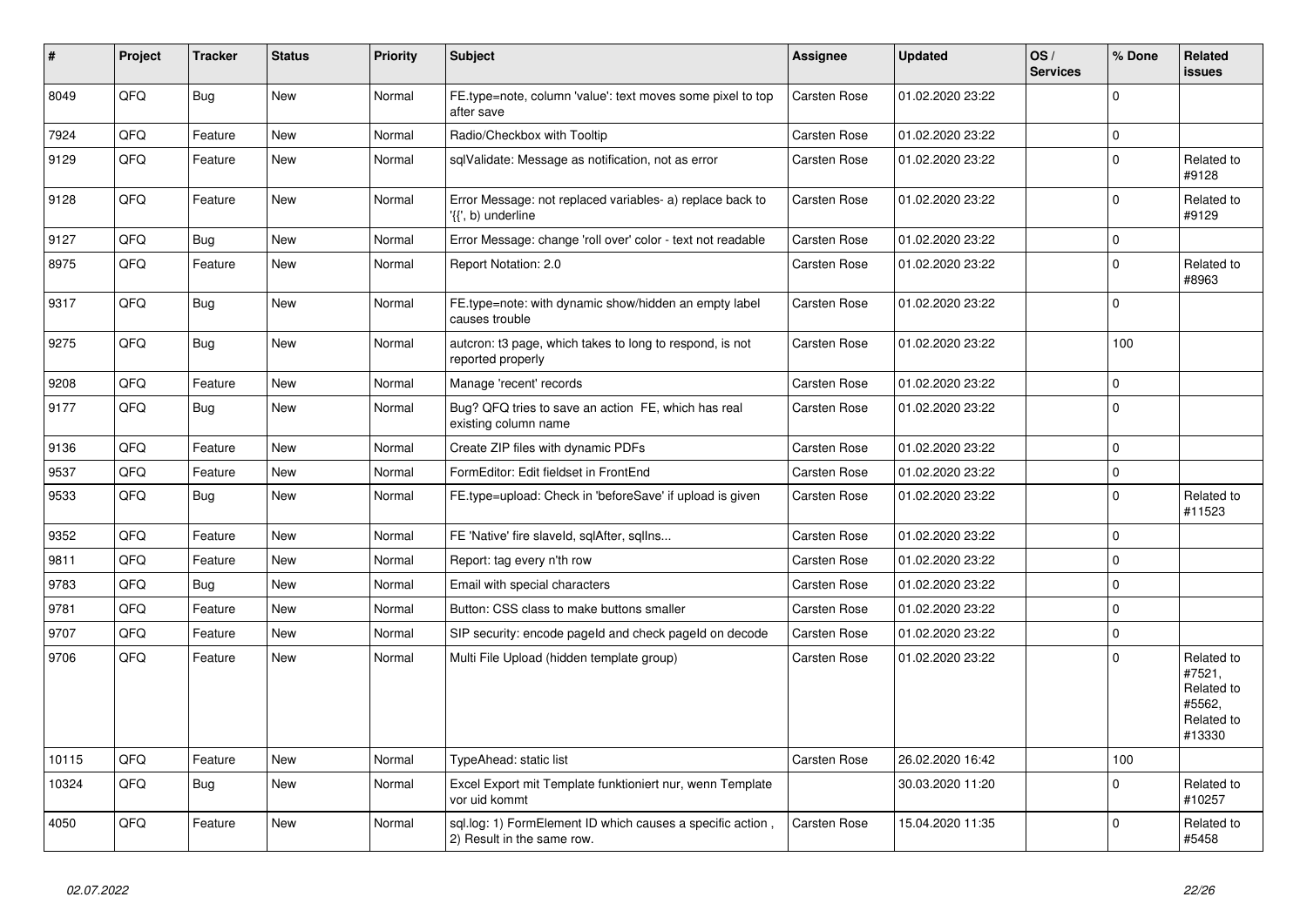| #     | Project | <b>Tracker</b> | <b>Status</b> | <b>Priority</b> | <b>Subject</b>                                                                                     | Assignee            | <b>Updated</b>   | OS/<br><b>Services</b> | % Done      | Related<br><b>issues</b>                                             |
|-------|---------|----------------|---------------|-----------------|----------------------------------------------------------------------------------------------------|---------------------|------------------|------------------------|-------------|----------------------------------------------------------------------|
| 10082 | QFQ     | Bug            | New           | Normal          | FE.type=SELECT - 'sanatize' Class                                                                  | Carsten Rose        | 07.05.2020 09:36 |                        | $\mathbf 0$ | Related to<br>#10081                                                 |
| 10119 | QFQ     | Feature        | <b>New</b>    | Normal          | Dropdown (selectlist) & Type Ahead: format and catagorize<br>list                                  | <b>Carsten Rose</b> | 07.05.2020 09:36 |                        | $\mathbf 0$ |                                                                      |
| 10322 | QFQ     | <b>Bug</b>     | <b>New</b>    | Normal          | FormElement / Radio: missing column 'enum' >> FE not<br>reported                                   | <b>Carsten Rose</b> | 07.05.2020 09:37 |                        | $\mathbf 0$ |                                                                      |
| 10384 | QFQ     | Feature        | <b>New</b>    | Normal          | Parameter Exchange QFQ Instances                                                                   |                     | 07.05.2020 09:38 |                        | $\mathbf 0$ |                                                                      |
| 5559  | QFQ     | Bug            | <b>New</b>    | Normal          | FE.type = Upload: 'accept' might contain variables                                                 | Carsten Rose        | 11.05.2020 21:23 |                        | $\mathbf 0$ |                                                                      |
| 10593 | QFQ     | Feature        | <b>New</b>    | Normal          | label2: text behind input element                                                                  | <b>Carsten Rose</b> | 16.05.2020 10:57 |                        | $\mathbf 0$ |                                                                      |
| 5345  | QFQ     | Feature        | <b>New</b>    | Normal          | Report: UPDATE / INSERT / DELETE statements should<br>trigger subqueries, depending on the result. | <b>Carsten Rose</b> | 27.05.2020 16:11 |                        | $\mathbf 0$ |                                                                      |
| 10658 | QFQ     | Bug            | New           | Normal          | processReadOnly broken                                                                             | Carsten Rose        | 27.05.2020 17:55 |                        | $\mathbf 0$ |                                                                      |
| 3432  | QFQ     | Feature        | <b>New</b>    | Normal          | subrecord: dynamicUpdate                                                                           | <b>Carsten Rose</b> | 11.06.2020 21:10 |                        | $\mathbf 0$ | Related to<br>#5691                                                  |
| 10763 | QFQ     | Feature        | <b>New</b>    | Normal          | form accessed and submitted despite logout?                                                        |                     | 16.06.2020 11:43 |                        | $\mathbf 0$ |                                                                      |
| 10819 | QFQ     | Feature        | <b>New</b>    | Normal          | Persistent SIP - second try                                                                        | <b>Carsten Rose</b> | 29.06.2020 23:02 |                        | $\mathbf 0$ | Related to<br>#6261                                                  |
| 10874 | QFQ     | Feature        | <b>New</b>    | Normal          | Erstellen eines Foreign Keys in der Tabelle "FormElement"                                          |                     | 13.07.2020 10:11 |                        | $\mathbf 0$ |                                                                      |
| 10890 | QFQ     | Bug            | <b>New</b>    | Normal          | AutoCron hangs                                                                                     |                     | 20.07.2020 13:56 |                        | $\mathbf 0$ |                                                                      |
| 10976 | QFQ     | Feature        | <b>New</b>    | Normal          | Excel Export Verbesserungen                                                                        | <b>Carsten Rose</b> | 06.08.2020 10:56 |                        | $\mathbf 0$ |                                                                      |
| 10996 | QFQ     | Feature        | <b>New</b>    | Normal          | Download video via sip: no seek                                                                    | Carsten Rose        | 12.08.2020 14:18 |                        | $\mathbf 0$ |                                                                      |
| 11080 | QFQ     | Feature        | <b>New</b>    | Normal          | Send MQTT messages                                                                                 | <b>Carsten Rose</b> | 29.08.2020 19:49 |                        | $\mathbf 0$ |                                                                      |
| 11239 | QFQ     | Bug            | <b>New</b>    | Normal          | Radiobutton (plain): horizontales Rendern abhängig vom<br>Datentyp in der Datenbank                | <b>Carsten Rose</b> | 30.09.2020 18:37 |                        | $\pmb{0}$   |                                                                      |
| 11504 | QFQ     | Feature        | <b>New</b>    | Normal          | Dynamic Update: Button text update for 'Save',' Close' &<br>'Delete'                               | Carsten Rose        | 12.11.2020 23:44 |                        | $\pmb{0}$   |                                                                      |
| 10937 | QFQ     | <b>Bug</b>     | <b>New</b>    | Normal          | Fehler mit abhängigen Select- Feldern beim Positionieren                                           | Carsten Rose        | 12.11.2020 23:45 |                        | $\mathbf 0$ |                                                                      |
| 10759 | QFQ     | Bug            | <b>New</b>    | Normal          | emptyMeansNull - Feld falsch aktualisiert                                                          |                     | 12.11.2020 23:45 |                        | $\mathbf 0$ |                                                                      |
| 10704 | QFQ     | Bug            | <b>New</b>    | Normal          | wkhtml problem rendering fullCalendar.js / fabric.js >><br>successor: puppeteer                    | Carsten Rose        | 12.11.2020 23:45 |                        | $\mathbf 0$ | Related to<br>#5024.<br>Related to<br>#4650,<br>Related to<br>#10715 |
| 10588 | QFQ     | Bug            | <b>New</b>    | Normal          | typeahed Tag: Doku anpassen                                                                        | <b>Carsten Rose</b> | 12.11.2020 23:45 |                        | $\mathbf 0$ |                                                                      |
| 11522 | QFQ     | Bug            | <b>New</b>    | Normal          | Aus/Einblenden von Reitern                                                                         |                     | 13.11.2020 14:58 |                        | $\Omega$    |                                                                      |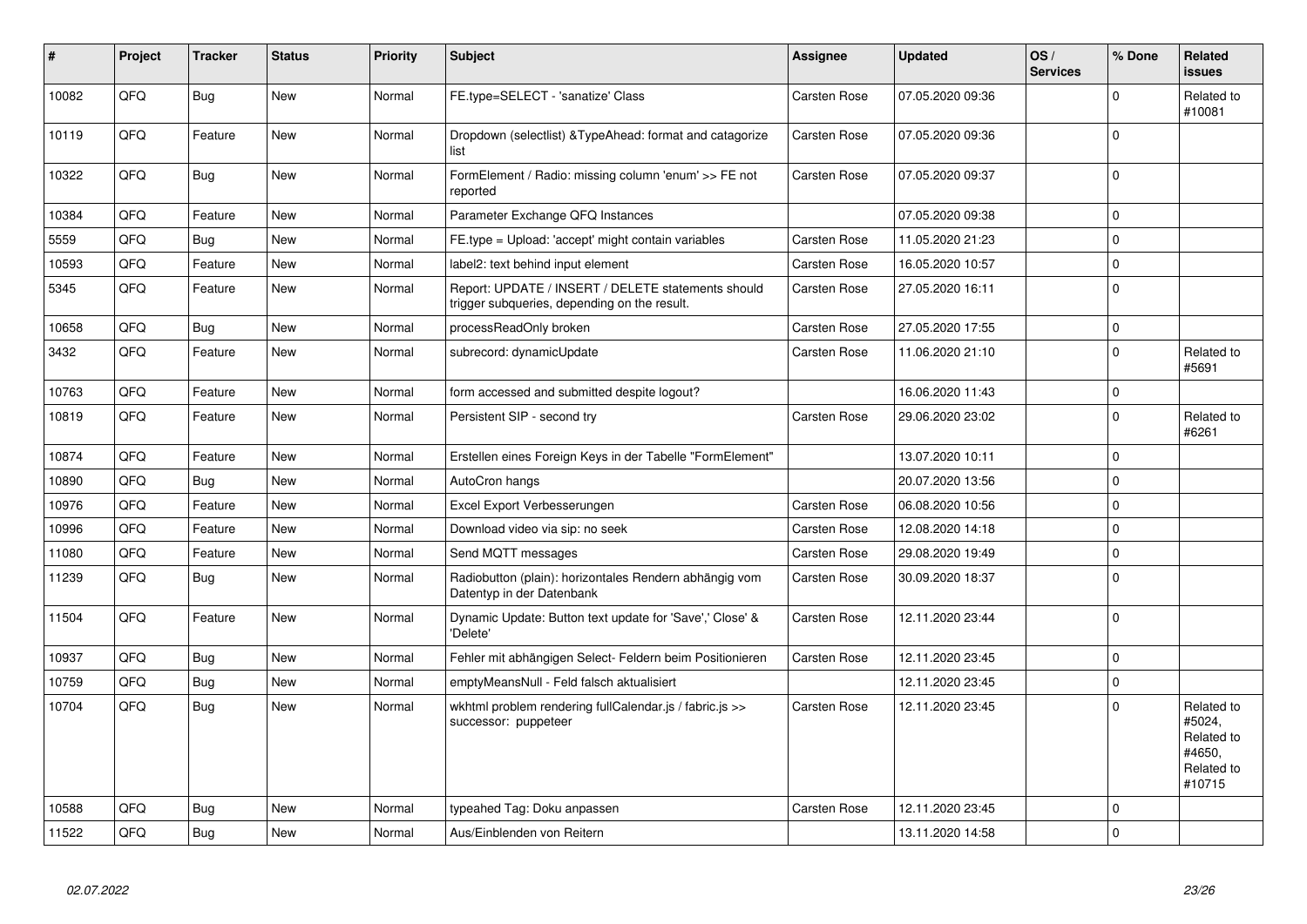| #     | Project | <b>Tracker</b> | <b>Status</b> | <b>Priority</b> | Subject                                                                                              | <b>Assignee</b>     | <b>Updated</b>   | OS/<br><b>Services</b> | % Done         | <b>Related</b><br><b>issues</b> |
|-------|---------|----------------|---------------|-----------------|------------------------------------------------------------------------------------------------------|---------------------|------------------|------------------------|----------------|---------------------------------|
| 11523 | QFQ     | Feature        | New           | Normal          | Mit dynamic Update erkennen, ob Upload gemacht wurde                                                 | <b>Carsten Rose</b> | 13.11.2020 15:07 |                        | $\Omega$       | Related to<br>#9533             |
| 11535 | QFQ     | Feature        | <b>New</b>    | Normal          | Ability to create SQL columns in frontend QFQ forms                                                  |                     | 17.11.2020 12:11 |                        | $\mathbf 0$    |                                 |
| 11534 | QFQ     | Feature        | New           | Normal          | Report: Action on selected rows - Table batchprocessing<br>feature                                   |                     | 18.11.2020 08:15 |                        | $\mathbf 0$    |                                 |
| 11695 | QFQ     | Bug            | New           | Normal          | MultiForm required FE Error                                                                          | <b>Carsten Rose</b> | 04.12.2020 13:34 |                        | $\mathbf 0$    |                                 |
| 11715 | QFQ     | <b>Bug</b>     | New           | Normal          | acceptZeroAsRequired and requiredOffButMark do not<br>coincide                                       |                     | 08.12.2020 12:13 |                        | $\overline{0}$ |                                 |
| 11716 | QFQ     | Feature        | <b>New</b>    | Normal          | Form an beliebiger Stelle im Report anzeigen                                                         |                     | 09.12.2020 09:47 |                        | $\overline{0}$ |                                 |
| 11752 | QFQ     | Bug            | New           | Normal          | checkbox renders multiple input elements with same name                                              | <b>Carsten Rose</b> | 17.12.2020 14:58 |                        | $\overline{0}$ | Related to<br>#11750            |
| 11775 | QFQ     | Feature        | New           | Normal          | Subrecord Tooltip pro Feld                                                                           | <b>Carsten Rose</b> | 18.12.2020 15:22 |                        | $\mathbf 0$    | Related to<br>#11955            |
| 12023 | QFQ     | Feature        | New           | Normal          | MySQL Stored Precdure: QDECODESPECIALCHAR()                                                          | <b>Carsten Rose</b> | 16.02.2021 11:16 |                        | $\mathbf 0$    | Related to<br>#12022            |
| 12038 | QFQ     | Feature        | <b>New</b>    | Normal          | a) STORE_VAR: filenameOnlyStripUniq, b) SP:<br>QSTRIPUNIQ()                                          |                     | 17.02.2021 23:55 |                        | $\Omega$       |                                 |
| 12024 | QFQ     | Feature        | New           | Normal          | Excel Export: text columns by default decode<br>htmlspeciachar()                                     | <b>Carsten Rose</b> | 17.02.2021 23:55 |                        | $\mathbf 0$    | Related to<br>#12022            |
| 12039 | QFQ     | Feature        | New           | Normal          | Missing htmlSpecialChar() in pre processing on form submit                                           |                     | 18.02.2021 00:09 |                        | $\overline{0}$ | Related to<br>#14320            |
| 12040 | QFQ     | <b>Bug</b>     | New           | Normal          | FE Mode 'hidden' für zwei FEs auf einer Zeile                                                        | <b>Carsten Rose</b> | 18.02.2021 10:13 |                        | $\mathbf 0$    |                                 |
| 12045 | QFQ     | Bug            | New           | Normal          | templateGroup afterSave FE: Aufruf ohne<br>sglHonorFormElements funktioniert nicht                   | <b>Carsten Rose</b> | 18.02.2021 16:33 |                        | $\mathbf 0$    |                                 |
| 8187  | QFQ     | Feature        | New           | Normal          | Subrecord: enable/hide new button - make new/edit/delete<br>customizeable.                           | <b>Carsten Rose</b> | 06.03.2021 18:44 |                        | $\overline{0}$ | Related to<br>#11326            |
| 12133 | QFQ     | <b>Bug</b>     | <b>New</b>    | Normal          | NPM, phpSpreadSheet aktualisieren                                                                    | <b>Carsten Rose</b> | 15.03.2021 09:04 |                        | $\mathbf 0$    |                                 |
| 12146 | QFQ     | Feature        | New           | Normal          | Autocron Job: Anzeigen wann der naechste Job ausgefuehrt<br>wird, resp das er nicht ausgefuehrt wird | Carsten Rose        | 15.03.2021 15:23 |                        | $\overline{0}$ |                                 |
| 11516 | QFQ     | Feature        | New           | Normal          | Multi Page Form (Previous/Next Buttons)                                                              | <b>Carsten Rose</b> | 16.03.2021 17:52 |                        | $\mathbf 0$    |                                 |
| 8217  | QFQ     | Feature        | New           | Normal          | if-elseif-else construct                                                                             | <b>Carsten Rose</b> | 16.03.2021 18:41 |                        | $\overline{0}$ | Related to<br>#10716            |
| 10714 | QFQ     | Feature        | New           | Normal          | multi Table Form                                                                                     | Carsten Rose        | 16.03.2021 18:44 |                        | $\mathbf 0$    |                                 |
| 12187 | QFQ     | <b>Bug</b>     | New           | Normal          | Trigger FormAsFile() via Report: probably problem with multi<br>DB setup                             | Carsten Rose        | 20.03.2021 21:20 |                        | $\mathbf 0$    |                                 |
| 10080 | QFQ     | Feature        | New           | Normal          | Popup on 'save' / 'close': configure dialog (answer<br>yes/no/cancle/)                               | Carsten Rose        | 28.03.2021 20:52 |                        | $\mathbf 0$    | Is duplicate<br>of #12262       |
| 12330 | QFQ     | Feature        | New           | Normal          | Copy to input field / text area / TinyMCE                                                            | Carsten Rose        | 07.04.2021 09:01 |                        | $\pmb{0}$      |                                 |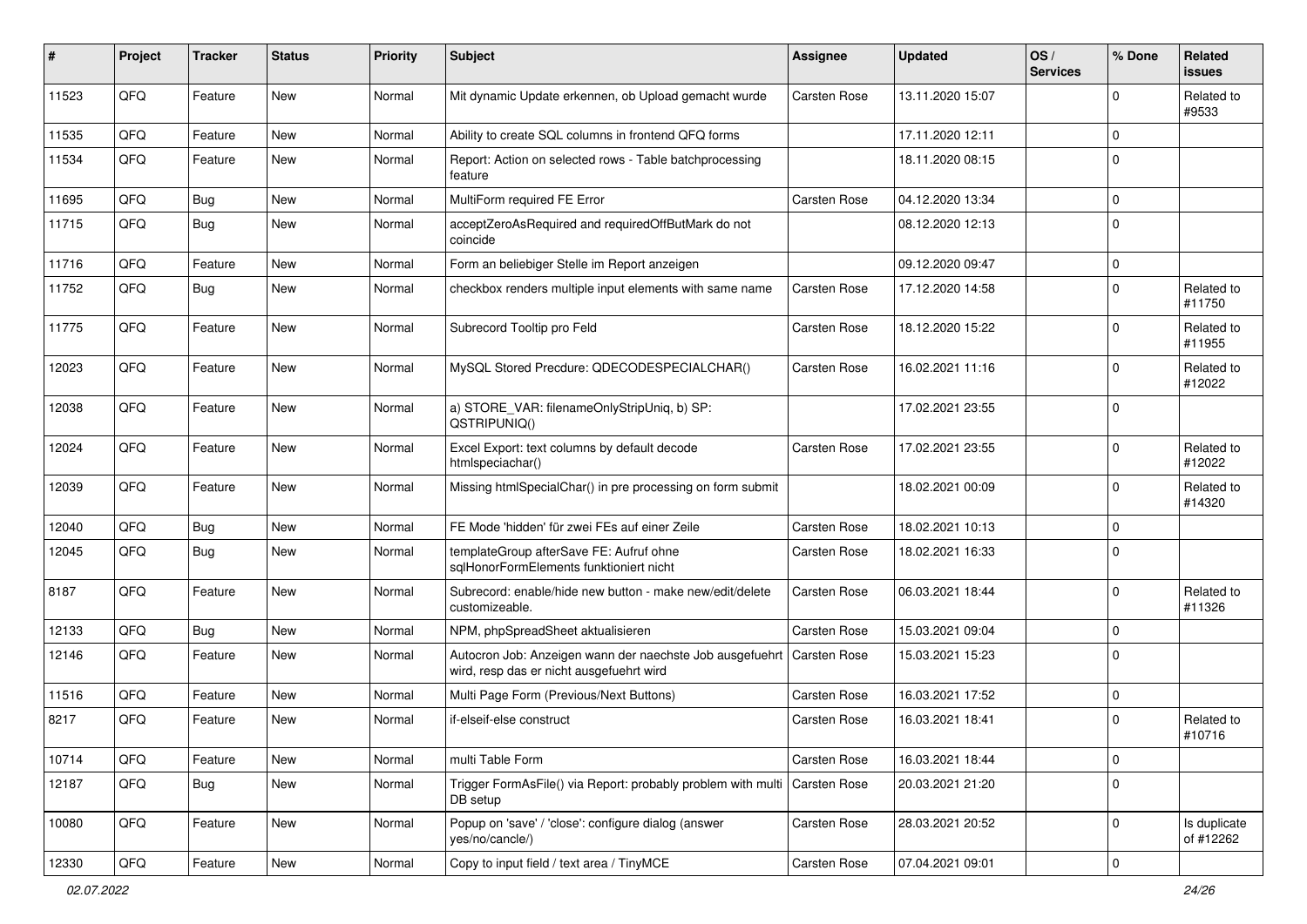| ∦     | Project | <b>Tracker</b> | <b>Status</b> | <b>Priority</b> | Subject                                                                                                        | <b>Assignee</b>                                        | <b>Updated</b>      | OS/<br><b>Services</b> | % Done      | Related<br>issues                             |                      |
|-------|---------|----------------|---------------|-----------------|----------------------------------------------------------------------------------------------------------------|--------------------------------------------------------|---------------------|------------------------|-------------|-----------------------------------------------|----------------------|
| 12135 | QFQ     | Feature        | <b>New</b>    | Normal          | Subrecord: Notiz                                                                                               |                                                        | 24.04.2021 16:58    |                        | $\Omega$    |                                               |                      |
| 12162 | QFQ     | Feature        | New           | Normal          | FE.type=sendmail: personalized mailing (several mails) via<br>template                                         | <b>Carsten Rose</b>                                    | 03.05.2021 20:45    |                        | $\Omega$    |                                               |                      |
| 12156 | QFQ     | Feature        | <b>New</b>    | Normal          | Form: Optional disable 'leave page'                                                                            |                                                        | 03.05.2021 20:45    |                        | $\mathbf 0$ |                                               |                      |
| 12109 | QFQ     | Feature        | New           | Normal          | Donwload Link: Plain, SIP, Persistent Link, Peristent SIP -<br>new notation                                    | Carsten Rose                                           | 03.05.2021 20:45    |                        | $\mathbf 0$ | Related to<br>#12085                          |                      |
| 12480 | QFQ     | Feature        | New           | Normal          | If QFQ upgrade is running, block further request                                                               | Carsten Rose                                           | 03.05.2021 20:45    |                        | $\mathbf 0$ |                                               |                      |
| 12477 | QFQ     | Feature        | New           | Normal          | Support for refactoring: Form, FormElement, diverse<br>Tabellen/Spalten, tt-content Records                    | <b>Carsten Rose</b>                                    | 03.05.2021 20:45    |                        | $\Omega$    |                                               |                      |
| 12474 | QFQ     | Feature        | <b>New</b>    | Normal          | Check BaseConfigURL if it is given and the the last char is '/                                                 | <b>Carsten Rose</b>                                    | 03.05.2021 20:45    |                        | $\mathbf 0$ |                                               |                      |
| 12413 | QFQ     | Feature        | New           | Normal          | STORE_TYPO3: enhance for {{be_users.email:T}},<br>{{fe_users.email:T}}                                         | Carsten Rose                                           | 03.05.2021 20:45    |                        | $\mathbf 0$ | Related to<br>#12412,<br>Related to<br>#10012 |                      |
| 12400 | QFQ     | Feature        | <b>New</b>    | Normal          | Tutorial ist in QFQ Doku, Wird in der Suche gefunden, es<br>gibt aber kein Menupunkt - Inhalt ueberpruefen     | Carsten Rose                                           | 03.05.2021 20:45    |                        | $\Omega$    |                                               |                      |
| 12269 | QFQ     | Feature        | <b>New</b>    | Normal          | 2FA - Login                                                                                                    | Carsten Rose                                           | 03.05.2021 20:45    |                        | $\Omega$    |                                               |                      |
| 11747 | QFQ     | Feature        | New           | Normal          | Maintenance Page with Redirect                                                                                 | Carsten Rose                                           | 03.05.2021 20:47    |                        | $\mathbf 0$ | Related to<br>#11741                          |                      |
| 11955 | QFQ     | Feature        | <b>New</b>    | Normal          | subrecord: new title option to set <th> attributes - e.g. to<br/>customize tablesorter options.</th>           | attributes - e.g. to<br>customize tablesorter options. | <b>Carsten Rose</b> | 03.05.2021 20:47       |             | $\Omega$                                      | Related to<br>#11775 |
| 11668 | QFQ     | Bug            | <b>New</b>    | Normal          | Play function.sql - problem with mysql                                                                         | <b>Carsten Rose</b>                                    | 03.05.2021 20:48    |                        | $\Omega$    |                                               |                      |
| 11667 | QFQ     | Bug            | New           | Normal          | MySQL mariadb-server-10.3: Incorrect datetime value                                                            | Carsten Rose                                           | 03.05.2021 20:48    |                        | $\mathbf 0$ |                                               |                      |
| 12163 | QFQ     | Feature        | New           | Normal          | Checkbox: table wrap                                                                                           | Carsten Rose                                           | 03.05.2021 20:51    |                        | $\mathbf 0$ |                                               |                      |
| 12119 | QFQ     | Feature        | New           | Normal          | AS paged: error message missing if there ist no 'r' argument                                                   | <b>Carsten Rose</b>                                    | 03.05.2021 20:51    |                        | $\mathbf 0$ |                                               |                      |
| 10345 | QFQ     | Feature        | New           | Normal          | Templates - Patterns QFQ Style                                                                                 |                                                        | 03.05.2021 21:01    |                        | $\Omega$    | Related to<br>#10713                          |                      |
| 12465 | QFQ     | Feature        | <b>New</b>    | Normal          | QFQ Function: use in FE to fill StoreRecord                                                                    | Carsten Rose                                           | 05.05.2021 21:58    |                        | $\mathbf 0$ |                                               |                      |
| 12412 | QFQ     | Feature        | New           | Normal          | Action/Escape qualifier 'e' (empty), '0': if given, an empty<br>string (or '0') will be treated as 'not found' | <b>Carsten Rose</b>                                    | 08.05.2021 09:40    |                        | $\Omega$    | Related to<br>#12413,<br>Related to<br>#10012 |                      |
| 12632 | QFQ     | Feature        | New           | Normal          | TinyMCE: Prepare CSS classes for images                                                                        | Carsten Rose                                           | 04.06.2021 14:35    |                        | 100         | Blocked by<br>#12186                          |                      |
| 7890  | QFQ     | <b>Bug</b>     | New           | Normal          | FormElement 'required': extraButtonInfo not aligned                                                            | Carsten Rose                                           | 11.06.2021 21:17    |                        | $\mathbf 0$ | Related to<br>#11517                          |                      |
| 9348  | QFQ     | Feature        | New           | Normal          | defaultThumbnailSize: pre render thumbnails                                                                    | Carsten Rose                                           | 12.06.2021 09:05    |                        | 0           |                                               |                      |
| 6723  | QFG     | Feature        | New           | Normal          | Report QFQ Installation and Version                                                                            | Carsten Rose                                           | 12.06.2021 09:07    |                        | $\mathbf 0$ |                                               |                      |